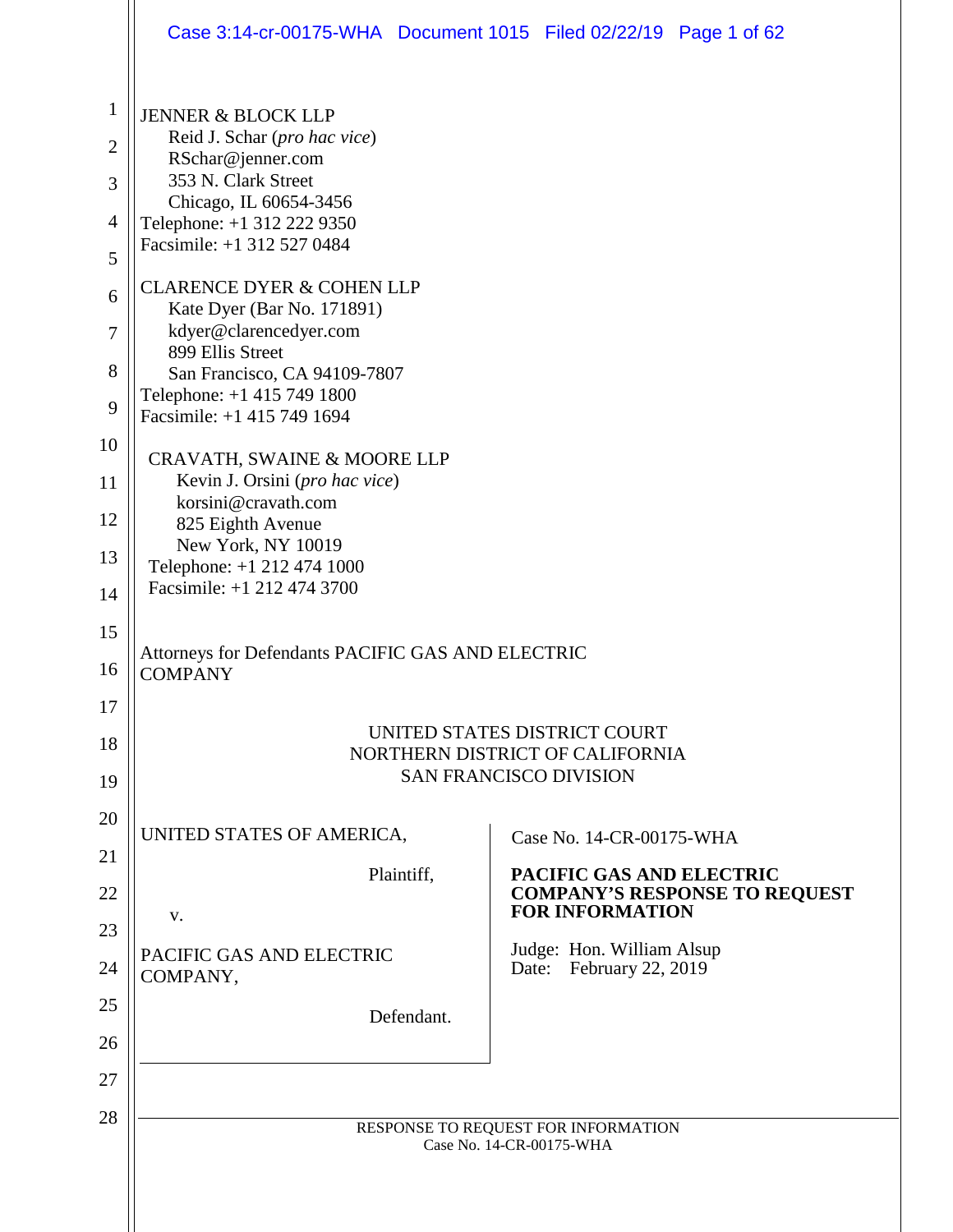# **PARAGRAPH 1 OF PLAINTIFFS' SUBMISSION:**

#### "**I. INTRODUCTION**

Pursuant to this Court's Order following hearing on the Order To Show Cause dated January 30, 2019, attorneys Frank M. Pitre ('Pitre') and Steven M. Campora ('Campora'), hereby file their written submission in support of their brief comments during the hearing. The purpose of this submission is to address specific deficiencies in PG&E's risk management practices and corporate governance which the undersigned believe have contributed to an increased risk of catastrophic wildfires in recent years. The hope is that a better understanding of the factors that have contributed to the increased risk, from those who have served adversarial roles in representing the victims of these tragedies, will provide a framework for implementing short and long-term policies, practices and procedures to prevent any reoccurrence. Attorneys Pitre and Campora wish to acknowledge the assistance from the law firms of Walkup, Melodia, Kelly & Schoenberger and Corey, Luzaich, De Ghetaldi & Riddle, LLP in preparing this submission."

10 11

1

2

3

4

5

6

7

8

9

# **RESPONSE TO PARAGRAPH 1:**

12 13 14 15 16 17 18 19 20 21 22 23 24 25 26 As PG&E stated in its Memorandum Regarding 2019 Wildfire Safety Plan in Response to Court's January 30, 2019 Order ("Mem.") (Dkt. 1004), PG&E welcomes comments from members of the community concerning the ways in which it is combating wildfire risk. (Mem., Dkt. 1004 at 5.) That includes Plaintiffs' counsel, who have familiarity with PG&E's policies and procedures and who represent thousands of customers in PG&E's service territory who are affected by the myriad issues related to increased wildfire risk, such as vegetation management and de-energization. It is important to PG&E that all stakeholders' voices are heard so that PG&E may consider the views of the communities it serves. PG&E notes, however, that the vast majority of discovery that Plaintiffs' counsel has received through litigation against PG&E, including with respect to the October 2017 North Bay Wildfires, has focused on issues pre-October 2017 and has not included much information about the new and enhanced measures PG&E has taken since the 2017 and 2018 wildfires occurred to further reduce the risk of catastrophic wildfires. Those measures, which are most relevant to this Court's Order to Show Cause, are set forth in detail in recent PG&E submissions to this Court and the California Public Utilities Commission ("CPUC"), including in its Response to Order to Show Cause Why PG&E's Conditions of Probation Should Not Be Modified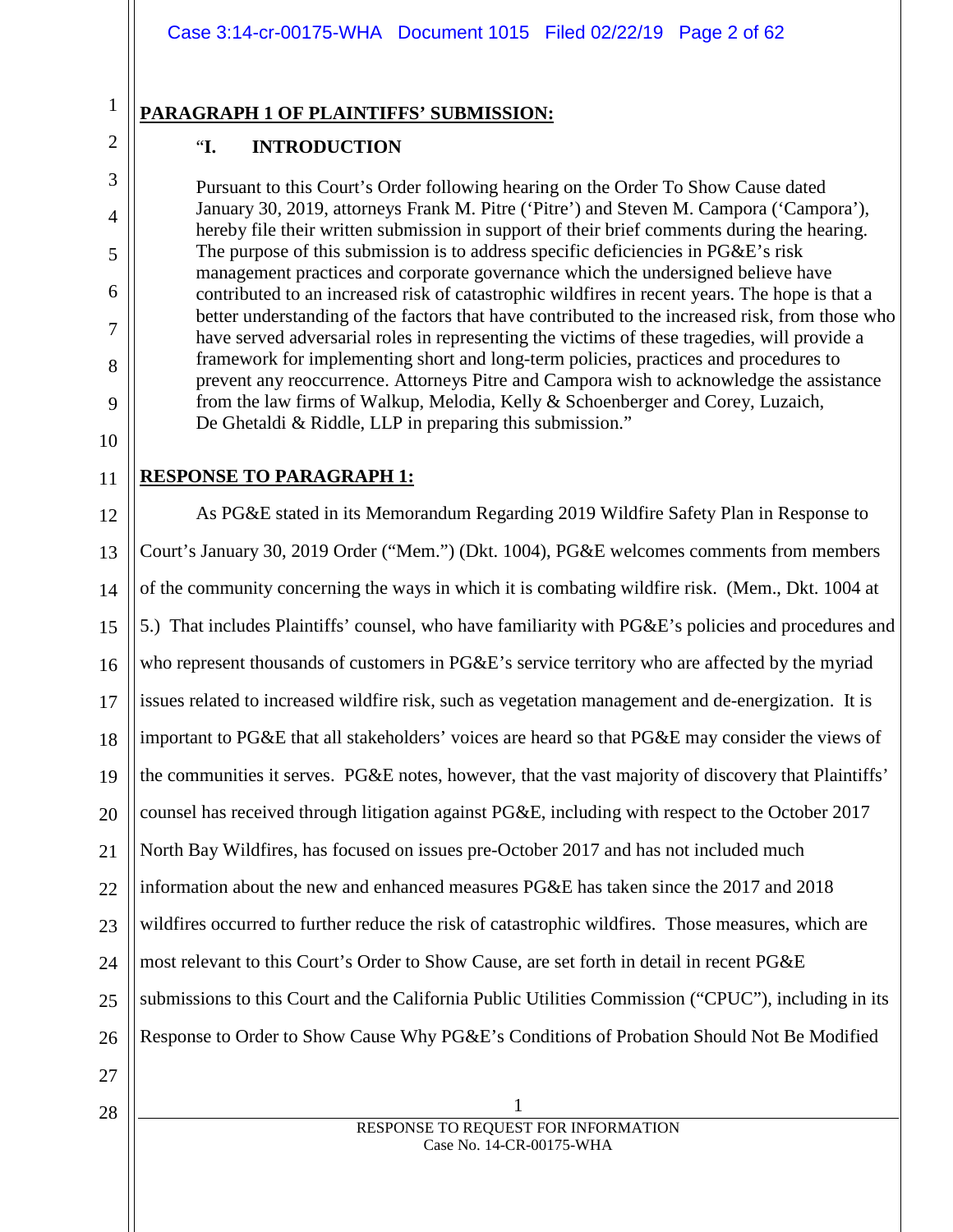(the "Jan. 23 Br.") (Dkt. 976), its 2020 General Rate Case testimony dated December 13, 2018 (Dkt. 976-6) and its 20[1](#page-2-0)9 Wildfire Safety Plan ("WSP") dated February 6, 2019 (Dkt.  $1004-1$ ).<sup>1</sup>

3 4 5 6 7 8 9 10 11 12 13 14 15 16 Although PG&E disagrees with many of the characterizations set forth in Plaintiffs' submission, it is open to Plaintiffs' suggestions and in fact, as previously discussed with the Court and as set forth in PG&E's Wildfire Safety Plan, has already implemented measures that cover the majority of Plaintiffs' short-term and long-term recommendations. Plaintiffs propose several recommendations related to vegetation management, such as a focus on higher risk areas, removal of overhanging branches and monitoring of contractor certification, all of which PG&E has already adopted. Plaintiffs also recommend that PG&E adopt San Diego Gas & Electric's ("SDG&E") policies related to de-energization, which PG&E has already embraced in creating its own deenergization plan. To the extent that PG&E disagrees with any of Plaintiffs' recommendations in whole or in part, PG&E explains its rationale and sets forth the actions it has taken, and continues to take, to address the issue raised by that particular recommendation. PG&E continues to approach wildfire prevention with the goal of doing all that it can to make sure its facilities do not create public safety risks, and looks forward to receiving public comments on its Wildfire Safety Plan both as part of this proceeding and the CPUC process.

# 17

1

2

18

19

20

21

22

23

24

25

<span id="page-2-0"></span>26

27

28

- **PARAGRAPH 2 OF PLAINTIFFS' SUBMISSION:**
	- "**II. PG&E ACCEPTS A HIGH RISK OF WILDFIRES IN ITS ELECTRICAL OPERATIONS AND CAUSES SIGNIFICANTLY MORE WILDFIRES THAN OTHER COMPARABLE UTILITIES**

Every three years, PG&E submits to the CPUC the General Rate Case, a proposal for funding its core gas and electric operations. As part of its rate case for the period 2017 to 2019, PG&E submitted written testimony – GRC-050115-PGE-Safety-Assessment-Testimony. Part of the submission was the written testimony of Janaize Markland. At the time, Ms. Markland was the Director of PG&E's Enterprise and Operational Risk and Insurance Department. (See Campora Decl., Exhibit A). Ms. Markland's testimony stated in pertinent part:

'Risk cannot be completely driven out of PG&E's—or any—business. Today, risk tolerance is implicitly defined by the resources allocated to manage specific

<sup>1</sup> The page numbers referenced in all citations to the WSP throughout PG&E's Response refer to the Wildfire Safety Plan's internal pagination, not the ECF page numbers.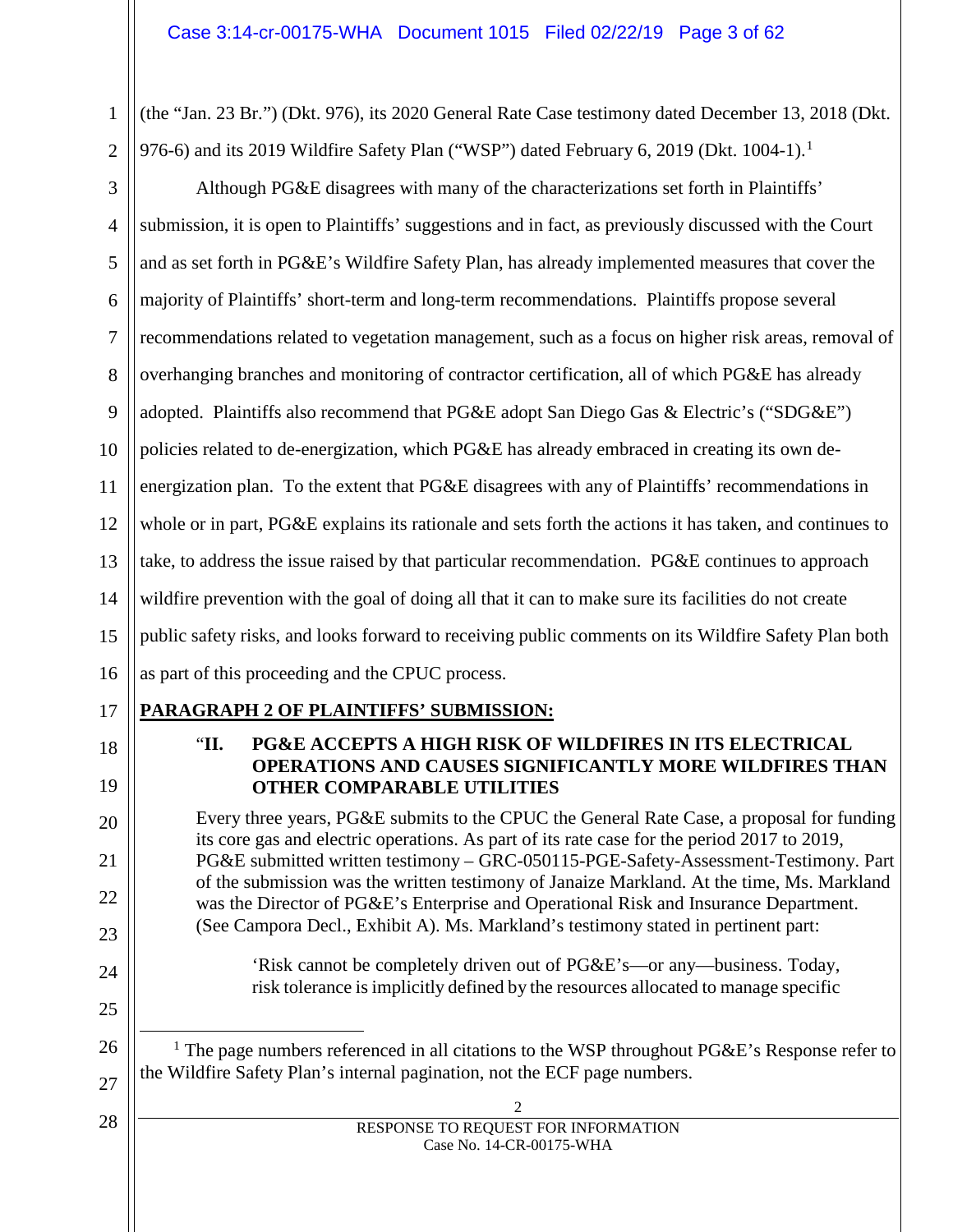risks. For example, PG&E has a robust program to manage Wildfire Risk that consists of an award-winning vegetation management program, equipment retrofits in high-risk areas, and enhanced inspections. **As a result, tree-related outages are in the neighborhood of 17 per 1,000 miles, ˂0.02 percent of trees in contact**, and there are a small number of wildfires caused by PG&E equipment each year. **It may be possible to drive tree-related outages to less than 17 per 1,000 miles, or to have less than 0.02 percent of trees in contact, but that would require a level of investment greater than what PG&E is making today.** With limited resources—PG&E cannot do everything and must decide at what point it is okay not to mitigate the risk further— tradeoff decisions must be made.'

(Campora Decl., Exhibit A [Exhibit 2034 - Written Testimony of Janaize Markland])."

# **RESPONSE TO PARAGRAPH 2:**

PG&E admits Paragraph 2 with respect to the fact that every three years, it submits to the CPUC its General Rate Case and that on May 1, 2015, it submitted its General Rate Case containing the Safety Model Assessment Proceeding testimony, cited in Paragraph 2 of Plaintiffs' Submission above. To be clear, however, the way in which PG&E performed its risk assessment and allocated resources throughout its service territory in 2015, at the time PG&E provided to the CPUC the testimony cited above, is vastly different from the way in which PG&E assesses and manages risk today given the significantly increased risk of catastrophic wildfires. That is precisely why, in PG&E's most recent General Rate Case submission to the CPUC, dated December 13, 2018, PG&E recognized that "system risk driven by climate change has increased" and therefore its Electric Operations department is "moving forward aggressively with wildfire mitigation plans", including "longer term grid resiliency initiatives[] and systemwide vegetation management". (Jan. 23 Br. Exhibit F, Dkt. 976-6 at 9.) And, in its Wildfire Safety Plan, PG&E described the enhanced, accelerated and new programs that it is and will aggressively continue to implement to prevent wildfires in [2](#page-3-0)019 and beyond. (*See generally* WSP, Dkt. 1004-1.)<sup>2</sup>

1

2

3

4

5

6

7

8

9

<span id="page-3-0"></span>28

<sup>2</sup> The page numbers cited throughout PG&E's Response refer to the Wildfire Safety Plan's page numbers, not the ECF page numbers.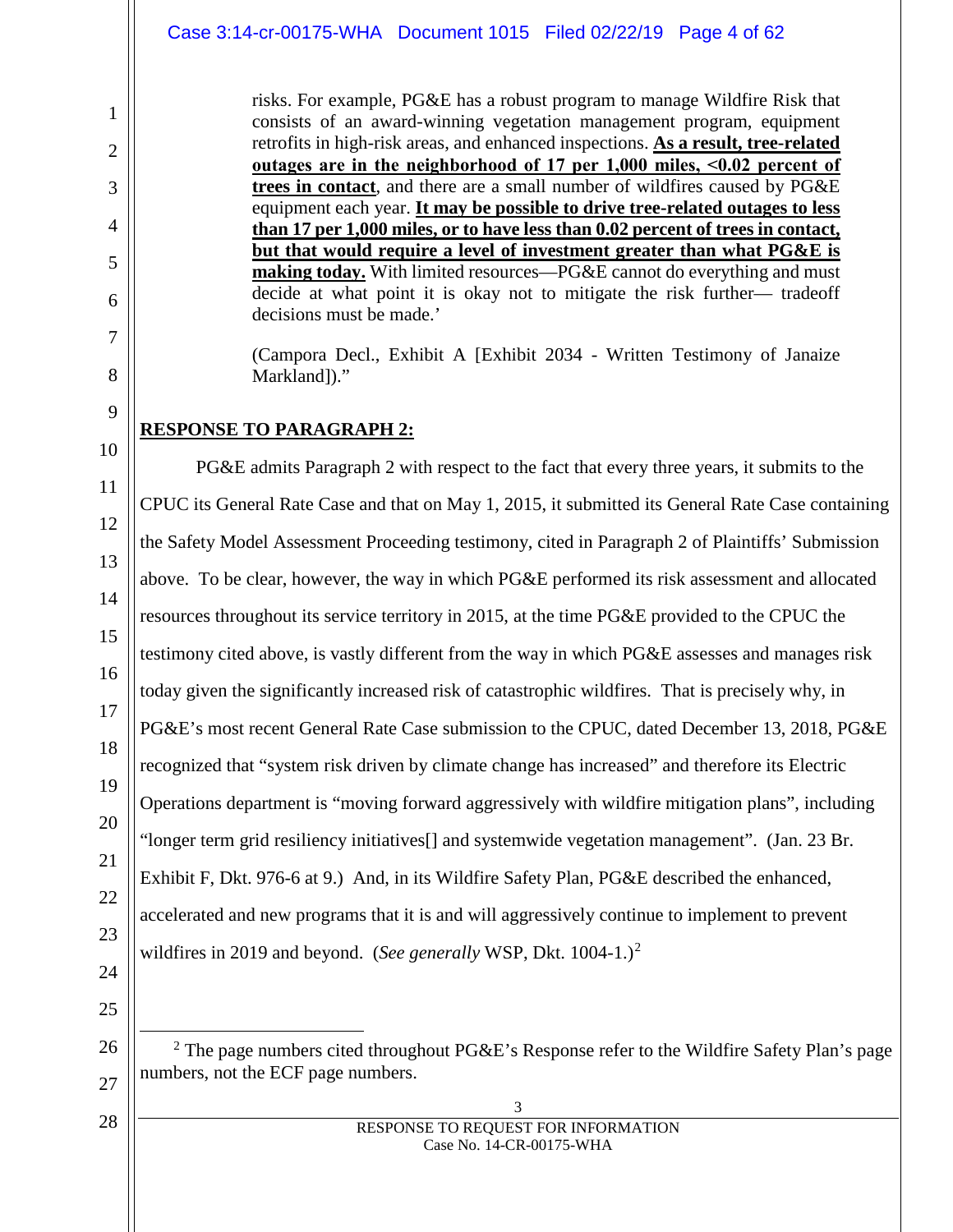#### **PARAGRAPH 3 OF PLAINTIFFS' SUBMISSION:**

"During the course of discovery in the State Court actions, PG&E has at various times identified the number of miles of its distribution line as anywhere between 81,000 miles and 115,000 miles. (See Campora Decl., Exhibit B.) This means that PG&E was accepting trees on its lines would cause between 1,377 to 1,955 outages per year. In 2016, PG&E actually had 3,299 transmission and distribution 'wires down' (outages). According to PG&E, this total number was exacerbated by 'full tree failures.' (See Campora Decl., Exhibit C.)"

# **RESPONSE TO PARAGRAPH 3:**

1

2

3

4

5

6

7

8

9

10

11

12

13

<span id="page-4-0"></span>25

26

27

28

PG&E admits Paragraph 3 with respect to the number of wires down in 2016 and otherwise clarifies its accuracy. The document that Plaintiffs cite in support of the number of PG&E's line miles indicates that PG&E has approximately 81,000 miles of overhead distribution lines and 26,000 miles of underground distribution lines. (*See* Campora Decl. Exhibit B, Dkt. 1008-2 at 3.) It further indicates that PG&E's electric transmission system consists of approximately 18,000 line miles, the majority of which are overhead lines. (*Id.*) Combined, PG&E has approximately 100,000 overhead line miles.<sup>[3](#page-4-0)</sup> PG&E's underground lines are not vulnerable to above ground vegetation contact.

14 15 16 17 18 19 20 21 22 23 24 In its May 2015 Safety Model Assessment Proceeding testimony, discussed in Paragraph 2, PG&E did acknowledge that "[r]isk cannot be completely driven out of PG&E's—or any business". (Campora Decl. Exhibit A, Dkt. 1008-1 at 46.) PG&E explained that it used a risk management process to determine where resources should be allocated based on the risk assessment procedures used at that time. (*Id.*) At that time, as discussed below in response to Plaintiffs' Paragraph 50, the risk of wildfire in Northern California was understood by PG&E and other stakeholders, such as the CPUC and the California Department of Forestry and Fire Protection ("CAL FIRE"), to be significantly lower than it is today. In fact, the statewide fire maps adopted by the CPUC in 2012 classified Santa Barbara County as the only "high fire threat area" in PG&E's service territory. PG&E's 2015 risk assessment with respect to vegetation contact with power lines must be understood in that pre-October 2017 context. That is not the risk climate in which PG&E

4 RESPONSE TO REQUEST FOR INFORMATION Case No. 14-CR-00175-WHA

<sup>&</sup>lt;sup>3</sup> This figure is consistent with the figures PG&E represented to the Court in its January 23 Submission (Jan. 23 Br. at 37), as well as its 2020 General Rate Case (*id.* Exhibit F, Dkt. 976-6 at 99).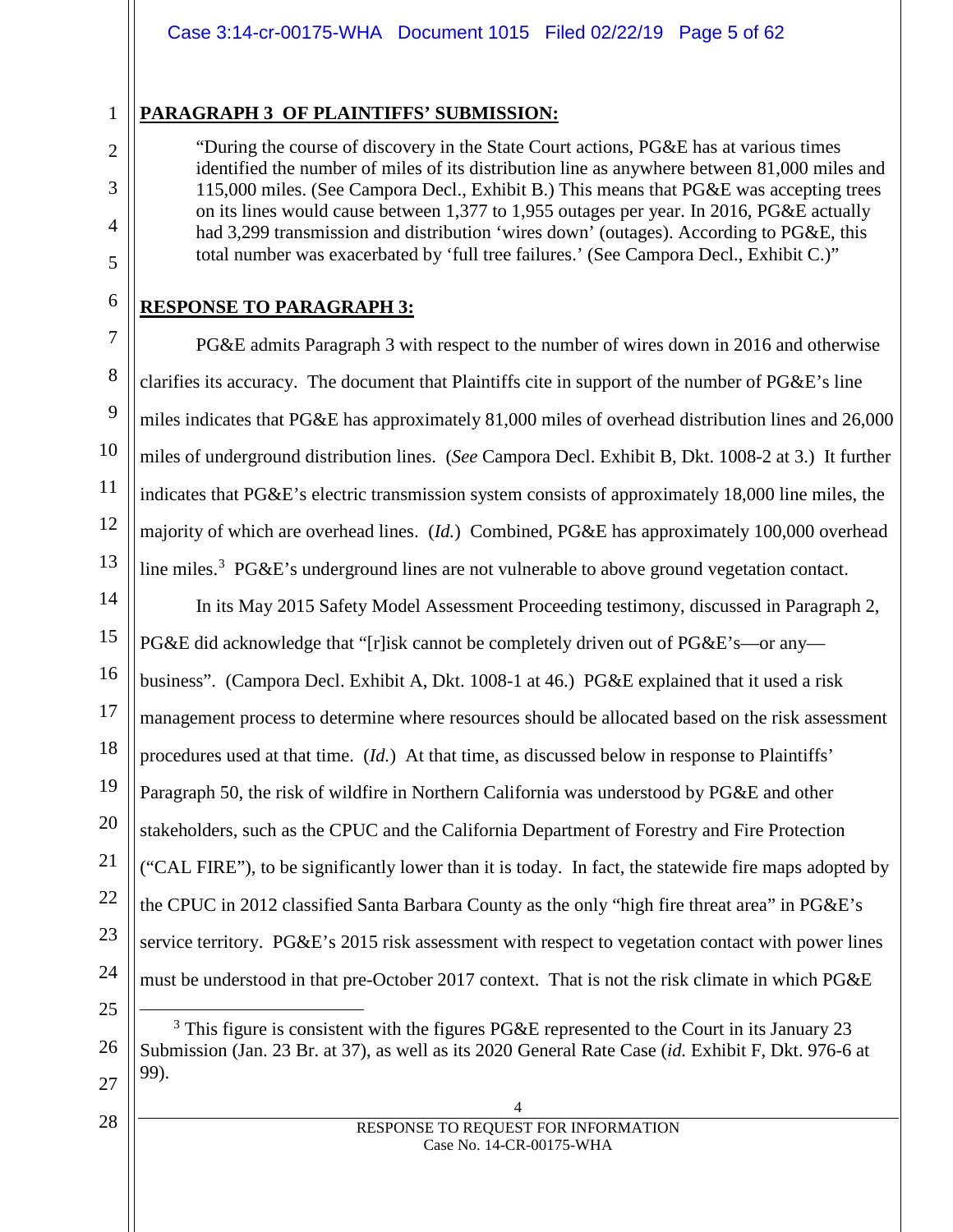#### Case 3:14-cr-00175-WHA Document 1015 Filed 02/22/19 Page 6 of 62

operates today, and as PG&E has set forth in its Wildfire Safety Plan and its prior submissions to this Court, PG&E has fundamentally changed its risk management approach to address increased risks, particularly as it relates to vegetation management.

Plaintiffs further state that PG&E experienced 3,299 wires down in 2016. Although Plaintiffs are accurately citing the document, the PG&E data does not refer only to wires down caused by vegetation contact with power lines. Instead, it is "the number of instances where an electric transmission or primary distribution conductor is broken or falls". (Campora Decl. Exhibit C, Dkt. 1008-3 at 4.) This can and does occur for reasons other than vegetation contact (*e.g.*, car-pole collisions or other third-party contacts with power lines).<sup>[4](#page-5-0)</sup>

10 11 12 13 14 15 16 17 18 Finally, Plaintiffs state that the number of wires down in 2016 was exacerbated by full tree failures. In 2014, Governor Brown declared a state of emergency due to California's severe drought and associated unprecedented tree mortality.<sup>[5](#page-5-1)</sup> As an emergency measure to mitigate the effects of the drought and further reduce the likelihood of fire ignition associated with its facilities, PG&E began its Drought & Tree Mortality Response Program ("CEMA Program") in 2014. The program includes, among other things, increased inspections and vegetation removal in higher-fire threat areas, cooperating with California agencies and organizations to increase protective measures to decrease fire response times (*e.g*., scheduling aircraft flights to provide early detection of fires), clearing access roads, and reducing fire fuels, such as brush.

19 20 21 In 2016, due to drought conditions, PG&E did experience a higher number of tree failures than it had experienced in prior years. (*Id.*) 2016 was a highly unusual year for tree mortality in California. Because of the drought, which continued to worsen in the years following 2014, as well

1

2

3

4

5

6

7

8

9

<span id="page-5-0"></span>23

<sup>22</sup>

<sup>&</sup>lt;sup>4</sup> In 2016, approximately 1,400 of the wires down were caused by vegetation contact as compared to approximately 800 caused by third-party contact (primarily vehicles) with power lines.

<span id="page-5-1"></span><sup>24</sup> 25 26 <sup>5</sup> By December 2017, the U.S. Forest Service ("USFS") and CAL FIRE announced that a record-breaking 129 million trees on 8.9 million acres died due to drought and bark beetles in California from 2010 to 2017. U.S. Forest Service, News Release, *Record 129 Million Dead Trees in California* (Dec. 12, 2017), *available at*

<sup>27</sup> https://www.fs.usda.gov/Internet/FSE\_DOCUMENTS/fseprd566303.pdf.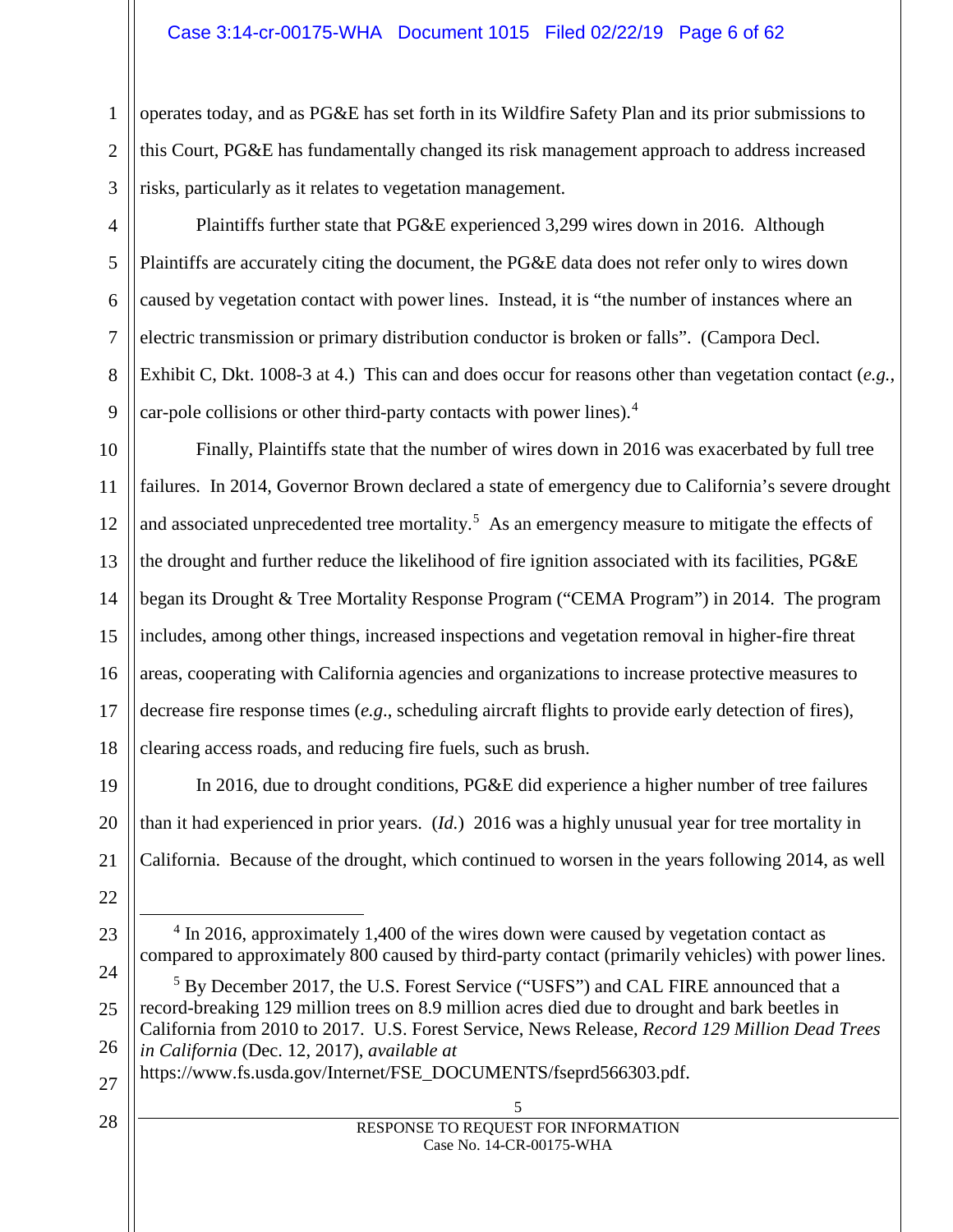# Case 3:14-cr-00175-WHA Document 1015 Filed 02/22/19 Page 7 of 62

1 2 3 4 5 6 7 8 9 10 11 12 13 14 15 16 as the associated bark beetle infestation, by November 2016, the USFS estimated that 62 million trees had died in that year alone—a 100 percent increase in trees dying in California since 2015. U.S. Forest Service, News Release, *New Aerial Survey Identifies More Than 100 Million Dead Trees in California* (Nov. 18, 2016), *available at* https://www.fs.fed.us/news/releases/new-aerial-surveyidentifies-more-100-million-dead-trees-california. PG&E's drought and tree mortality response program was designed to respond to this increasing volume of dead and dying trees. Between 2010 and 2013, PG&E addressed between approximately 30,000 and 39,000 Facility Protection Trees ("FPTs") per year, and in 2014, when the drought and tree mortality response program began, PG&E addressed approximately 57,000 FPTs in connection with its routine and drought response programs. [6](#page-6-0) By 2015, PG&E addressed more than 100,000 FPTs, and by 2016, PG&E addressed approximately 280,000 FPTs, nearly triple the trees it had removed the prior year. **PARAGRAPH 4 OF PLAINTIFFS' SUBMISSION:** "In 2015, PG&E electrical equipment caused 435 fires, including the Butte Fire which burned 70,868 acres, destroyed 549 homes, and killed two people. (See Campora Decl., Exhibit D.) In 2016, PG&E reported 362 wildfires caused by its equipment. In 2017, that number was 501. (See Pitre Decl., Exhibit A [CPUC Fire Incident Data submitted by PG&E, SoCalEd, and SDG&E for 2014- 2017]). As of 2017, PG&E's own data predicted its equipment would cause '1 to 2 large fires per year (300 acres or greater).' (See Campora Decl., Exhibit C.)"

17 18

19

20

21

22

23

# **RESPONSE TO PARAGRAPH 4:**

PG&E clarifies Paragraph 4. On February 5, 2014, the CPUC adopted a Fire Incident Data Collection Plan, which requires all electric utilities to submit an annual report to the CPUC of all fire-related reportable events that could include PG&E facilities meeting the following conditions: "(a) A self-propagating fire of material other than electrical and/or communication facilities, [where] (b) The resulting fire traveled greater than one linear meter from the ignition point, and (c) The

24

<span id="page-6-0"></span>25

26

28

 <sup>6</sup> As discussed in more detail below, PG&E defines FPTs as "[t]rees that are dead, show signs of disease, decay or ground or root disturbance, which may fall into or otherwise impact the conductors, towers or guy wires before the next inspection cycle". (Biancardi Decl. Ex. B, at PGE-CPUC\_00005483.)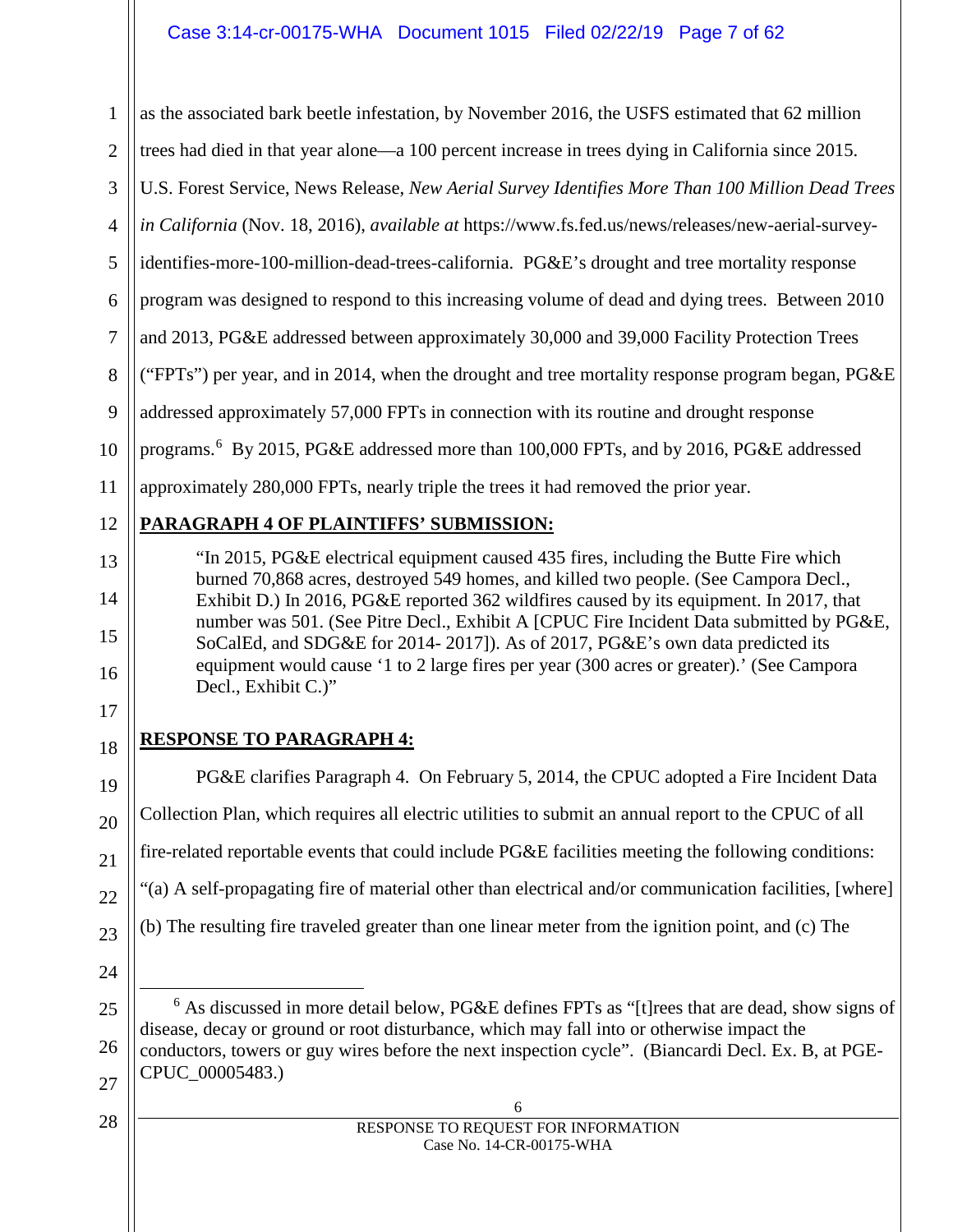#### Case 3:14-cr-00175-WHA Document 1015 Filed 02/22/19 Page 8 of 62

1 2 3 4 5 6 utility has knowledge that the fire occurred". (CPUC Decision 14-02-015.) This reporting requirement does not include fires where the ignitions are not associated with utility facilities. (*Id.* Appendix C-3 n.4.) Many of the fires referenced in PG&E's incident reports from 2015 to 2017 were very small. For example, in 2015, 206 of the 435 fire incidents reported were less than 0.25 acres and another 121 were less than three meters. (*See* Pitre Decl. Exhibit A, Dkt. 1006-1.) Only 16 of the reported incidents were more than 10 acres.[7](#page-7-0) (*Id.*)

7 8 9 10 11 12 13 14 15 16 Plaintiffs cite a March 2017 PG&E document that discusses the risk of wildfire in PG&E's service territory and noted that PG&E's Fire Incident Data Collection Plans from 2014 to 2016 indicated that there was a possibility that one to two large fires (300 acres or greater) could occur each year. (Campora Decl. Exhibit C, Dkt. 1008-3 at 4.) That risk assessment was performed before the 2017 and 2018 wildfires, at which point PG&E, CAL FIRE and others understood that the risk of wildfire spreading at a catastrophic rate in Northern California had significantly increased. The cited risk assessment must be understood in this pre-October 2017 context. As PG&E has set forth in its Wildfire Safety Plan and its prior submissions to this Court, PG&E has fundamentally changed its risk management approach to address increased risks, particularly as it relates to vegetation management.<sup>[8](#page-7-1)</sup>

17

# **PARAGRAPH 5 OF PLAINTIFFS' SUBMISSION:**

18 19 20 21 22 "Although PG&E claims that there are only 'a small number of wildfires caused by PG&E equipment each year,' the data reflects a much different story; especially when PG&E's numbers are compared to the number of wildfires caused by Southern California Edison ('SoCalEd') -- a comparable utility to PG&E. (Campora Decl., Exhibit A). SoCalEd serves 15 million people across approximately 50,000 square-miles, operating and maintaining 91,375 miles of distribution lines and 1,433,336 electric poles.\* In comparison, PG&E services approximately 16 million people throughout a 70,000-square-mile service area, operating and maintaining between 81,000 miles and 115,000 miles of distribution lines and 2,400,000 electric poles.\*

- 23
- <span id="page-7-0"></span>24 25

<span id="page-7-1"></span>26

27

28

7 106 of the 435 fire incidents reported were caused by vegetation contact. (*Id.*)

<sup>8</sup> PG&E also notes that the California Department of Forestry and Fire Protection's ("CAL FIRE") data showed that at that time, only a small fraction of those one to two fires—approximately 5-10%—could become catastrophic. (Campora Decl. Exhibit C, Dkt. 1008-3 at 3.)

> 7 RESPONSE TO REQUEST FOR INFORMATION Case No. 14-CR-00175-WHA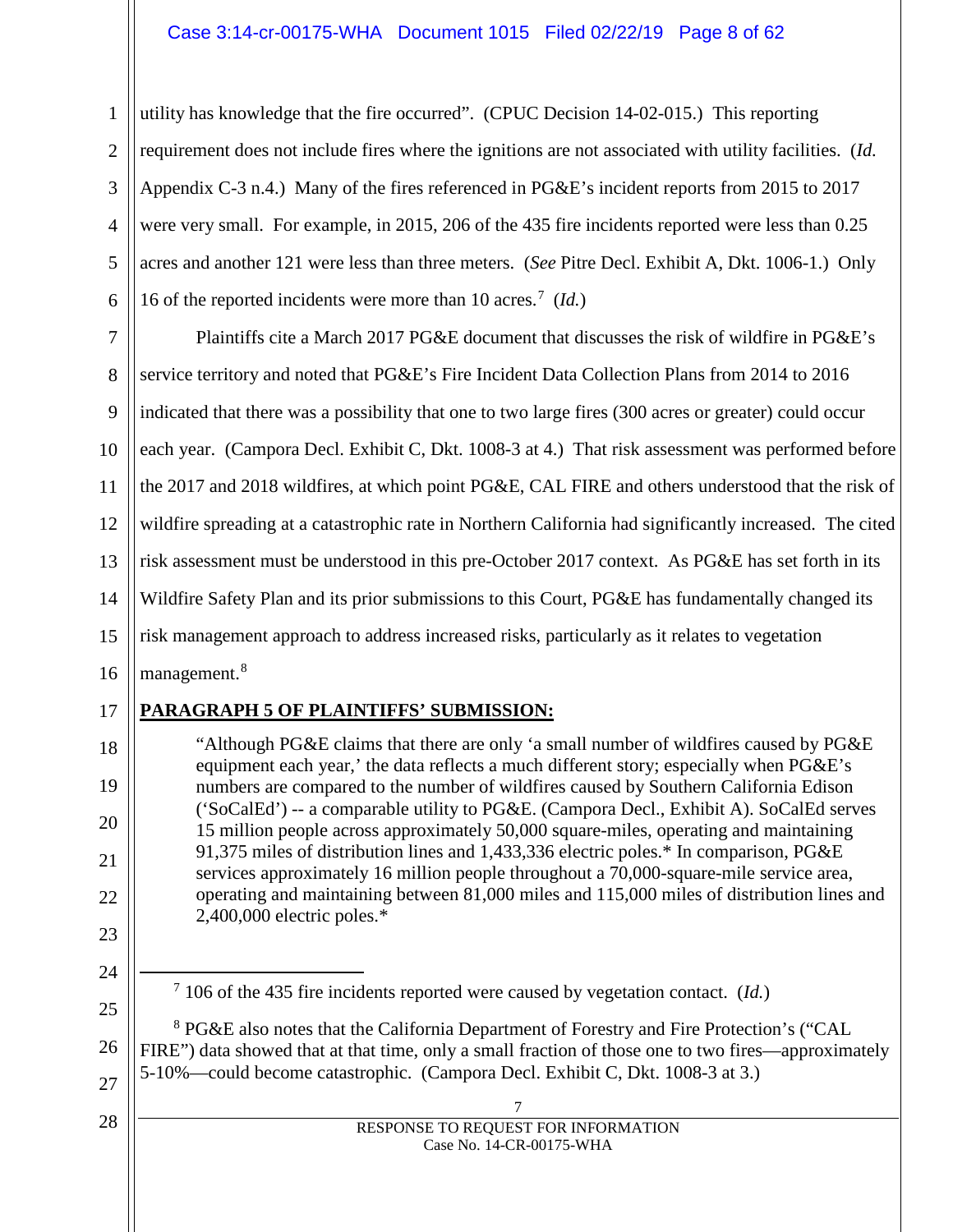#### Case 3:14-cr-00175-WHA Document 1015 Filed 02/22/19 Page 9 of 62

\* [FN 1]: https:/[/www.sce.com/about-us/who-we-are.](http://www.sce.com/about-us/who-we-are)

\* [FN 2]: https:/[/www.pgecurrents.com/2017/11/08/facts-about-pge-pole-management-and](http://www.pgecurrents.com/2017/11/08/facts-about-pge-pole-management-and-maintenance/)[maintenance/."](http://www.pgecurrents.com/2017/11/08/facts-about-pge-pole-management-and-maintenance/)

#### **RESPONSE TO PARAGRAPH 5:**

PG&E clarifies Paragraph 5. Plaintiffs assert that "PG&E claims that there are only 'a small number of wildfires caused by PG&E equipment each year'", but do not attribute that statement to any source. PG&E made that statement in its May 1, 2015 Safety Model Assessment Plan testimony. (*See* Campora Decl. Ex. A, at 46.) As of the date of that submission, there had been only six ignitions that year, all of which were smaller than 9.99 acres. The statement was accurate at the time it was made, before the Butte fire and long before the 2017 and 2018 wildfires. When the quote is viewed in its proper context, it confirms PG&E's statements here and in other submissions that wildfire risk in PG&E's service territory has fundamentally changed in the past few years.

Plaintiffs' attempt to draw comparisons between PG&E and Southern California Edison ("SCE") is misleading given differences between PG&E's and SCE's service territories. For example, the geography of the utilities' service territories differs significantly. According to the USFS, most of the high-density forest area in California is in Northern California. (WSP at 19 & n.19 (citing USDA Forest Service, 2017 RPA data).) PG&E therefore operates in a more heavily forested and vegetated area than SCE. (*Id.* at 71 & n.54 (citing California Forest Resources: Forest Inventory and Analysis, 2001-2010, Gen. Tech. Rep. PNW-GTR-913, Portland, OR, U.S. Dep't of Agriculture, Forest Service, Pacific Northwest Research Station (2016) at 3, 6-7, 17, available at https://www.fs.fed.us/pnw/pubs/pnw\_gtr913.pdf).) This is readily evident from the number of trees in proximity to each utility's power lines: there are more than 100 million trees in proximity to PG&E's overhead power lines whereas SCE has closer to 900,000 trees in proximity to its overhead power lines. Southern California Edison, 2018 Fire Prevention Plan, Oct. 30, 2018, at 20 *available at* 

http://www.cpuc.ca.gov/uploadedFiles/CPUC\_Public\_Website/Content/Safety/Electric\_Safety\_and\_ Reliability/Filings/2018%20SCE%20GO%20166.pdf.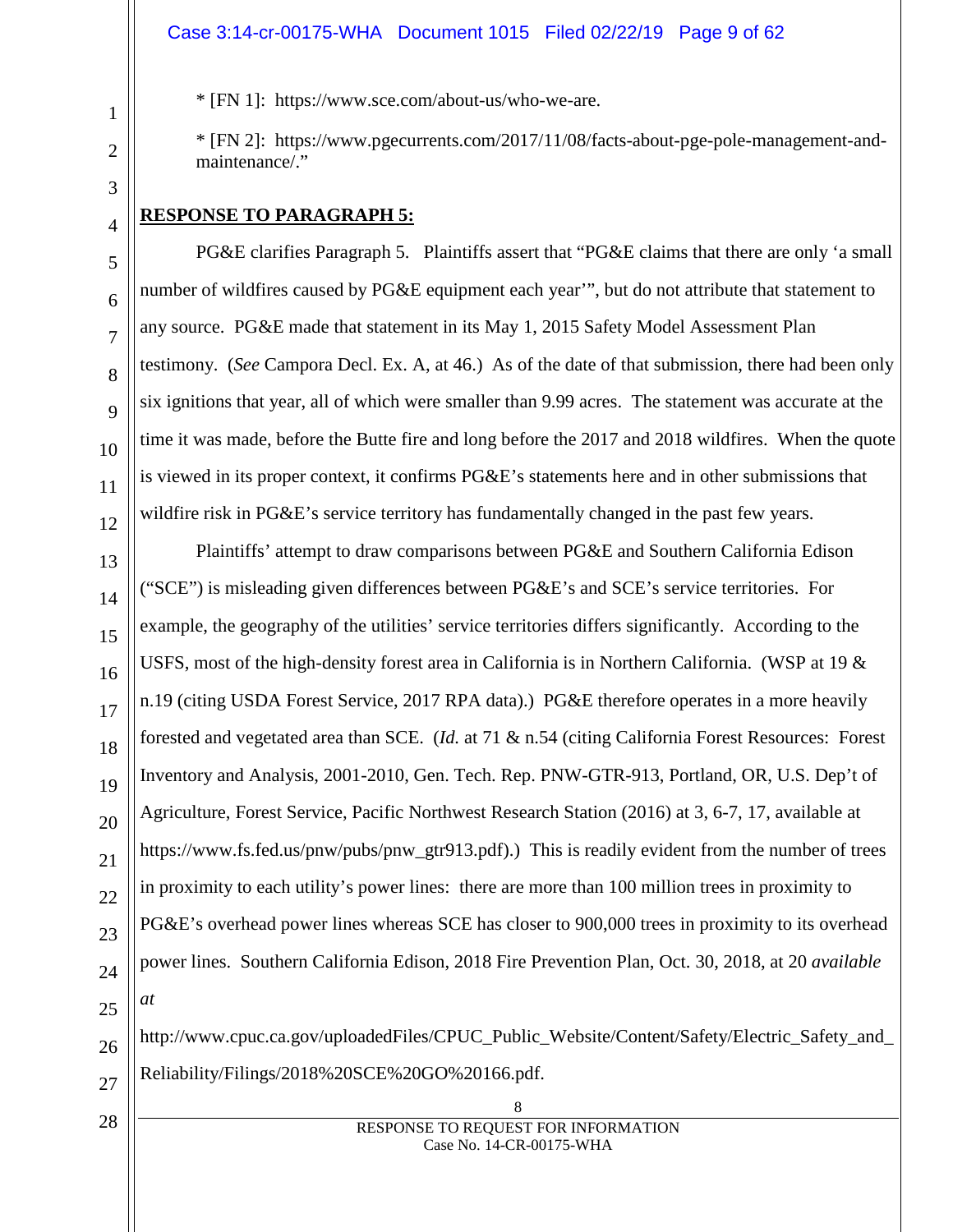| $\mathbf{1}$   | Further, Plaintiffs note that SCE operates 91,375 miles of distribution lines compared to                                                                                 |
|----------------|---------------------------------------------------------------------------------------------------------------------------------------------------------------------------|
| $\overline{2}$ | PG&E's 81,000 miles of distribution lines, apparently seeking to suggest that the two companies                                                                           |
| 3              | have a comparable number of distribution circuit miles impacting wildfire risk. PG&E, however,                                                                            |
| $\overline{4}$ | has approximately 25,000 overhead primary distribution circuit miles in High Fire-Threat Districts                                                                        |
| 5              | ("HFTDs")—nearly twice as many as SCE's approximately 13,000 HFTD overhead primary                                                                                        |
| 6              | distribution circuit miles. <sup>9</sup> Moreover, many of SCE's HFTD miles are more densely populated                                                                    |
| $\overline{7}$ | urban areas generally understood to represent lower wildfire risk. In fact, PG&E has more overhead                                                                        |
| 8              | distribution circuit miles in its service territory that traverse HFTD areas than SCE and SDG&E                                                                           |
| 9              | combined; about 65 percent of California investor owned utilities' overhead distribution circuits                                                                         |
| 10             | located in Tier 2 and Tier 3 HFTD areas are in PG&E's service territory.                                                                                                  |
| 11             | PARAGRAPH 6 OF PLAINTIFFS' SUBMISSION:                                                                                                                                    |
| 12             | "Despite the similarities in service size and miles of distribution lines, PG&E's electrical                                                                              |
| 13             | equipment caused 1,208 more wildfires than SoCalEd's equipment between 2014 to<br>2017 – as self-reported to the CPUC by the utilities. In total, PG&E's equipment caused |
| 14             | 1552 wildfires. While SoCalEd only caused 344 fires over the same time period. This<br>means PG&E's equipment caused 4.5 times more wildfires than SoCalEd. (See Pitre    |
| 15             | Decl., Exhibit A [CPUC Fire Incident Data submitted by PG&E, SoCalEd, and SDG&E for<br>2014-2017)."                                                                       |
| 16             |                                                                                                                                                                           |
| 17             | <b>RESPONSE TO PARAGRAPH 6:</b>                                                                                                                                           |

18 19 20 21 22 23 For the reasons stated in its response to Paragraph 5, PG&E denies Paragraph 6 with respect to Plaintiffs' statement that PG&E's and SCE's service size and miles of distribution lines are comparable. PG&E also clarifies Paragraph 6 with respect to Plaintiffs' inaccurate description of the data reported to the CPUC as set forth in PG&E's response to Paragraph 4 (*i.e.*, the Fire Incident Collection Plan requires that utilities submit data concerning all fire incidents greater than one linear

<span id="page-9-0"></span>25 26 27 <sup>9</sup> In January 2018, the CPUC adopted the High Fire-Threat District Map that identified certain areas statewide as Tier 2 ("elevated") and Tier 3 ("extreme") for wildfire risk. (*See* Pitre Decl. Exhibit D, Dkt. 1006-4.)

24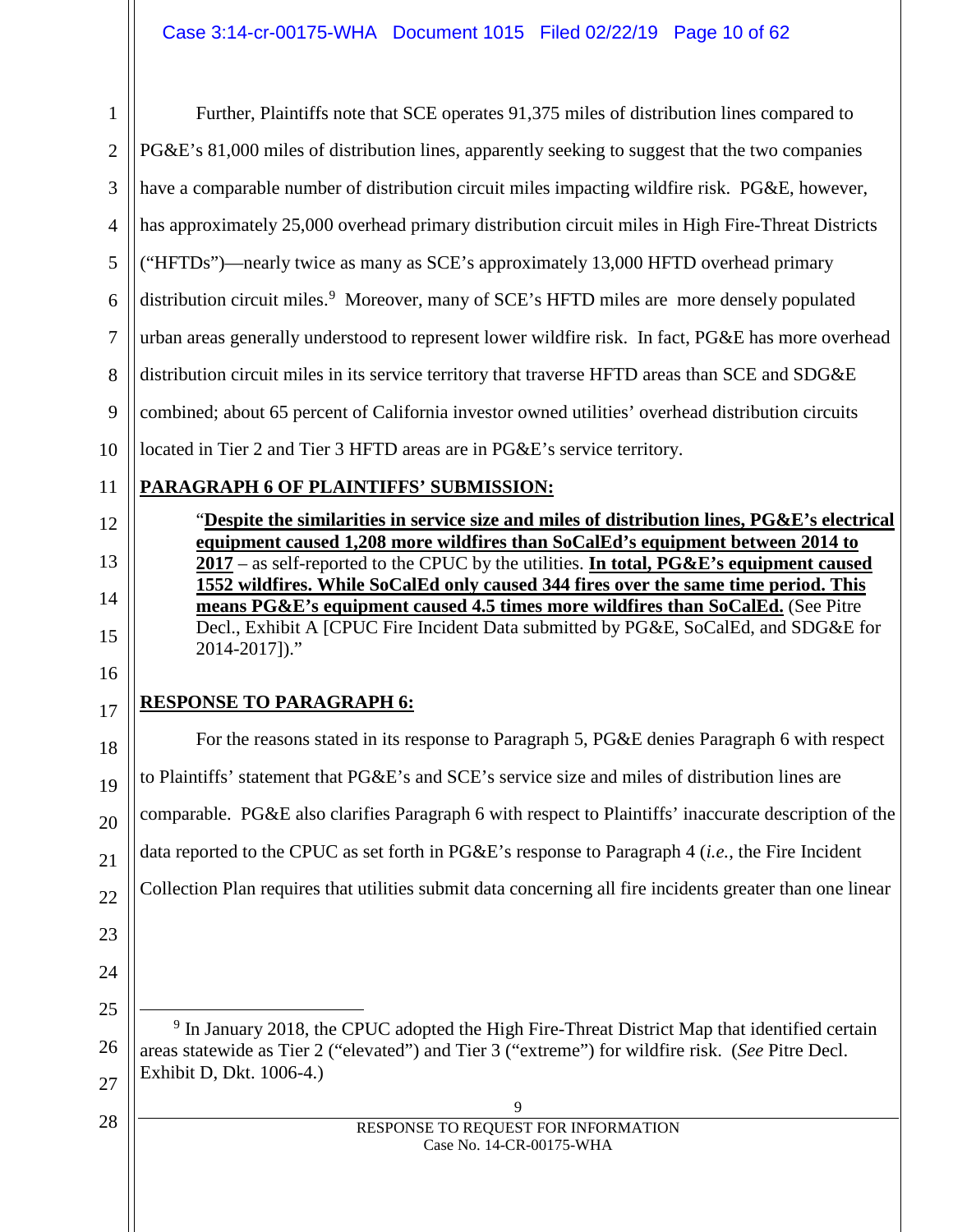<span id="page-10-0"></span>

|                | Case 3:14-cr-00175-WHA  Document 1015  Filed 02/22/19  Page 11 of 62                                                                                                                                                                                                                 |
|----------------|--------------------------------------------------------------------------------------------------------------------------------------------------------------------------------------------------------------------------------------------------------------------------------------|
| $\mathbf{1}$   | mile associated to a utility's facilities). From 2014 to 2017, PG&E reported nine fires greater than                                                                                                                                                                                 |
| $\overline{2}$ | 300 acres. In comparison, SCE reported seven fires greater than 300 acres during that same time. <sup>10</sup>                                                                                                                                                                       |
| 3              | <b>PARAGRAPH 7 OF PLAINTIFFS' SUBMISSION:</b>                                                                                                                                                                                                                                        |
| 4              | "PG&E's equipment was also responsible for more fires of large scale, including 43 more<br>fires than SoCalEd that burned between 10-99 acres, 3 more between 100-299 acres, and 2                                                                                                   |
| 5<br>6         | more between 300-999 acres. (Id.). 'CALFIRE data shows ~5% to 10% of large fires become<br>catastrophic fires (P95 events).' (See Campora Decl., Exhibit C.)"                                                                                                                        |
| 7              | <b>RESPONSE TO PARAGRAPH 7:</b>                                                                                                                                                                                                                                                      |
| 8              | PG&E admits that Paragraph 7 accurately summarizes the utilities' respective Fire Incident                                                                                                                                                                                           |
| 9              | Data Collection Plans and accurately quotes the language in Campora Decl. Exhibit C, Dkt. 1008-3.                                                                                                                                                                                    |
| 10             | PG&E also refers to its response to Paragraph 4.                                                                                                                                                                                                                                     |
| 11             | PARAGRAPH 8 OF PLAINTIFFS' SUBMISSION:                                                                                                                                                                                                                                               |
| 12             | "What is more troubling is that PG&E's numbers do not include the North Bay Fires, as                                                                                                                                                                                                |
| 13             | PG&E admitted to this Court that it did not include those fires in its submission of 2017 Fire<br>Incident Data to the CPUC. (See document 971, Case No. 14-CR-00175-WHA, 'Response to<br>Request for Clarification', pg. 2 ['Fire incidents that apparently occurred as part of the |
| 14<br>15       | October 2017 Northern California Wildfires have been excluded from this report were the<br>cause of the ignition is under investigation or may be disputed.'])."                                                                                                                     |
| 16             | <b>RESPONSE TO PARAGRAPH 8:</b>                                                                                                                                                                                                                                                      |
| 17             | PG&E admits Paragraph 8 to the extent that its 2017 Fire Incident Data Collection Plan does                                                                                                                                                                                          |
| 18             | not include the North Bay Fires, as the causes of the ignitions were under investigation and/or                                                                                                                                                                                      |
| 19             | disputed. These fires collectively burned about 230,000 acres. PG&E notes that SCE's 2017 Fire                                                                                                                                                                                       |
| 20             | Incident Data Collection Plan does not include the Thomas fire, which occurred in SCE's service                                                                                                                                                                                      |
| 21             | territory in December 2017 and burned approximately 282,000 acres.                                                                                                                                                                                                                   |
| 22             | <b>PARAGRAPH 9 OF PLAINTIFFS' SUBMISSION:</b>                                                                                                                                                                                                                                        |
| 23<br>24       | "While PG&E may not be able to mitigate all risk, it should be able to at least keep pace with<br>its counter-part SoCalEd, which serves more extreme wildfire prone areas. Roughly a quarter                                                                                        |
| 25             |                                                                                                                                                                                                                                                                                      |
| 26             | <sup>10</sup> As discussed in Response to Paragraph 8, PG&E's 2017 Fire Incident Data Collection Plan<br>did not include the North Bay Fires, and SCE's 2017 Fire Incident Data Collection Plan did not                                                                              |
| 27             | include the Thomas fire.                                                                                                                                                                                                                                                             |
| 28             | 10<br>RESPONSE TO REQUEST FOR INFORMATION                                                                                                                                                                                                                                            |
|                | Case No. 14-CR-00175-WHA                                                                                                                                                                                                                                                             |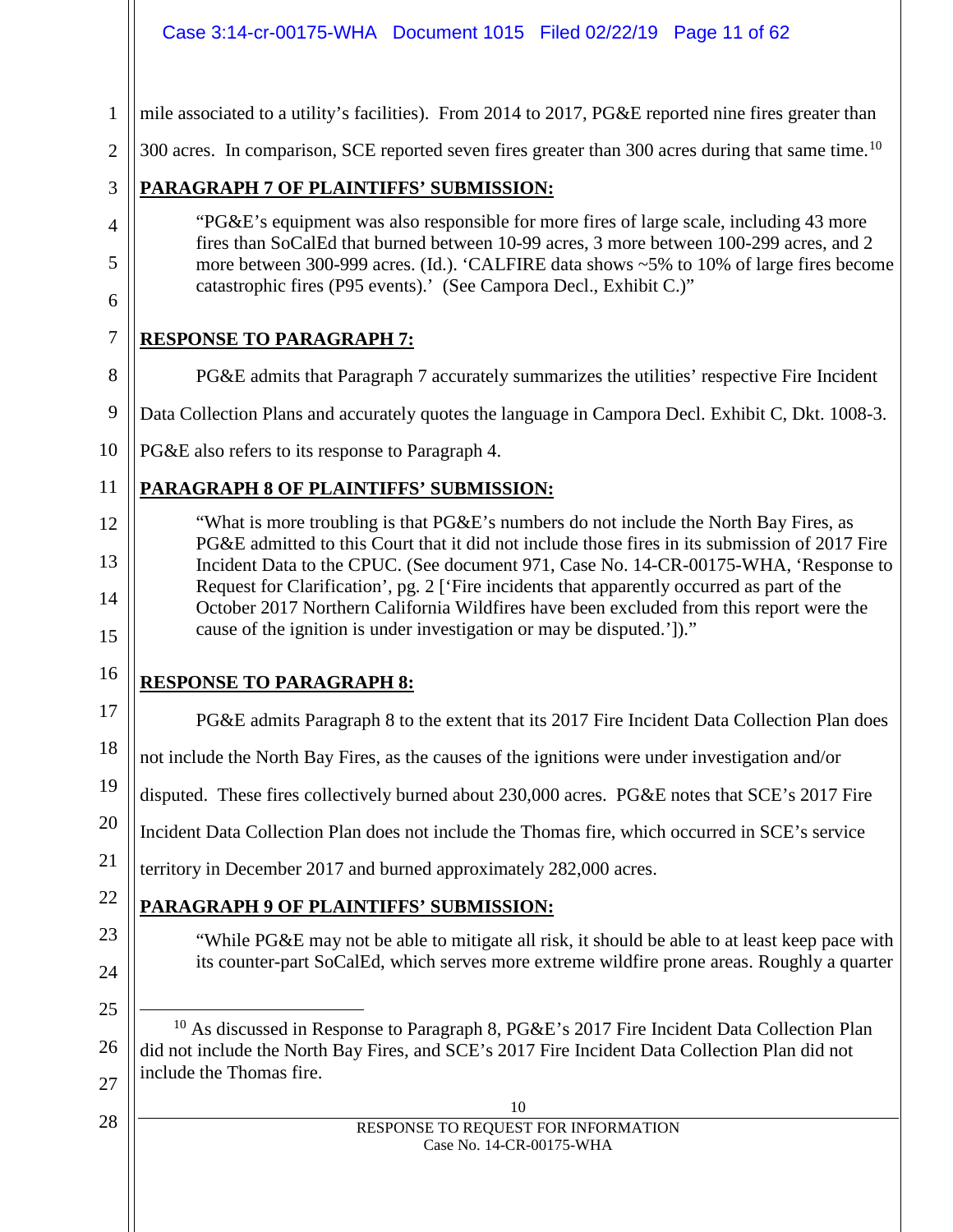#### Case 3:14-cr-00175-WHA Document 1015 Filed 02/22/19 Page 12 of 62

of SoCalEd's service territory is categorized as a high fire risk area.\* (See also Pitre Decl., Exhibit B [Utility Service Territories Overlaid onto CPUC Fire Map]).

\* [FN 3]: https://www.sce.com/safety/wildfire."

# **RESPONSE TO PARAGRAPH 9:**

PG&E denies Paragraph 9 to the extent Plaintiffs assert that SCE currently serves more extreme wildfire prone areas than does PG&E. As stated in response to Paragraph 5, PG&E has more overhead distribution circuit miles in its service territory that traverse HFTD areas than SCE and SDG&E combined; about 65 percent of California investor owned utilities' overhead distribution circuits located in Tier 2 and Tier 3 HFTDs are in PG&E's service territory. Approximately 52 percent of PG&E's service territory is characterized as an HFTD area as compared to roughly a quarter of SCE's.

PG&E accepts and acknowledges that with respect to wildfire mitigation measures, there are certain areas in which SDG&E and SCE are more advanced than PG&E. This is because, as discussed in response to Paragraph 50, historically, Southern California faced a higher wildfire risk. The wildfire risks in Northern California were not comparable to those seen in Southern California in the 2007-2008 time period, which is when the Southern California utilities began developing their wildfire reduction programs. At that time, Northern California had not yet experienced the confluence of weather events that led to a dramatic increase in wildfire risk that culminated in the October 2017 North Bay Wildfires. PG&E is working diligently to adopt similar aggressive and effective programs given the new risk level present in PG&E's service territory.

**PARAGRAPH 10 OF PLAINTIFFS' SUBMISSION:**

# "**III. IT IS WELL-UNDERSTOOD THAT UTILITY CAUSED WILDFIRES OCCUR IN PREDICTABLE LOCATIONS, DURING EXTREME HIGH WIND EVENTS, AND ARE PRIMARILY CAUSED BY TREE FAILURES**

#### A. High Wildfire-Prone Areas Are Identifiable Based On Fire History, Vegetation And Topography First, it is important to note that '[l]arge wildfires are not new to California's

landscape.' (See Pitre Decl., Exhibit C, pg. 1). CAL FIRE statistics dating back to 1933 confirm that the number of wildfires and the acreage burned by those fires is not the 'new' normal, but has been occurring for decades. (See Pitre Decl., Exhibit U)."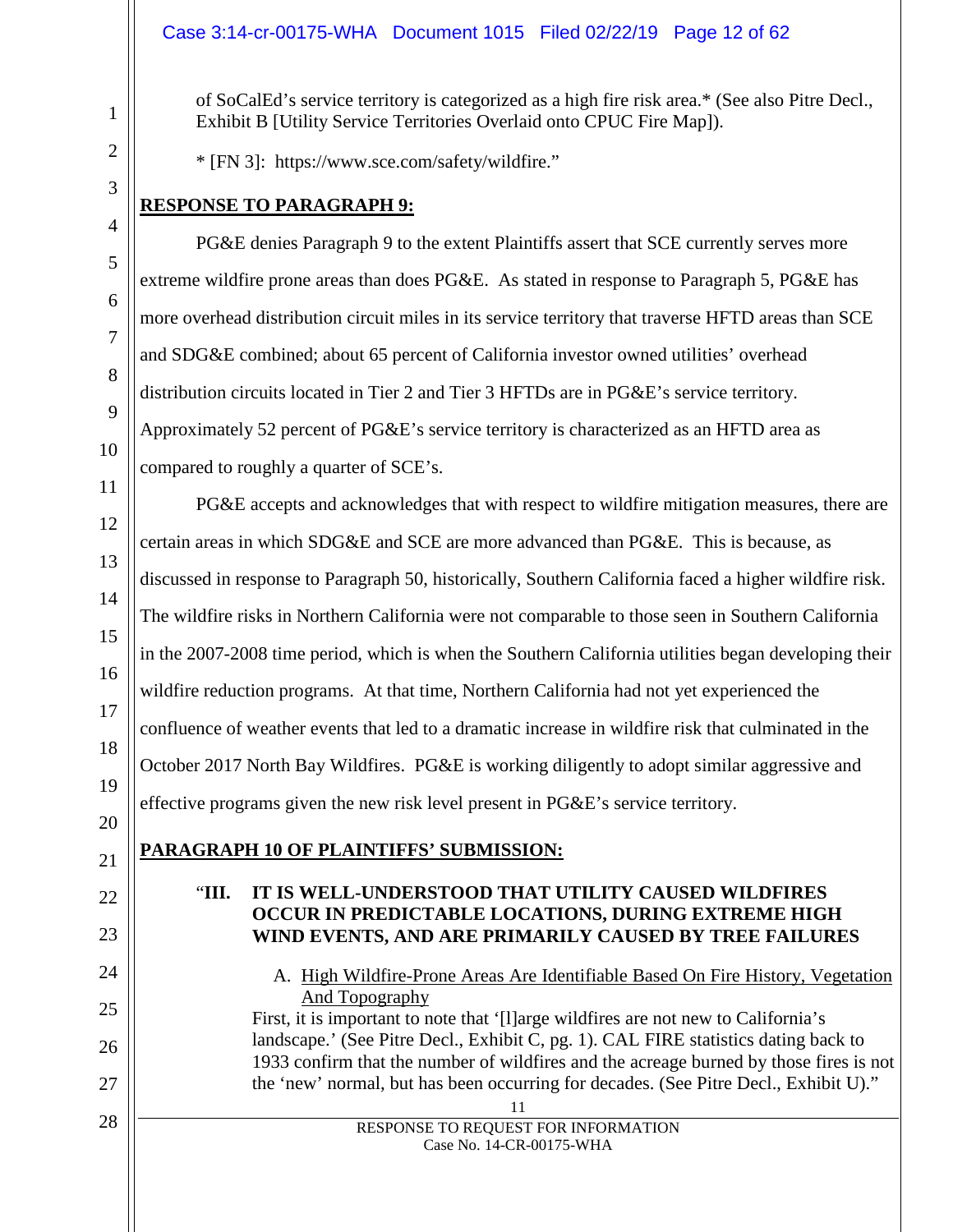1

# **RESPONSE TO PARAGRAPH 10:**

2 3 4 5 6 7 8 9 10 11 12 13 PG&E admits that the first sentence of Paragraph 10 accurately quotes a line from a 2018 study by the National Oceanic Atmospheric Agency and the National Weather Service Storm Prediction Center titled "The 2017 North Bay and Southern California Fires: A Case Study", but denies that the study supports the general proposition for which Plaintiffs cite it—that the October 2017 North Bay Wildfires and the 2018 Camp Fire do not represent a "new normal" of large, catastrophic wildfires. Instead, that very same study found that the October 2017 fires "featured key fire-weather metrics that were unprecedented in the observational record that followed a sequence of climatic conditions that enhanced fine fuel abundance and fuel availability". (*See* Pitre Decl., Exhibit C, Dkt. 1006-3 at 2.) According to the report, this confluence of abnormal weather events, including an exceptionally wet winter, preceded by a severe four-year drought and the delayed onset of autumn precipitation, meant that the conditions in October 2017 were uniquely preconditioned for intense and quickly moving wildfires. (*Id*.)

14 15 16 17 18 Plaintiffs have also chosen to exclude data from 2016, when 3,233 fires in California burned 250,956 acres of land. (Pitre Decl. Exhibit U, Dkt. 1006-21 at 3). In sharp contrast, the last two years have seen a doubling in wildfire frequency and severity with 7,117 fires burning over 505,956 acres in 2017 and 6,284 fires burning over 876,147 acres in 2018. (CAL FIRE Incident Information, Number of Fires and Acres for 2017 and 2018, available at:

19 http://cdfdata.fire.ca.gov/incidents/incidents\_stats?year=2018.)

20 21 22 23 24 25 26 The dramatic increase in the frequency and destructiveness of wildfires in recent years has been recognized by key government stakeholders. As CAL FIRE stated following the October 2017 North Bay Wildfires, "California now often experiences a year-round fire season, with an increase in both the number and the intensity of large, damaging wildfires over the last decade. This is the 'new normal' of the State's wildfire environment." (CAL FIRE, News Release, "Board of Forestry and Fire Protection and CAL FIRE Working to Increase Pace and Scale of Wildfire Prevention Activities (Dec. 19, 2017) *available at* 

27 http://calfire.ca.gov/communications/downloads/newsreleases/2017/2017\_BOF\_CALFIRE\_VTPPEI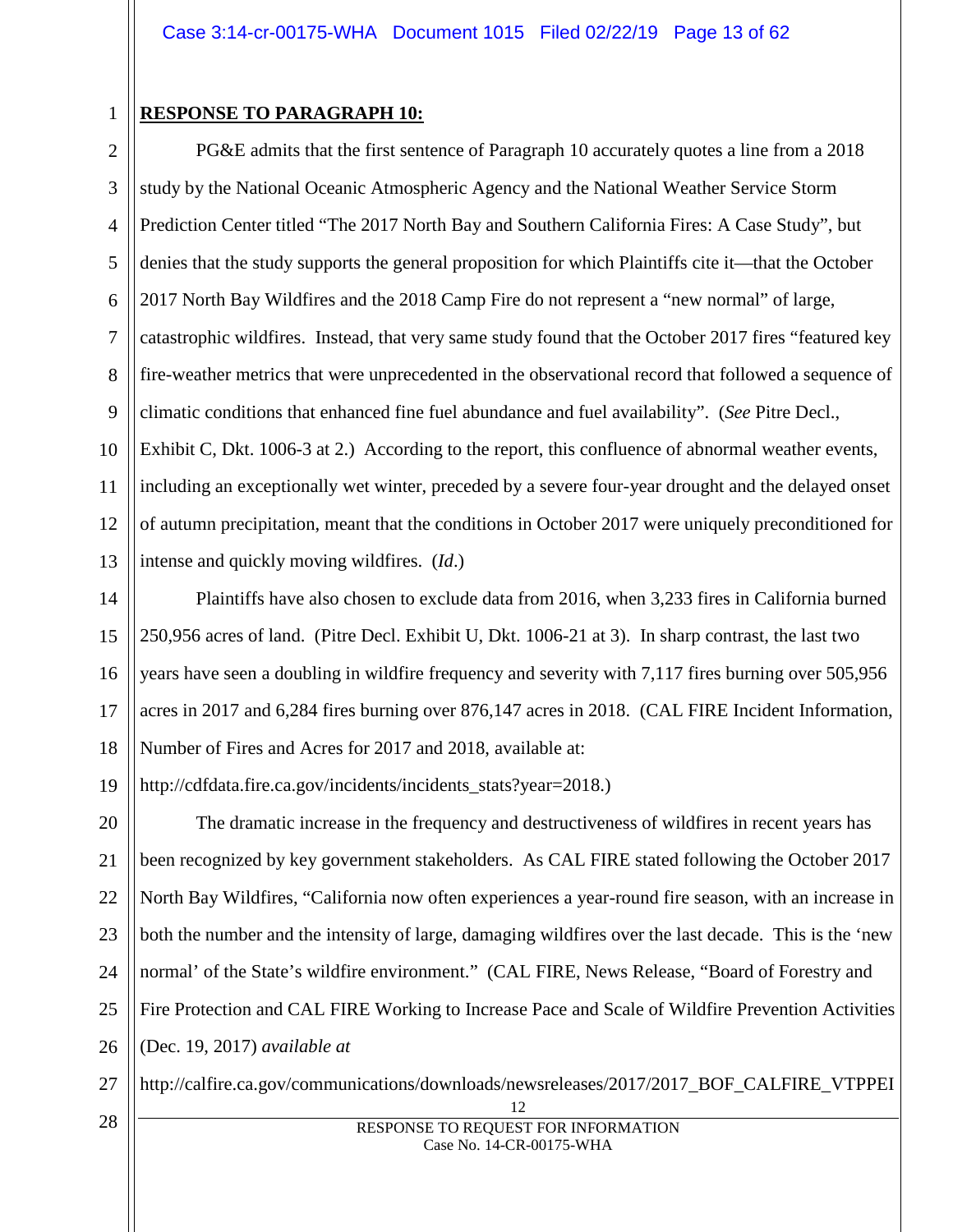1 2 3 4 5 6 R newsrlease.pdf.) In August of last year, Governor Brown echoed these comments, stating that a busy fire season is "the new normal that [California] will have to face", and he expected that over the next decade, California would see "more destructive fire". (Mireya Villarreal, "Devastating wildfires a 'new normal' for California, Gov. Jerry Brown says", CBS News, August 1, 2018, *available at* https://www.cbsnews.com/news/devastating-wildfires-a-new-normal-for-california-govbrown-says/.)

# **PARAGRAPH 11 OF PLAINTIFFS' SUBMISSION:**

"The areas in California at high and/or extreme risk for utility associated wildfires are identifiable and predictable. (See Pitre Decl., Exhibit D [CPUC Press Release, CPUC Approves Statewide Fire-Threat Map, which states: 'The map, approved by the CPUC's Safety and Enforcement Division following a public process, **delineates areas in the state where there is an elevated risk and an extreme risk** (including likelihood and potential impacts on people and property) **from utility associated wildfires**. **The Fire-Threat Map helps prioritize fire hazard areas** to allow for implementation of new fire-safety regulations adopted by the CPUC in December 2017.']; see also Pitre Decl., Exhibit E [a May 2014 study done at Duke University, Nicholas School of the Environment titled 'Quantifying the Economic Risk of Wildfires and Power Lines in San Diego County' revealed 'clear spatial patterns in the distribution of [] fire history … .'])."

14 15

7

8

9

10

11

12

13

# **RESPONSE TO PARAGRAPH 11:**

16 17 18 PG&E agrees that the High Fire Threat Maps are useful tools for predicting fire prone areas, but disagrees with Plaintiffs' suggestion that such maps somehow predicted the October 2017 North Bay Wildfires or the 2018 Camp Fire.

13 19 20 21 22 23 24 25 26 27 28 The High Fire-Threat Map that Plaintiffs cite in support of their claim was adopted by the CPUC on January 18, 2018, after the October 2017 North Bay Wildfires. (*See generally* Pitre Decl. Exhibit D, Dkt. 1006-4.) In the previous iteration of this map, adopted by the CPUC in 2012, the only portion of PG&E's service territory that was classified as a "high fire threat area" was Santa Barbara County and just 15 percent of PG&E's territory was identified as having an elevated wildfire risk. (Jan 23 Br. at 16.) In the 2018 maps, more than 50 percent of PG&E's territory is now identified as having an elevated or extreme wildfire risk. (*Id.* at 17.) These changes, which were implemented after a years-long process involving input from various stakeholders, including PG&E,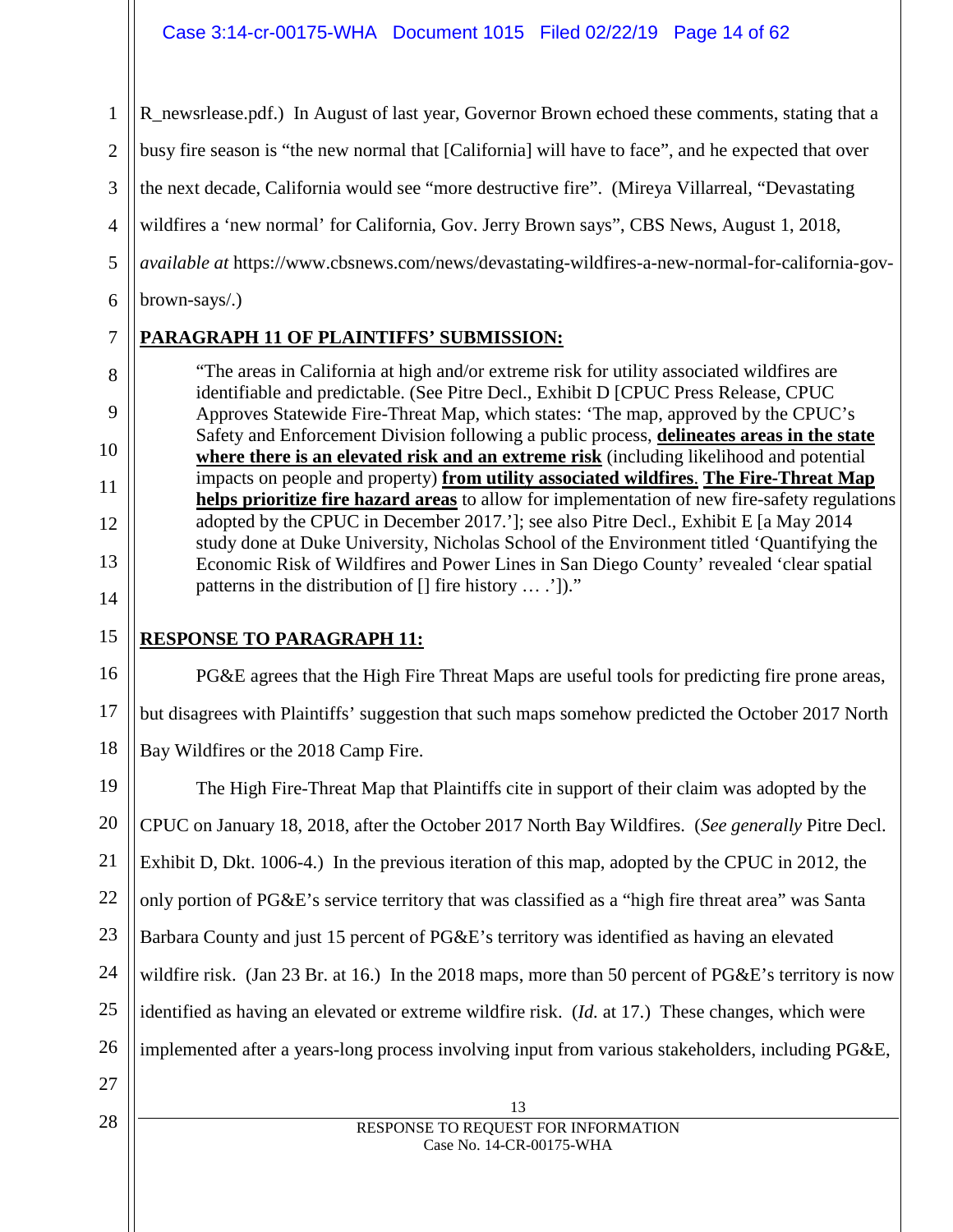14 RESPONSE TO REQUEST FOR INFORMATION Case No. 14-CR-00175-WHA 1 2 3 4 5 6 7 8 9 10 11 12 13 14 15 16 17 18 19 20 21 22 23 24 25 26 27 28 other utilities and CAL FIRE, demonstrate the innate complexity in identifying and mapping wildfire risk in a changing climate. The 2014 Duke University study that Plaintiffs cite looks only at SDG&E's service territory and speaks only to "clear spatial patterns in the distribution of both fire history and property values" in San Diego County. (Pitre Decl. Exhibit E, Dkt. 1006-5 at 22.) As discussed in PG&E's response to Paragraphs 9 and 46, the conditions in Southern California are significantly different than those present in PG&E's Northern California service territory. That was true in 2014, before the risk of extreme wildfires grew in Northern California. **PARAGRAPH 12 OF PLAINTIFFS' SUBMISSION:** "According to a study by the Department of Environmental Science, Policy and Management at the University of California, Berkeley, titled 'Spatial Variation in Extreme Winds Predicts Large Wildfire Locations in Chaparral Ecosystems', (hereinafter the 'Berkeley Study'), **'Based on modeled fire weather patterns, we found that large October wildfires consistently occur in locations experiencing higher fire weather severities**, compared to distributions from all shrublands available to burn during Santa Ana events (i.e., distributions shifted rightward in Figure 4). Across the chaparral-dominated ecosystems of the region, only about one quarter  $(\sim 24\%)$  of the area experiences very high fire weather severities (e.g., index  $> 25$ ) during the wind episodes we examined. Nonetheless, almost half (45%) of the large fires > 500 have occurred in these regions prone to the highest fire weather severities, and the relationship is stronger in terms of area burned (65%).' (Pitre Decl., Exhibit F, pg. 4)." **RESPONSE TO PARAGRAPH 12:** PG&E admits that Paragraph 12 accurately quotes from page 1 of a 2010 U.C. Berkeley study titled "Spatial Variation in Extreme Winds Predicts Large Wildfire Locations in Chaparral Ecosystems", but denies that this study supports Plaintiffs' claim that the October 2017 North Bay Wildfires were predictable. The 2010 U.C. Berkeley study does not review Northern California weather or fire data, but provides "the first detailed analysis of fire weather severity patterns during Santa Ana wind events and how they relate to past fire activity, particularly large fire events, in the chaparral ecosystems of Mediterranean-climate southern California". (Pitre Decl. Exhibit F, Dkt. 1006-6 at 2.)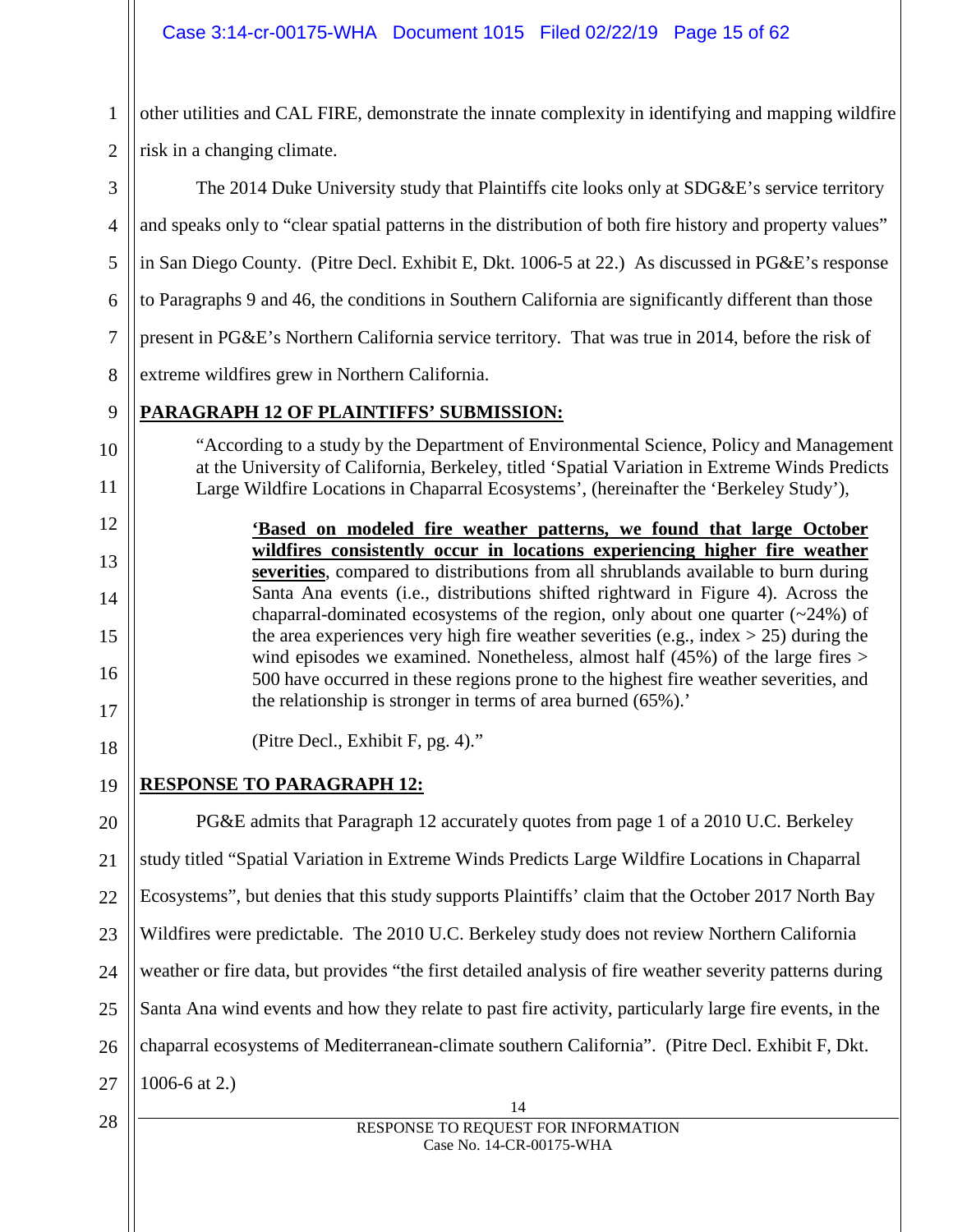|                | Case 3:14-cr-00175-WHA Document 1015 Filed 02/22/19 Page 16 of 62                                                                                                                                                                                                                       |
|----------------|-----------------------------------------------------------------------------------------------------------------------------------------------------------------------------------------------------------------------------------------------------------------------------------------|
| $\mathbf{1}$   | <b>PARAGRAPH 13 OF PLAINTIFFS' SUBMISSION:</b>                                                                                                                                                                                                                                          |
| $\overline{2}$ | "According to a 2018 Study by the National Oceanic Atmospheric Agency and the National<br><b>Weather Service Storm Prediction Center:</b>                                                                                                                                               |
| 3              | 'California's fire history is littered with fast-moving, destructive wildfires adjacent                                                                                                                                                                                                 |
| 4<br>5         | to populated areas. Many wind-driven fires that occur in the coastal ranges of<br>California burn across steep terrain with fuels shaped by a Mediterranean climate                                                                                                                     |
| 6              | during periods of strong foehn winds in early autumn when fuels remain dry prior<br>to the onset of cool-season precipitation. The coincidence of land development in                                                                                                                   |
| 7              | areas prone to wind driven extreme fire weather (i.e., Diablo winds, Santa Ana<br>winds) results in fire-related hazards for a large number of people.'                                                                                                                                 |
| 8              | (See Pitre Decl., Exhibit C, pg. 1)."                                                                                                                                                                                                                                                   |
| 9              | <b>RESPONSE TO PARAGRAPH 13:</b>                                                                                                                                                                                                                                                        |
| 10             | PG&E admits that Paragraph 13 accurately quotes from page 1 of a 2018 study by the                                                                                                                                                                                                      |
| 11             | National Oceanic Atmospheric Agency and the National Weather Service Storm Prediction Center                                                                                                                                                                                            |
| 12             | titled "The 2017 North Bay and Southern California Fires: A Case Study", but denies that the study                                                                                                                                                                                      |
| 13             | supports Plaintiffs' claim that the October 2017 North Bay Wildfires were predictable. As explained                                                                                                                                                                                     |
| 14             | in PG&E's Response to Paragraph 10, the study found that the October 2017 North Bay Wildfires                                                                                                                                                                                           |
| 15             | were unprecedented and the result of a confluence of abnormal weather events.                                                                                                                                                                                                           |
| 16             | PARAGRAPH 14 OF PLAINTIFFS' SUBMISSION:                                                                                                                                                                                                                                                 |
| 17             | "В.<br><b>Catastrophic Wildfires Are Associated With Extreme High Wind Events</b>                                                                                                                                                                                                       |
| 18<br>19       | 'Across Mediterranean-climate ecosystems – those highly fire-prone regions experiencing<br>cool, wet winters and warm, dry summers – devastating fires are often associated with short<br>episodes of severe fire weather generated by hot and dry winds.' (Pitre Decl., Exhibit F, pg. |
| 20<br>21       | 1). The Berkeley Study notes that Santa Ana winds in Southern California 'have long been<br>linked to large wildfire occurrence,' citing to several academic publications dating back to<br>1964. (Id.)."                                                                               |
| 22             | <b>RESPONSE TO PARAGRAPH 14:</b>                                                                                                                                                                                                                                                        |
| 23             | PG&E admits that Paragraph 14 accurately quotes from page 1 of a 2010 U.C. Berkeley                                                                                                                                                                                                     |
| 24             |                                                                                                                                                                                                                                                                                         |
| 25             | study titled "Spatial Variation in Extreme Winds Predicts Large Wildfire Locations in Chaparral                                                                                                                                                                                         |
| 26             | Ecosystems". As detailed in PG&E's response to Paragraph 12 above, this 2010 Berkeley study                                                                                                                                                                                             |
| 27             | concerns Southern California and does not review Northern California weather or fire data.<br>15                                                                                                                                                                                        |
| 28             | RESPONSE TO REQUEST FOR INFORMATION<br>Case No. 14-CR-00175-WHA                                                                                                                                                                                                                         |
|                |                                                                                                                                                                                                                                                                                         |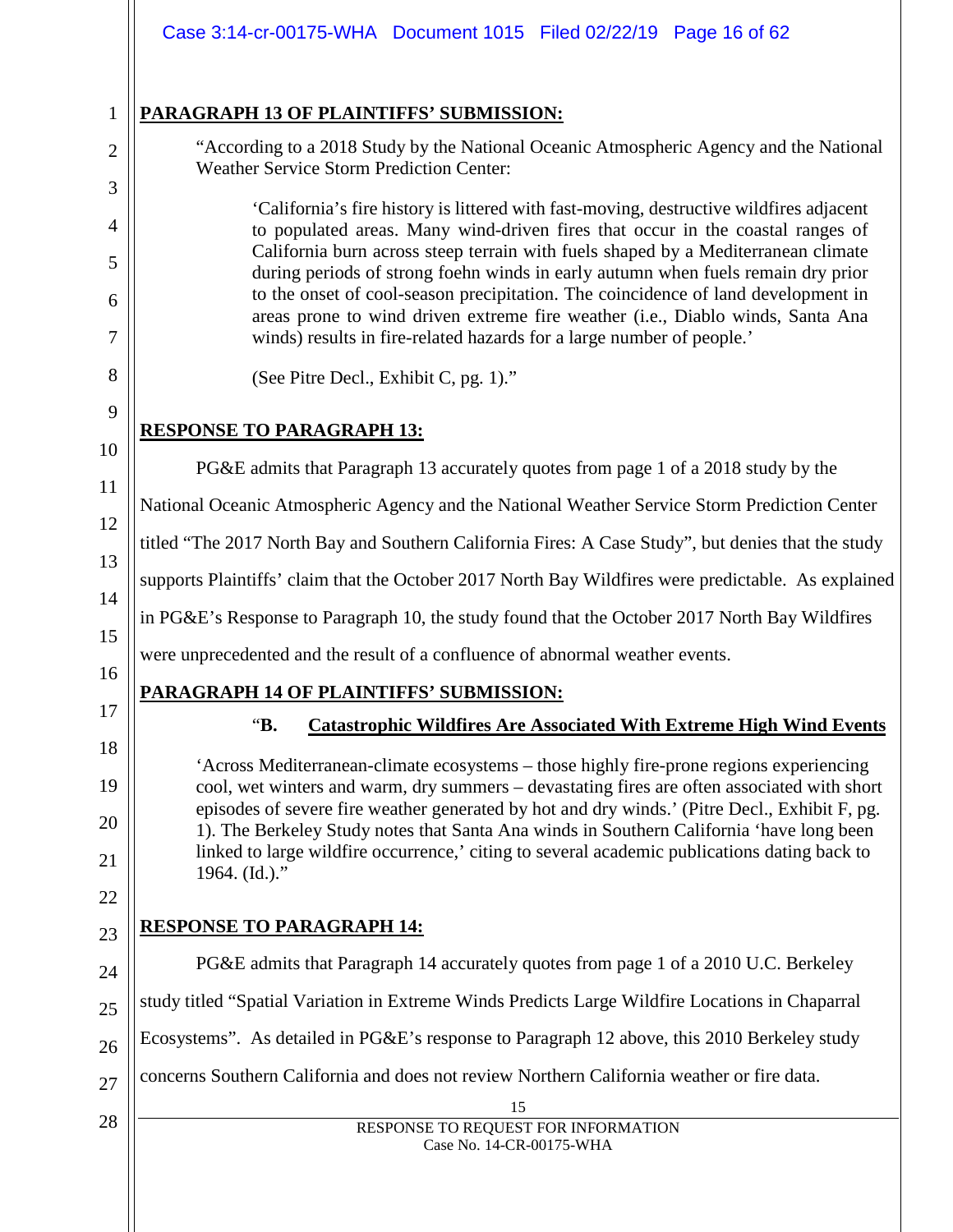# **PARAGRAPH 15 OF PLAINTIFFS' SUBMISSION:**

1

2

3

4

5

6

7

8

9

10

11

12

13

"And the CPUC and CAL FIRE agree, noting that: '[w]ind data is indeed critical for wildfire mitigation and response.' (See Pitre Decl., Exhibit G [CPUC Safety and Enforcement Division Rulemaking 15-05-006 SED-CAL FIRE Joint Assessment and Recommendation Report (Sept. 19, 2018)] pg. 2). This is why as of September 2018, the CPUC's Safety and Enforcement Division ('SED') along with CAL FIRE recommended:

'in light of the great potential public benefit of and the current expenditures already underway for deployment of weather stations throughout the HFTD and other high- risk fire areas, **SED and CAL FIRE recommend that, to the extent reasonable, the Commission encourage and support utility efforts to install weather stations and gather high-quality weather data**. Furthermore, we also recommend the Commission, to the extent reasonable, encourage studies for potential uses of such high-quality weather data to develop and implement operational and predictive tools that enhance utility situational awareness and allow for improved detection and response, thus increasing system resiliency and further growing mitigating wildfire risk.'

(Id. at 3)."

# **RESPONSE TO PARAGRAPH 15:**

16 14 15 16 17 18 19 20 21 22 23 24 25 26 27 28 PG&E admits that Paragraph 15 accurately quotes from the September 19, 2018 CPUC Safety and Enforcement Division Rulemaking 15-05-006 SED-CAL FIRE Joint Assessment and Recommendation Report, but denies that the SED and CAL FIRE comments in the quotation are agreeing with the 2010 Berkeley study concerning wildfires in Southern California or that the 2018 Joint Assessment has any connection to that study. PG&E agrees with SED's and CAL FIRE's finding that the Commission should encourage and support utility efforts to install weather stations. PG&E notes that the report went on to recognize that several utilities, including PG&E, "have taken heed to the issue of increasing wildfire risk and preemptively began dedicating resources to implement systems and programs to better understand local conditions throughout the service territory and the potential impacts on the system". (Pitre Decl. Exhibit G, 1006-7 at 21.) The SED and CAL FIRE cited in particular PG&E's installation of over 100 weather stations since 2017 and its plan to install an additional 100 by the end of 2018. (*Id.* at 19.) PG&E is committed to making significant investments to continue to enhance its situational awareness in HFTDs, as PG&E agrees that monitoring local conditions in HFTDs can be an important tool in preventing and responding to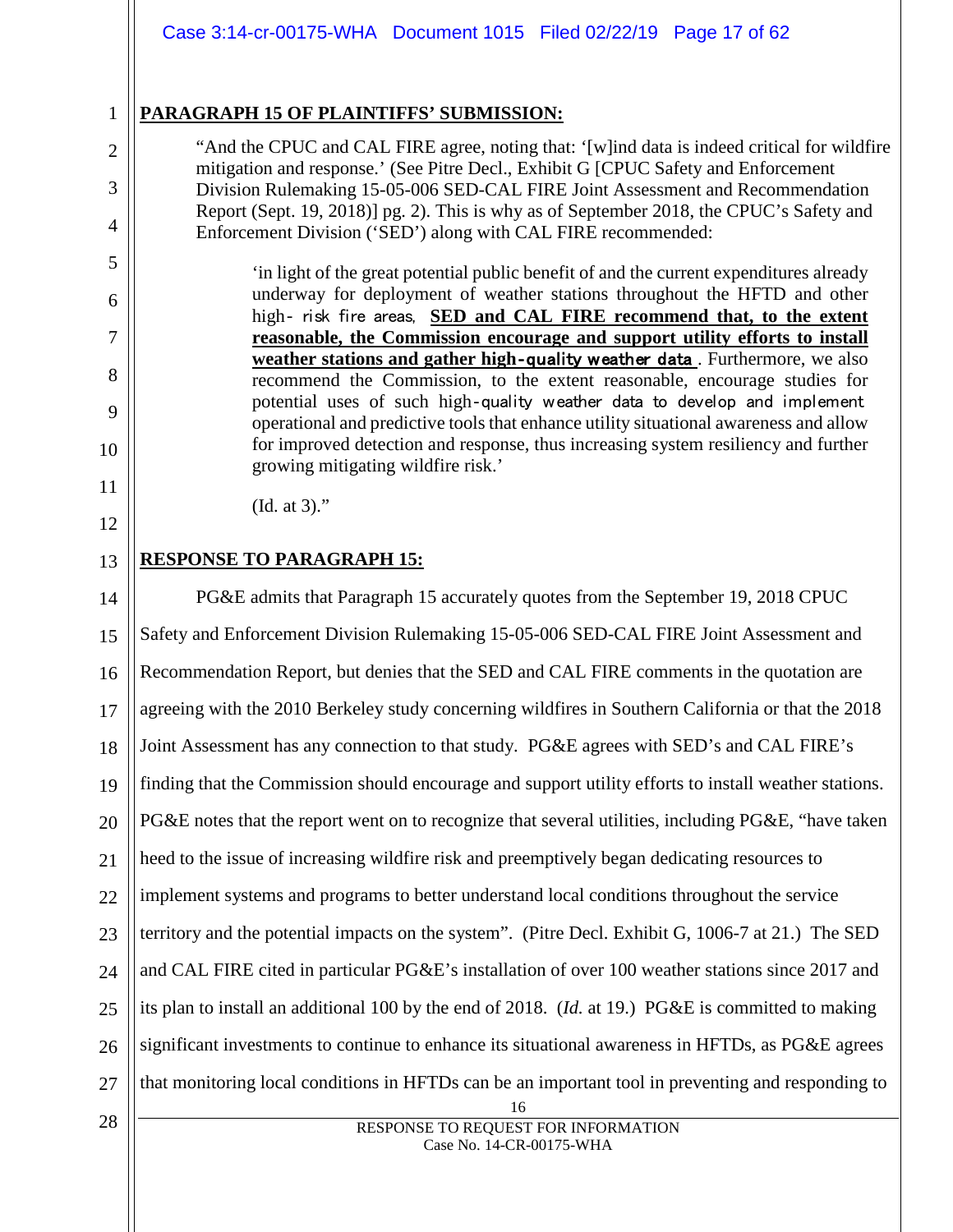# Case 3:14-cr-00175-WHA Document 1015 Filed 02/22/19 Page 18 of 62

| $\mathbf{1}$         | wildfires. That is precisely why PG&E already has implemented measures to enhance its situational                                                                                                                                                                                                                                                                                                                                                                 |
|----------------------|-------------------------------------------------------------------------------------------------------------------------------------------------------------------------------------------------------------------------------------------------------------------------------------------------------------------------------------------------------------------------------------------------------------------------------------------------------------------|
| $\overline{2}$       | awareness in HFTDs, including:                                                                                                                                                                                                                                                                                                                                                                                                                                    |
| 3<br>4               | Installing 200 weather stations in its service territory in 2017 and 2018 with plans to<br>install an additional 400 weather stations by September 1, 2019, and approximately<br>1,300 weather stations in total within five years. (WSP at 91.)                                                                                                                                                                                                                  |
| 5                    | Installing nine high-definition cameras in 2018 with plans to install approximately 70<br>$\bullet$<br>more in 2019, and nearly 600 cameras (90 percent HFTD coverage) by 2022. (Id.)                                                                                                                                                                                                                                                                             |
| 6<br>7<br>8<br>9     | The development of forecast models that use data and information from the National<br>٠<br>Weather Service ("NWS") and the European Center for Medium Range Forecasting<br>("ECM"), which will then be input into PG&E's proprietary in-house mesoscale<br>forecast model, PG&E Operational Mesoscale Modeling System ("POMMS") to<br>generate short- and medium-term fire danger forecasts across PG&E's service area<br>down to a 3-km resolution. (Id. at 90.) |
| 10<br>11<br>12<br>13 | Deploying advanced fire spread modelling technology that will produce hourly fire<br>spread risk scores for overhead distribution and transmission circuits in HFTDs by<br>running hundreds of millions of fire spread simulations daily, designed to provide<br>PG&E with an hour-by-hour understanding of the risk of asset-related wildfires and<br>help inform de-energization and recloser disabling decisions in real time. (Id.)                           |
| 14<br>15<br>16       | The creation, in 2018, of PG&E's Wildfire Safety Operations Center ("WSOC")<br>which operates as a central wildfire-related information hub for PG&E and<br>coordinates PG&E's wildfire prevention and response efforts throughout its service<br>area. (Id. at 93-94.)                                                                                                                                                                                           |
| 17                   | PARAGRAPH 16 OF PLAINTIFFS' SUBMISSION:                                                                                                                                                                                                                                                                                                                                                                                                                           |
| 18                   | "C. Wildfires Are Overwhelmingly Caused by Tree Failures                                                                                                                                                                                                                                                                                                                                                                                                          |
| 19<br>20<br>21       | 'Based on a review of existing data and information, [the CPUC Safety and Enforcement<br>Division ('SED')] and CAL FIRE have concluded that most utility-caused fire ignitions are<br>due to (1) contact with vegetation and (2) failure of conductors.' (See Pitre Decl., Exhibit<br>G, pg. $2-3$ )."                                                                                                                                                            |
| 22                   | <b>RESPONSE TO PARAGRAPH 16:</b>                                                                                                                                                                                                                                                                                                                                                                                                                                  |
| 23                   | PG&E admits that Paragraph 16 accurately quotes from the September 19, 2018 CPUC                                                                                                                                                                                                                                                                                                                                                                                  |
| 24                   | Safety and Enforcement Division Rulemaking 15-05-006 SED-CAL FIRE Joint Assessment and                                                                                                                                                                                                                                                                                                                                                                            |
| 25                   | Recommendation Report. As PG&E has stated to the Court, our Wildfire Safety Plan includes                                                                                                                                                                                                                                                                                                                                                                         |
| 26                   | enhanced vegetation management ("EVM") measures designed to mitigate potential ignitions caused                                                                                                                                                                                                                                                                                                                                                                   |
| 27                   | by vegetation contact. (WSP at 70-86.) In addition, PG&E is implementing system hardening<br>17                                                                                                                                                                                                                                                                                                                                                                   |
| 28                   | RESPONSE TO REQUEST FOR INFORMATION<br>Case No. 14-CR-00175-WHA                                                                                                                                                                                                                                                                                                                                                                                                   |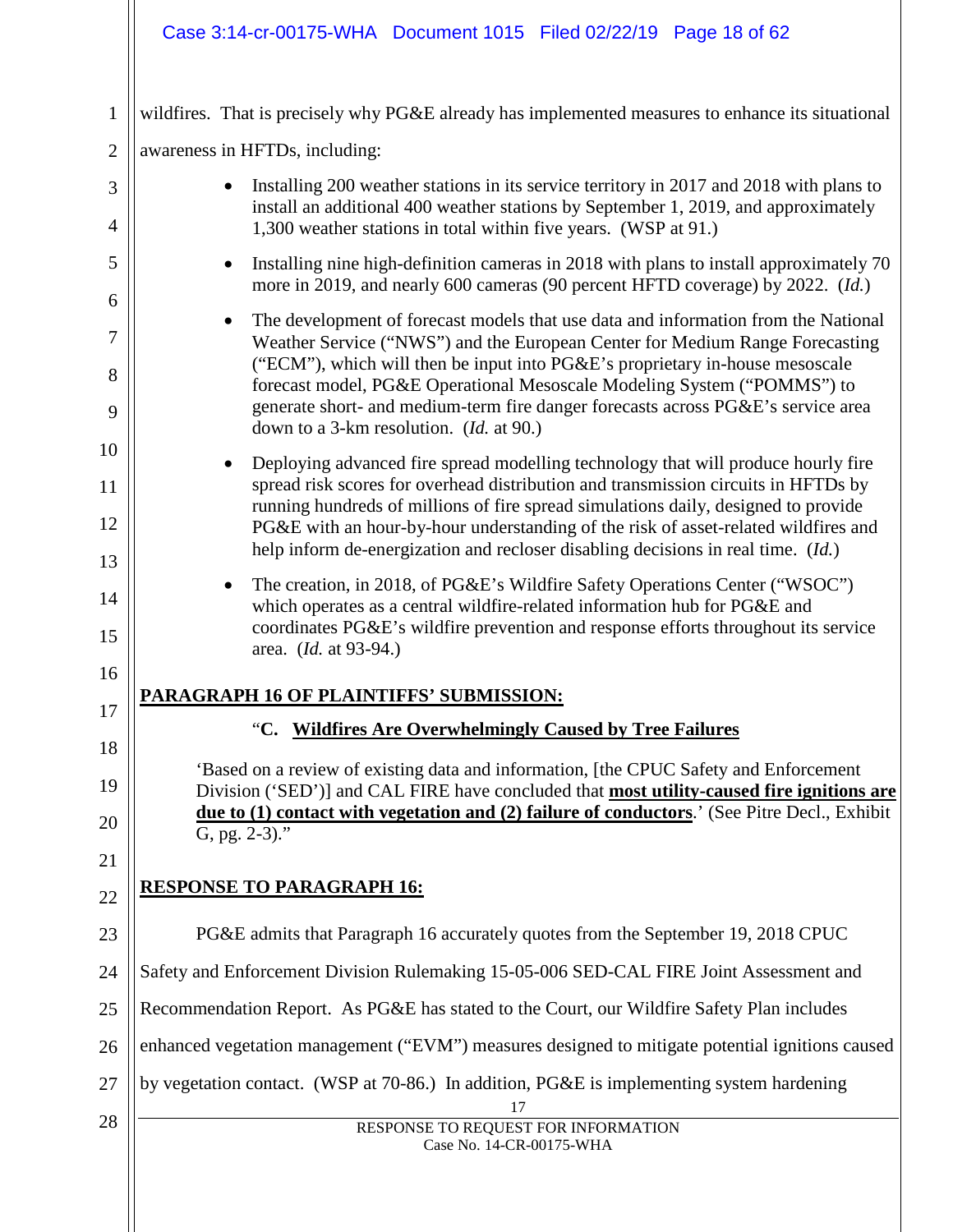|                | Case 3:14-cr-00175-WHA Document 1015 Filed 02/22/19 Page 19 of 62                                                                                                                                                              |
|----------------|--------------------------------------------------------------------------------------------------------------------------------------------------------------------------------------------------------------------------------|
| $\mathbf{1}$   | measures as well as enhanced inspections of its distribution, transmission and substation assets. (See                                                                                                                         |
| $\overline{2}$ | Resp. to $\P$ 16; WSP at 52-69.)                                                                                                                                                                                               |
| 3              | <b>PARAGRAPH 17 OF PLAINTIFFS' SUBMISSION:</b>                                                                                                                                                                                 |
| 4              | "PG&E also reported to the CPUC in March 2018 that 'vegetation contact with<br>conductors' was the leading cause of the 486 fire ignitions associated with PG&E                                                                |
| 5<br>6         | facilities during 2015-2016, causing 37% of the fires. (See Pitre Decl., Exhibit H [Risk and<br>Safety Aspects of Risk Assessment and Mitigation Phase Report of PG&E Investigation 17-<br>11-003 (March 30, 2018)], pg. 84)." |
| 7              |                                                                                                                                                                                                                                |
| 8              | <b>RESPONSE TO PARAGRAPH 17:</b>                                                                                                                                                                                               |
| 9              | PG&E admits Paragraph 17.                                                                                                                                                                                                      |
| 10             | <b>PARAGRAPH 18 OF PLAINTIFFS' SUBMISSION:</b>                                                                                                                                                                                 |
| 11             | "In February 2013, Charles Filmer of Pacific Gas & Electric Company prepared a report<br>based on PG&E Vegetation Management fire investigations, which he testified to receiving                                              |
| 12             | 50 to 100 such investigations per year.* (See Campora Decl., Exhibit E.) Four findings are of<br>particular note.                                                                                                              |
| 13<br>14       | Over 85% of vegetation-related fire incidents involved high-voltage<br>1.<br>distribution lines and almost 90% of those fires were caused by tree                                                                              |
| 15             | failures;<br>Ignitions are most frequent during the 'conventional fire season of 'mid-April<br>2.<br>through October;'                                                                                                         |
| 16<br>17       | PG&E was aware that during the May-October time frame, Blue Oak, Valley<br>3.<br>Oak, and Blue Gum trees suffered branch failures and, 'it could be cost                                                                       |
| 18             | effective fire-risk reduction work to remove overhanging branches of these<br>species in high-risk areas'; and                                                                                                                 |
| 19             | 'Gray pine located in high-risk areas that are tall enough to hit the powerlines<br>4.<br>should be considered for removal or lowering in height to protect facilities.'                                                       |
| 20             | *[FN 4]: Although the report references 'ignitions,' Mr. Filmer made it clear in his                                                                                                                                           |
| 21             | deposition that, he was referring only to ignitions referenced in Vegetation Management<br>investigative reports for the years 2007 to 2012. He did not know how many vegetation                                               |
| 22             | related PG&E fires occurred each year. (See Campora Decl., Exhibit E, Filmer Depositions,<br>pages 44-46.)"                                                                                                                    |
| 23             |                                                                                                                                                                                                                                |
| 24             | <b>RESPONSE TO PARAGRAPH 18:</b>                                                                                                                                                                                               |
| 25             | PG&E admits Paragraph 18 to the extent that Mr. Filmer made the statements at his                                                                                                                                              |
| 26             | deposition and in his February 2013 report that Plaintiffs attribute to him. PG&E notes, however,                                                                                                                              |
| 27             | that for over ten years, as one facet of its vegetation management program, it has performed                                                                                                                                   |
| 28             | 18<br>RESPONSE TO REQUEST FOR INFORMATION<br>Case No. 14-CR-00175-WHA                                                                                                                                                          |
|                |                                                                                                                                                                                                                                |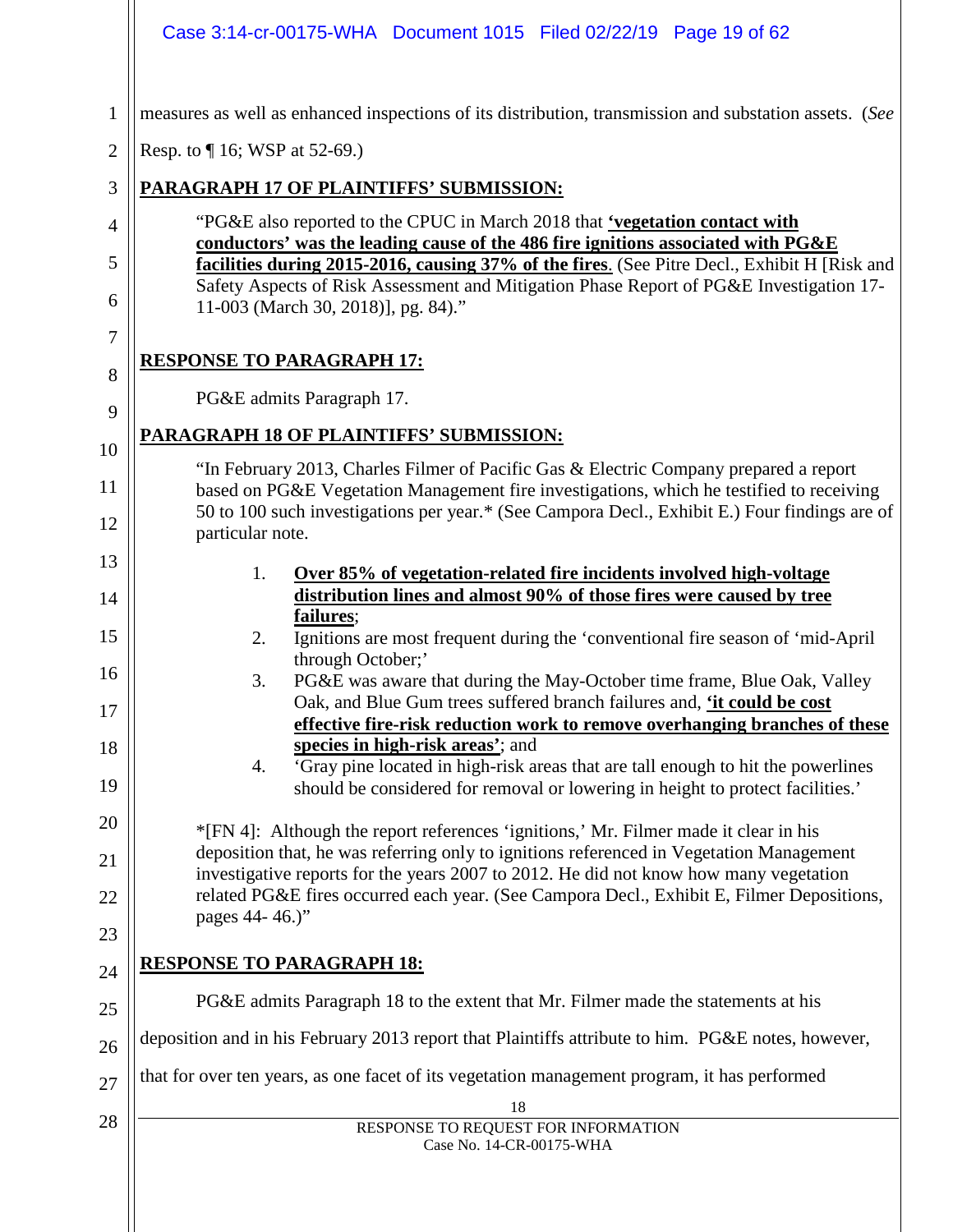#### Case 3:14-cr-00175-WHA Document 1015 Filed 02/22/19 Page 20 of 62

1 2 3 4 5 6 7 8 9 additional foot patrols and tree work on its distribution lines as part of the Public Safety  $\&$ Reliability Program. The patrols are focused on areas that have a higher rate of vegetation-caused outages and vegetation-caused wires down. As part of this program, in 2017, over 26,000 additional trees were either pruned or removed in these higher-risk areas. By focusing on areas with a higher rate of vegetation-caused outages, the patrols are designed to address wildfire risk. In addition, another facet of PG&E's vegetation management program, the Drought and Tree Mortality Program, was implemented in 2014 to respond to the effects of the drought, including increased tree fatality. This program also resulted in additional patrols in higher-risk areas as well as the removal of tens of thousands of potentially hazardous trees. (*See* Resp. to 3.)

10 11 12 13 14 15 16 17 18 19 20 As the Court has noted, the problem today is that a single ignition can result in a catastrophe. That was not the environment in Northern California in 2013 when the document Plaintiffs cite was created. Mr. Filmer's findings must be considered in that context. Given the increased level of wildfire risk in Northern California, PG&E has implemented several measures to address these issues. PG&E's EVM program includes clearing all overhanging branches above the four-foot radial clearance zone of electric distribution lines in HFTD areas. Its EVM program also includes an initiative in HFTD areas to remove or trim trees from the ten species that have been responsible for approximately 75 percent of the vegetation-related fire ignitions that are tall enough to strike distribution lines, have a clear path to strike, and/or exhibit other potential risk factors such as leaning toward a line or being weighted toward a line. Black Oak, Coast Live Oak/Valley Oak, Blue Gum and Grey Pine are four of the ten species covered by this program. (WSP at 79-80.)

#### **PARAGRAPH 19 OF PLAINTIFFS' SUBMISSION:**

21

22

23

24

25

26

27

28

### "**IV. PG&E CAN TAKE TARGETED MEASURES TO MITIGATE AND/OR PREVENT THE RISK**

**A. PG&E Can Harden Its Equipment In Wildfire Prone Areas.**

After the 2007 wildfires, SDG&E 'fire-hardened' its electrical equipment in high fire prone areas, including **replacement of wooden poles with steel poles and installation of heavier conductors.** (Pitre Decl., Exhibit E, pg. 4). According to SDG&E: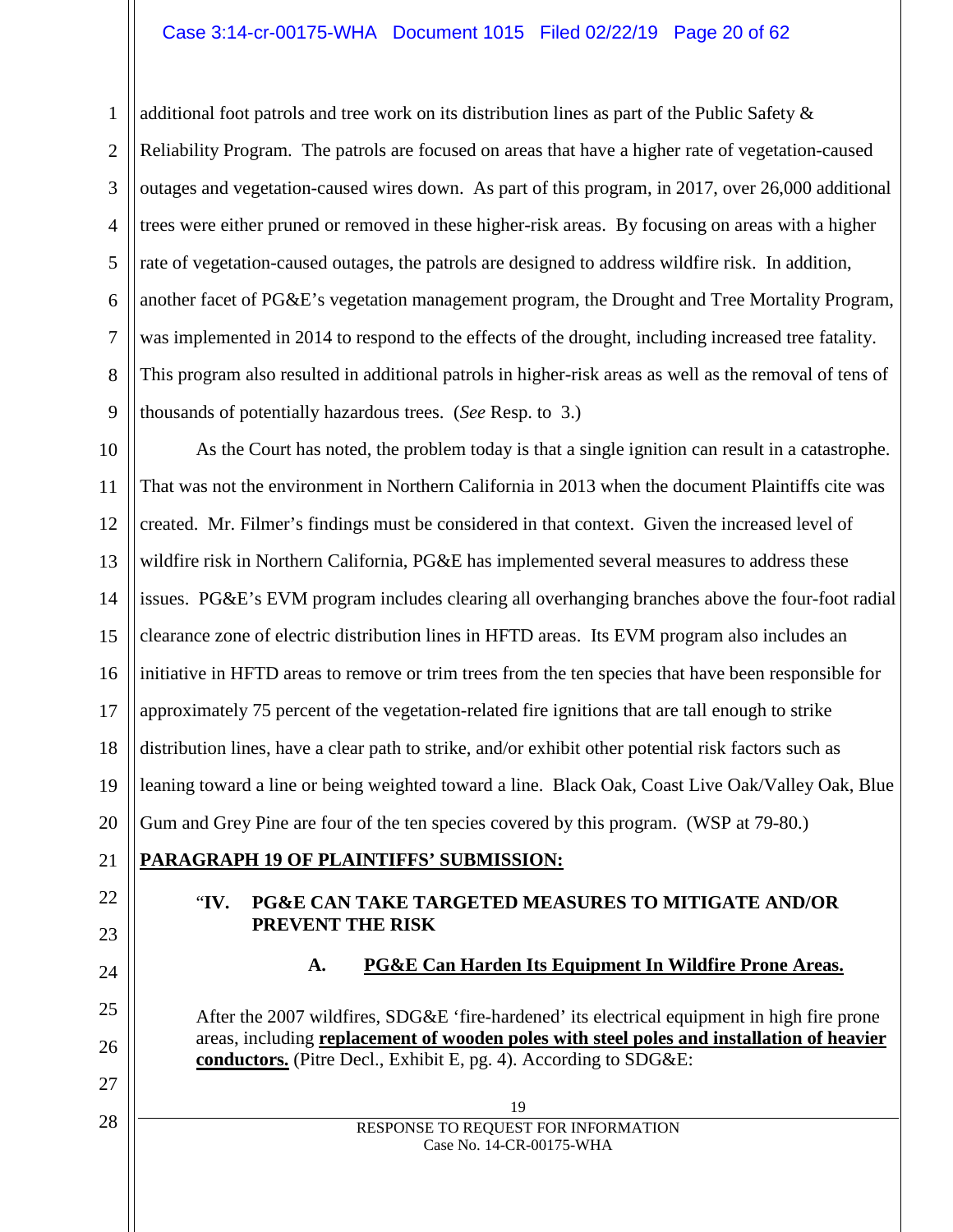|    | Case 3:14-cr-00175-WHA Document 1015 Filed 02/22/19 Page 21 of 62                                                                                                                                              |
|----|----------------------------------------------------------------------------------------------------------------------------------------------------------------------------------------------------------------|
|    | 'Steel poles are generally stronger and thus better able to withstand extreme                                                                                                                                  |
| 1  | wind gusts associated with high fire risk Santa Ana wind conditions. Stronger<br>steel poles can support a wider spacing of conductors, which, when combined                                                   |
| 2  | with heavier conductors, lowers the likelihood of high winds causing contact                                                                                                                                   |
| 3  | between conductors that could result in line faults, sparking, and potential<br>ignitions of ground vegetation. The installed steel poles are taller than the                                                  |
| 4  | wooden poles they replace, so conductors are raised higher above potential<br>ground fires which have the potential to damage line insulation or cause                                                         |
| 5  | excessive line sag. Finally, steel poles are more resistant to damage from ground                                                                                                                              |
| 6  | fires than wooden poles.'                                                                                                                                                                                      |
| 7  | (Pitre Decl., Exhibit E, pg. 4, <i>citing to</i> San Diego Gas & Electric Company.<br>(2013). Application of San Diego Gas & Electric Company for a Permit to                                                  |
| 8  | Construct The Tie-Line 637 Wood-to-Steel Project (A13-03-003). San Diego,                                                                                                                                      |
| 9  | CA: SDG&E.).                                                                                                                                                                                                   |
| 10 | SDG&E prioritizes the maintenance of poles in each power line in high-risk fire areas<br>according to the existing vegetation and fuel conditions, the history of high-speed winds, and the                    |
| 11 | age and condition of existing infrastructure as part of a strategy to strengthen power lines connecting<br>substations for improved reliability. (Pitre Decl., Exhibit I [San Diego Gas & Electric Company Tie |
| 12 | Line 649 Wood-to-Steel Replacement Project: Chapter 2 – Project Purpose and Need (Aug. 2015)]                                                                                                                  |
| 13 | pg. 2-3)."                                                                                                                                                                                                     |
| 14 | <b>RESPONSE TO PARAGRAPH 19:</b>                                                                                                                                                                               |
| 15 | PG&E admits that Paragraph 19 accurately quotes from a May 2014 Master's Project titled                                                                                                                        |
| 16 | "Quantifying the Economic Risk of Wildfires and Power Lines in San Diego County" and an August                                                                                                                 |
| 17 | 2015 chapter from SDG&E's Tie Line 649 Wood-to-Steel Replacement Project. To the extent that                                                                                                                   |
| 18 | Plaintiffs quote from these sources to suggest that PG&E can take similar measures, PG&E agrees                                                                                                                |
| 19 | and following the 2017 and 2018 wildfires, PG&E is taking these steps to harden its system. Among                                                                                                              |
| 20 | other measures, PG&E is implementing the following in HFTD areas:                                                                                                                                              |
| 21 | Replacement of bare overhead primary (high voltage) conductor as well as lower<br>٠                                                                                                                            |
| 22 | voltage conductor with insulated conductor.                                                                                                                                                                    |
| 23 | Replacement of existing primary line equipment such as fuses/cutouts and switches<br>with equipment that CAL FIRE has certified as low fire risk.                                                              |
| 24 | Installation of non-wood poles to support the additional weight of insulated wire,<br>٠                                                                                                                        |
| 25 | which will also further reduce the likelihood of pole failures during extreme weather<br>events.                                                                                                               |
| 26 | (WSP at 52-69.)                                                                                                                                                                                                |
| 27 |                                                                                                                                                                                                                |
| 28 | 20<br>RESPONSE TO REQUEST FOR INFORMATION                                                                                                                                                                      |
|    | Case No. 14-CR-00175-WHA                                                                                                                                                                                       |

 $\parallel$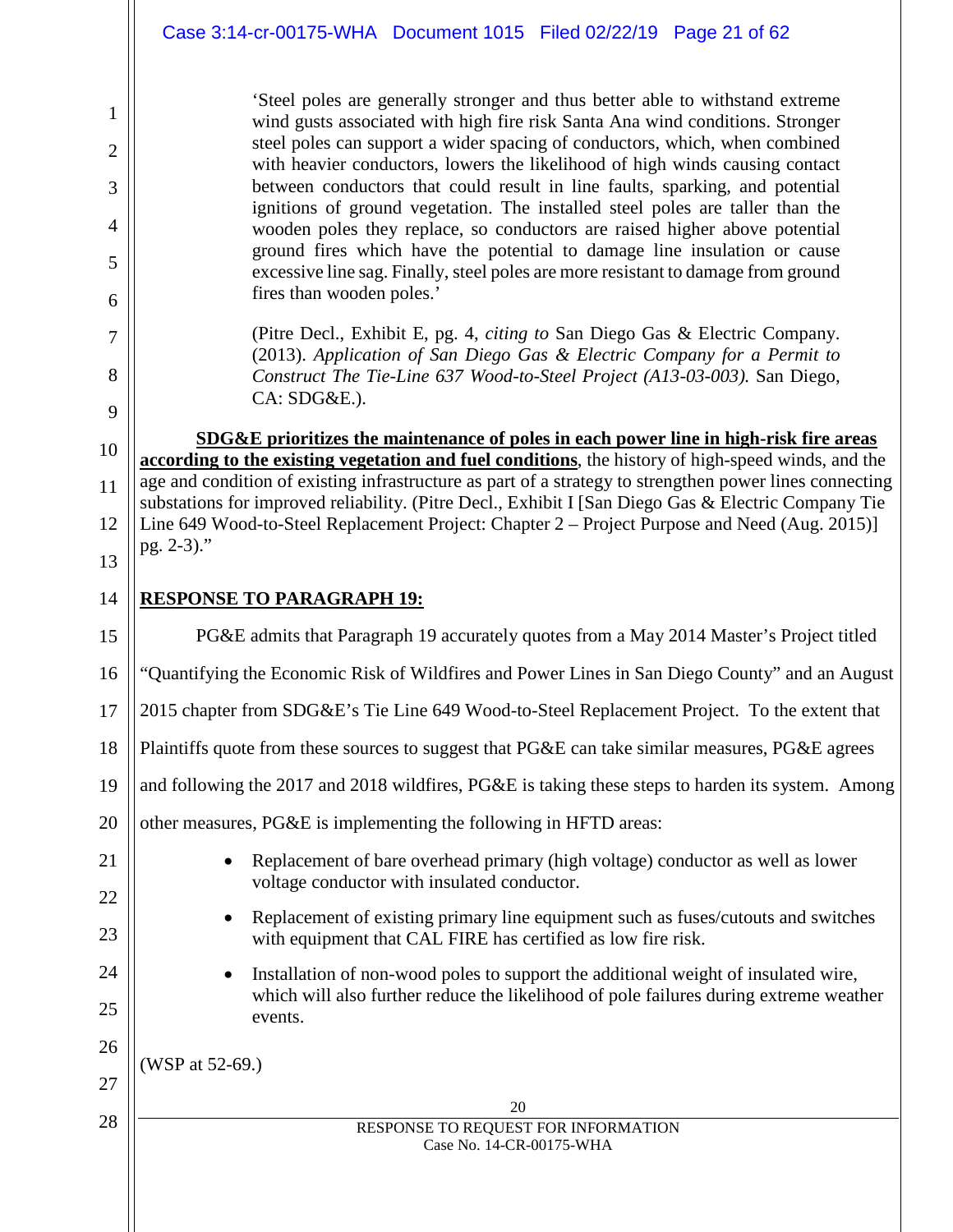# **PARAGRAPH 20 OF PLAINTIFFS' SUBMISSION:**

#### "Furthermore,

As part of its Community Fire Safety Program, **SDG&E has undertaken one of the largest deployments of state-of-the-art pulse reclosers, focusing heavily on the [High Fire Threat District]**. This equipment allows SDG&E to operate its system with significantly reduced energy flows during reclosing operations and be able to sectionalize various elements of its distribution system to better manage system operations and reliability. … In addition, SDG&E has implemented more sensitive relay settings to all SCADA reclosers in the [High Fire Threat District]. These sensitive relay settings provide very fast clearing of faults on distribution circuits and are remotely operated via SCADA, allowing for real-time adjustments triggered by adverse weather conditions.

(Pitre Decl., Exhibit J [San Diego Gas & Electric Company Fire Prevention Plan (Oct. 31, 2018)] pg. 12)."

# **RESPONSE TO PARAGRAPH 20:**

PG&E admits that Paragraph 20 accurately quotes from SDG&E's October 31, 2018 Fire Prevention Plan. To the extent that Plaintiffs quote from this source to suggest that PG&E can take similar measures, PG&E notes that it is continuing to automate recloser devices to enable selective reclosing functionality as well as installing additional line reclosers at HFTD area boundaries. PG&E's Wildfire Reclosing Disable program includes nearly 2,800 reclosing devices on PG&E's distribution lines in Tier 2 and Tier 3 HFTD areas. At the end of 2018, approximately 2,100 of the distribution devices in the program were SCADA-enabled and capable of being disabled remotely. If a protection zone does not have SCADA capability in Tier 2 or Tier 3 HFTD areas, PG&E manually disables automated reclosing on these devices throughout fire season. These locations are identified and scheduled for disablement prior to the projected beginning of elevated wildfire risk exposure. These manual devices will remain disabled for reclosing until wildfire risk is significantly lower during the year.

PG&E is working to SCADA-enable all line reclosers in Tier 2 and Tier 3 HFTD areas by June 1, 2019. In addition, devices located on nearly 400 transmission lines with voltages of 115 kV and below were included in the 2018 program. Over 95 percent of the transmission line devices are SCADA-enabled and can be disabled remotely, and similar to the distribution devices that are not

> 21 RESPONSE TO REQUEST FOR INFORMATION Case No. 14-CR-00175-WHA

1

2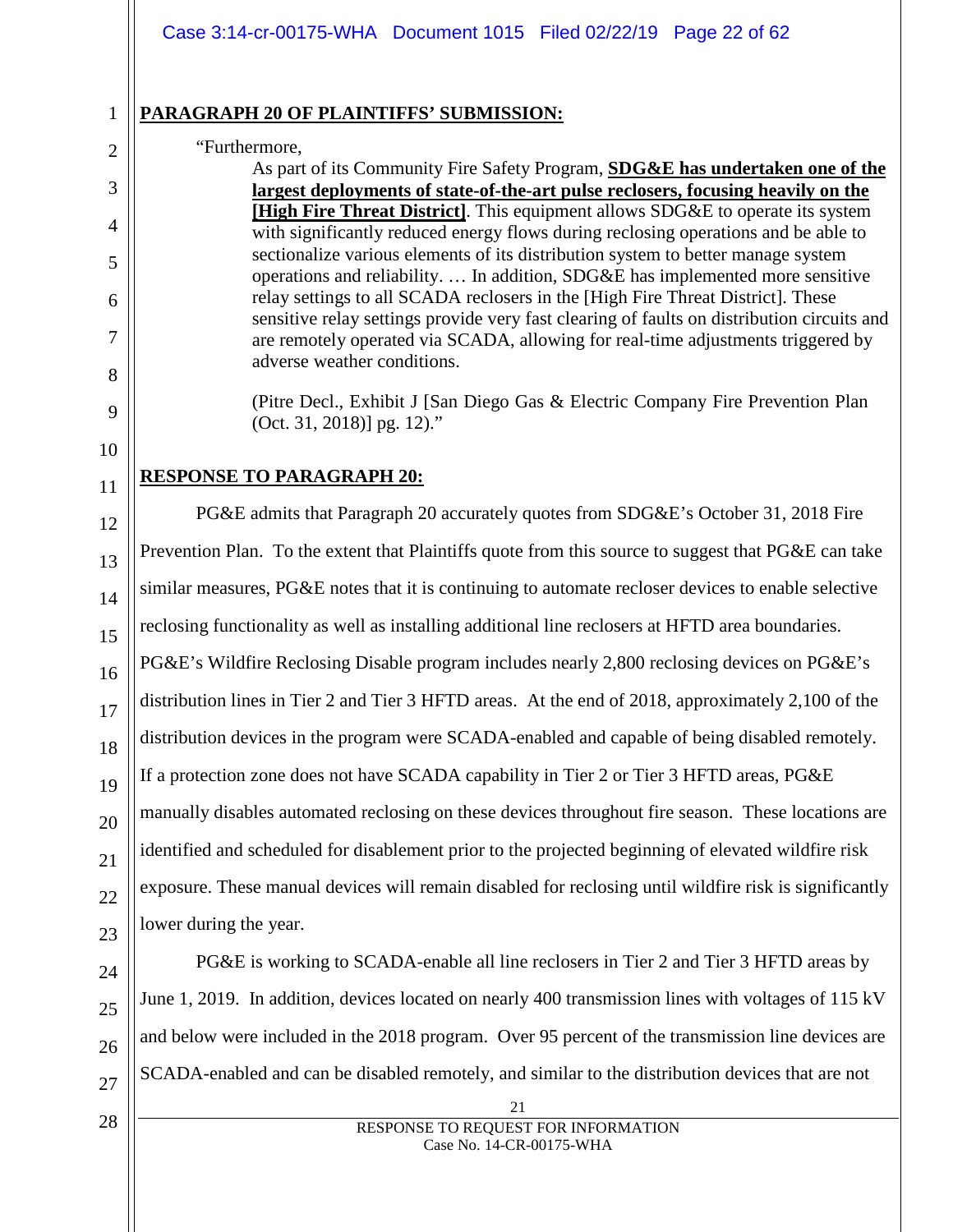22 RESPONSE TO REQUEST FOR INFORMATION Case No. 14-CR-00175-WHA 1 2 3 4 5 6 7 8 9 10 11 12 13 14 15 16 17 18 19 20 21 22 23 24 25 26 27 28 SCADA-enabled, PG&E will manually disable the remaining devices for the duration of wildfire season. PG&E also is implementing two pilot programs to evaluate alternative technologies to further reduce potential ignitions: (1) Rapid Earth Fault Current Limiter Technology that immediately reduces the voltage on a line experiencing a line to ground fault to reduce the energy available for an ignition; and (2) Enhanced Wires Down Technology Detection Project to identify when one of the lines in a distribution system is down and to help pinpoint the location of any outages to enable PG&E and first responders to respond more quickly. (*See* WSP at 109-112.) **PARAGRAPH 21 OF PLAINTIFFS' SUBMISSION:** "**B. PG&E Can Identify and Remove Hazard Trees in Wildfire Prone Areas. i. PG&E Is Required by Law to Remove Hazard Trees** According to PG&E: [Public Resource Code section] 4293 requires a 4-foot clearance be maintained at all times for power lines between 2,400 and 72,000 volts, and a 10-foot clearance for conductors 115,000 volts and above. GO 95, Rule 35 also requires the removal of dead, diseased, defective and dying trees that could fall into the lines. The clearance requirements increase as the voltage increases. This applies in the SRA during designated fire season. (See de Ghetaldi Decl., Exhibit 1)" **RESPONSE TO PARAGRAPH 21:** PG&E admits Paragraph 21. **PARAGRAPH 22 OF PLAINTIFFS' SUBMISSION:** "In PG&E's parlance, 'dead, diseased, defective and dying trees' are known as 'hazard' or 'facility protect' trees. The statutory clearance requirements apply whether a tree is a 'hazard' tree or not. As PG&E recognizes, the required clearances must be maintained 'at all times'. (See de Ghetaldi Decl., Exhibit 1)." **RESPONSE TO PARAGRAPH 22:** PG&E generally admits Paragraph 22, but clarifies that if a tree or branch fails and contacts a line—where that tree or branch was healthy (not dead, old decadent or rotten, or weakened by decay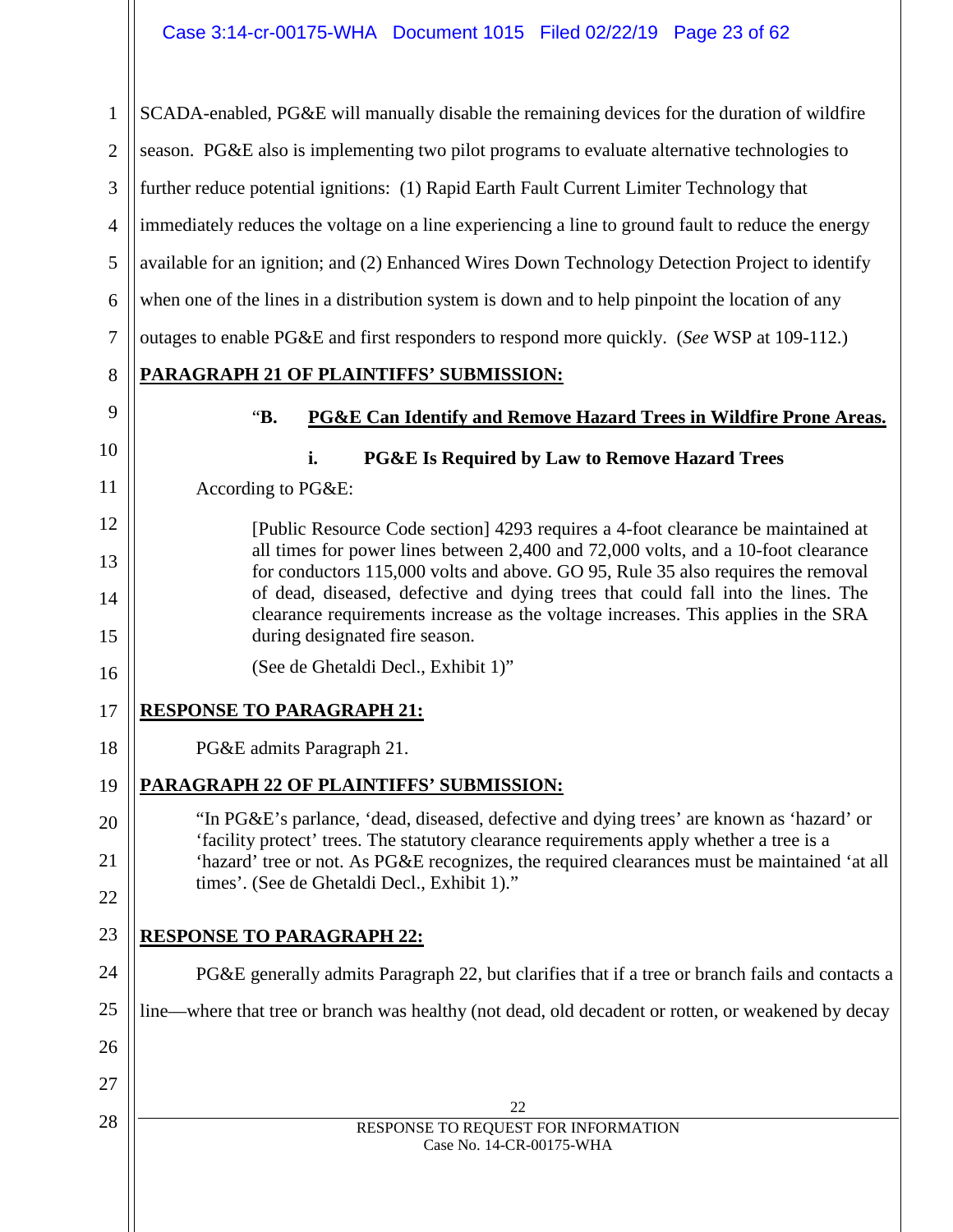|                | Case 3:14-cr-00175-WHA  Document 1015  Filed 02/22/19  Page 24  of 62                                                                                                                                                                    |
|----------------|------------------------------------------------------------------------------------------------------------------------------------------------------------------------------------------------------------------------------------------|
| 1              | or disease) and was outside the clearance requirements prior to the contact—there is no Public                                                                                                                                           |
| $\overline{2}$ | Resource Code § 4293 violation.                                                                                                                                                                                                          |
| 3              | <b>PARAGRAPH 23 OF PLAINTIFFS' SUBMISSION:</b>                                                                                                                                                                                           |
| 4              | "The CPUC interprets the statutory requirements in the same way: 'It's the LAW. State law<br>requires utility companies to maintain specific clearances (depending on voltage running                                                    |
| 5<br>6         | through the line) between electric power lines and all vegetation.' (See de Ghetaldi Decl.,<br>Exhibit 2)."                                                                                                                              |
| 7              | <b>RESPONSE TO PARAGRAPH 23:</b>                                                                                                                                                                                                         |
| 8              | PG&E admits that Paragraph 23 accurately quotes from a web page concerning tree trimming                                                                                                                                                 |
| 9              | safety on the CPUC's website.                                                                                                                                                                                                            |
| 10             | PARAGRAPH 24 OF PLAINTIFFS' SUBMISSION:                                                                                                                                                                                                  |
| 11             | "Public Resources Code § 4293 operates in conjunction with rules and orders promulgated                                                                                                                                                  |
| 12             | by the CPUC. Originally adopted in March 1929, General Order ('GO') 95, Rule 11<br>provides:                                                                                                                                             |
| 13<br>14       | 'The purpose of these rules is to formulate, for the State of California,<br>requirements for overhead line design, construction, and maintenance, the<br>application of which will ensure adequate service and secure safety to persons |
| 15             | engaged in the construction, maintenance, operation or use of overhead lines<br>and to the public in general."                                                                                                                           |
| 16             | <b>RESPONSE TO PARAGRAPH 24:</b>                                                                                                                                                                                                         |
| 17             | PG&E admits Paragraph 24.                                                                                                                                                                                                                |
| 18             | PARAGRAPH 25 OF PLAINTIFFS' SUBMISSION:                                                                                                                                                                                                  |
| 19<br>20       | "Thus, one of the citations issued by the CPUC to PG&E for the 2015 Butte Fire was for<br>One violation of GO 95, Rule 35, for failing to maintain the minimum required clearance                                                        |
| 21             | between the 12 kV conductor and the subject grey pine tree, which lasted for at least one (1)<br>day.' (See de Ghetaldi Decl., Exhibit 3, pp. 1-2.)"                                                                                     |
| 22             | <b>RESPONSE TO PARAGRAPH 25:</b>                                                                                                                                                                                                         |
| 23             | PG&E admits Paragraph 25, to the extent that it accurately quotes the citation issued by the                                                                                                                                             |
| 24             | CPUC. PG&E denies that it was out of compliance with GO 95, Rule 35 when the Butte Fire                                                                                                                                                  |
| 25             | ignited. PG&E also notes that the CPUC stated in the citation that "[t]here [wa]s no evidence                                                                                                                                            |
| 26             | available to determine when the 18-inch minimum clearance was breached/violated, other than the                                                                                                                                          |
| 27             | 23                                                                                                                                                                                                                                       |
| 28             | RESPONSE TO REQUEST FOR INFORMATION<br>Case No. 14-CR-00175-WHA                                                                                                                                                                          |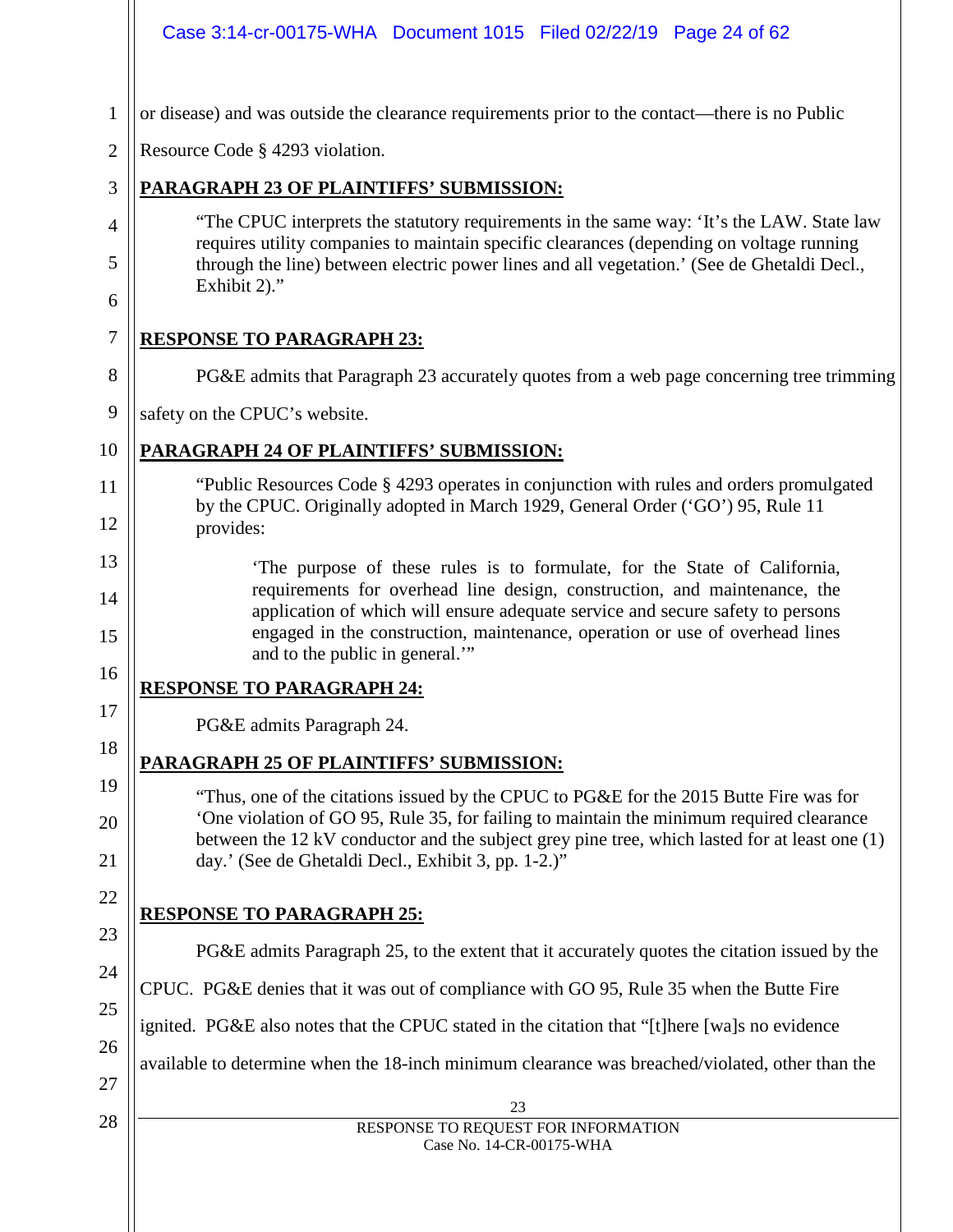#### Case 3:14-cr-00175-WHA Document 1015 Filed 02/22/19 Page 25 of 62

day of the incident, when the subject tree contacted the 12 kV overhead conductor". (de Ghetaldi

2 Decl. Exhibit 3, Dkt. 1007-3 at 2.)

# **PARAGRAPH 26 OF PLAINTIFFS' SUBMISSION:**

# "**ii. As Of June 2017, PG&E Failed To Remove Or Otherwise Trim More Than 6000 Hazard Trees Which It Had Identified In 2016**

As of June 7, 2017, there were more than 6000 Facility Protect Trees (FPT), identified by inspectors during 'routine patrol' in 2016 which had not been addressed. Of that number, 888 were in the divisions where fires occurred in 2017. (See Campora Decl., Exhibit F [Depo of Biancardi - Exhibit 007-006])."

9

1

3

4

5

6

7

8

25

 $236$ )."

26

27

28

# **RESPONSE TO PARAGRAPH 26:**

10 11 12 13 14 15 16 17 18 19 20 21 22 23 24 Paragraph 25 requires clarification. Plaintiffs cite to a June 6, 2017 email attaching a screenshot taken from PG&E's Vegetation Management Database. The number reflected in the June 6, 2017 email does not accurately reflect the number of FPTs identified in 2016 that had not yet been worked as of that date because PG&E's Vegetation Management Database does not register work as "complete" until the tree contractor has submitted all required invoicing paperwork. (Biancardi Decl. ¶ 21.) As of June 6, 2017, there were 3,962 FPTs (not 6,000) identified by PG&E pre-inspectors in 2016 that remained pending. (*Id.* at ¶ 27) Moreover, by October 8, 2017, when the October 2017 North Bay Wildfires began, 131 of the 6,000 FPTs referenced in the June 6, 2017 email were still pending, and 50 of those trees were in divisions affected by the October 2017 North Bay Wildfires. (*Id.* at ¶ 28.) PG&E's records indicate there was no FPT work remaining to be performed at any of the alleged origin points associated with the October 2017 North Bay Wildfires. (*Id.* Exhibit E, PGE-CPUC\_DR-112117\_Common\_Q69 at 2.) **PARAGRAPH 27 OF PLAINTIFFS' SUBMISSION:** "A Facility Protect Tree is a tree which, because of a disease, defect or condition, poses a danger of falling into the line. A green healthy tree can be an FPT tree. (See Campora Decl., Exhibit F [Depo of Biancardi], pgs. 43-55 and Exhibit G [Depo of Tankersley], pgs. 235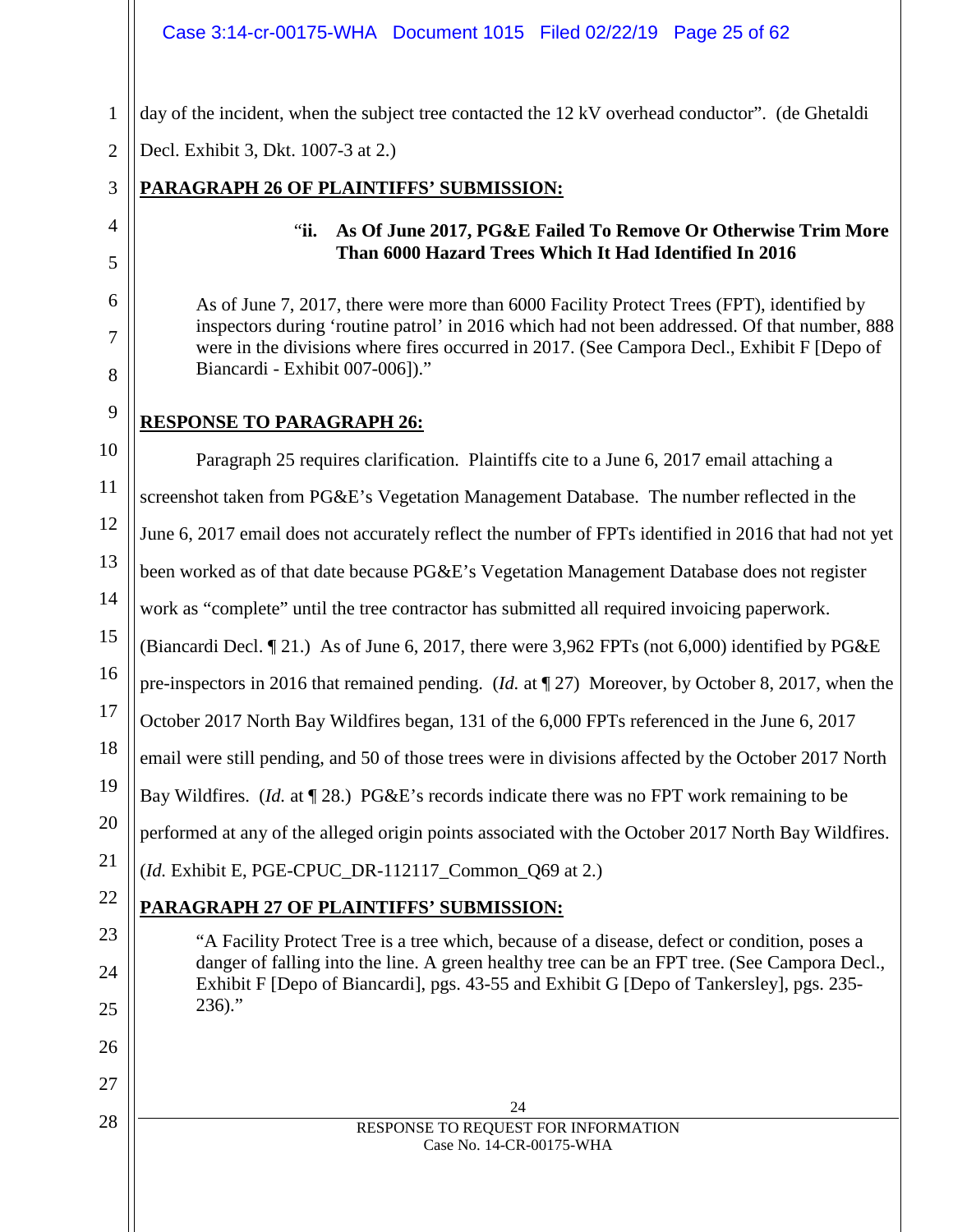1

8

9

# **RESPONSE TO PARAGRAPH 27:**

2 3 4 5 6 7 PG&E denies Paragraph 27 to the extent that Plaintiffs assert that a green and healthy tree can be an FPT. PG&E defines FPTs as "[t]rees that are dead, show signs of disease, decay or ground or root disturbance, which may fall into or otherwise impact the conductors, towers or guy wires before the next inspection cycle".<sup>11</sup> (Biancardi Decl., Exhibit B, at PGE-CPUC 00005483; *see id.* Exhibit A, at 44:1-6.)

# **PARAGRAPH 28 OF PLAINTIFFS' SUBMISSION:**

- "On October 3, 2017, 5 days before the fires in the North Bay, an email exchange between PG&E employees, read as follows:
- 10 11 12 Employee One: 'Looks like we got creamed yesterday in North Bay assuming due to wind. Luckily no Wires Down on any of the outages.' Employee Two: 'We did. Unfortunately, a line clearance job was cancelled today because there were no available PG&E line crews.' Employee One: '2016 work?' Employee Two: 'Yes, expired units.\*'
	- (Campora Decl., Exhibit F [Depo of Biancardi Exhibit 0070-007]).
	- \*[FN 5]: An 'expired unit' is a tree schedule for work, which 'has gone past one year.' (See Campora Declaration, Exhibit C.)"
- 16

13

14

15

# **RESPONSE TO PARAGRAPH 28:**

17 18 19 20 21 22 Paragraph 28 requires clarification. As Plaintiffs quoted, in an October 3, 2017 email, a PG&E employee wrote, "Unfortunately, a line clearance job was cancelled today because there were no available PG&E line crews." A "line clearance job" in this context refers to a job requiring PG&E to de-energize its lines prior to performing trimming or removal. Federal regulations require power conductors and equipment to be de-energized and grounded before any employee approaches or takes any conductive object closer than the minimum approach distance prescribed by the

- <span id="page-25-0"></span>23 24 25 26 27  $11$  PG&E's definition of FPT is based on state regulations governing vegetation management. Public Resource Code Section 4293 requires that all utilities trim or remove "[d]ead trees, old decadent or rotten trees, trees weakened by decay or disease and trees or portions thereof that are leaning toward the line which may contact the line from the side or may fall on the line." CPUC General Order 95, Rule 35 similarly requires utilities to trim or remove "dead, rotten or diseased trees or dead, rotten or diseased portions of otherwise healthy trees overhang or lean toward and may fall into a span of supply or communication lines."
- 28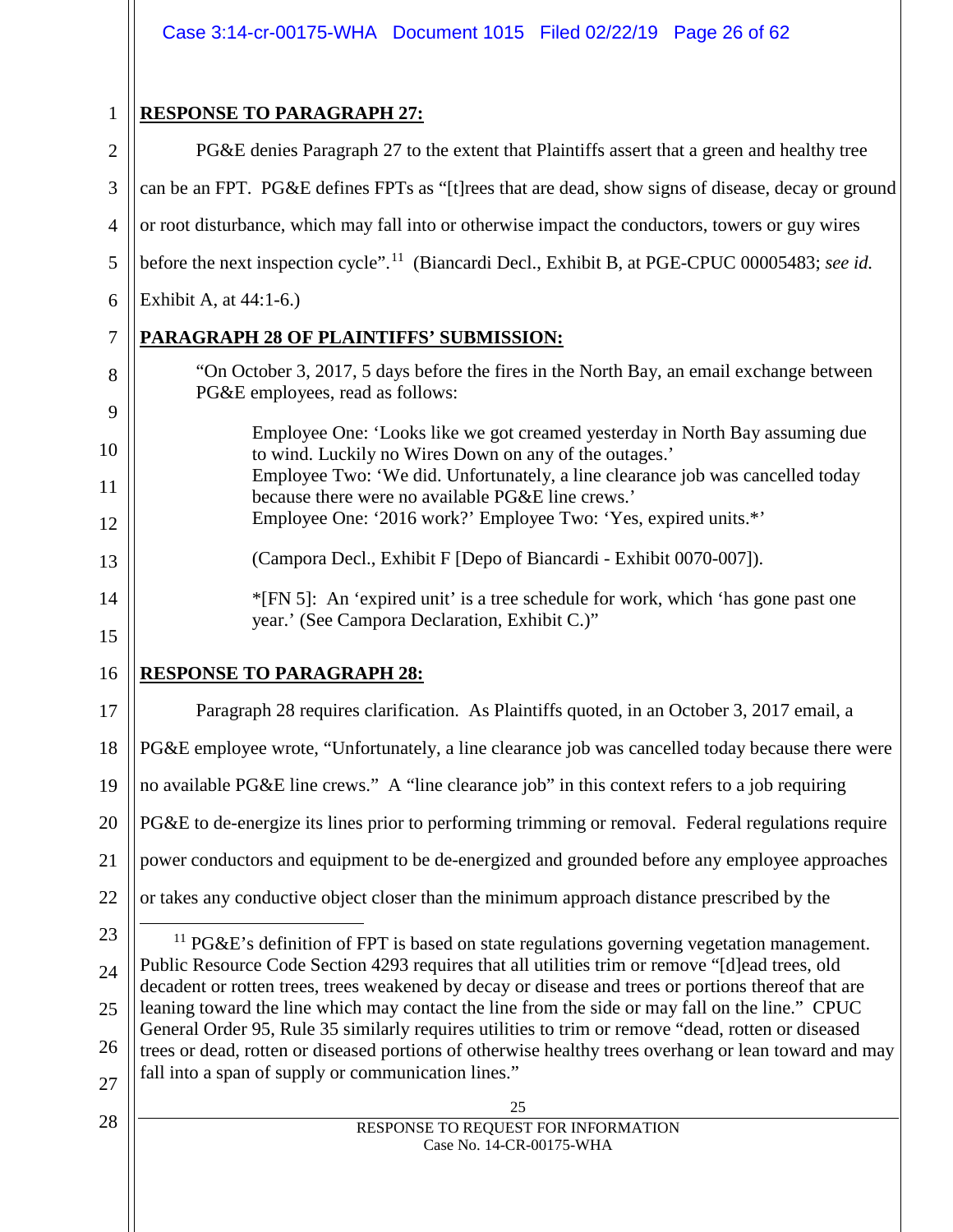#### Case 3:14-cr-00175-WHA Document 1015 Filed 02/22/19 Page 27 of 62

1 2 3 4 5 6 7 8 9 Occupational Safety and Health Administration ("OSHA"). 29 C.F.R. 1910.268(b)(7). PG&E's records indicate that the tree at issue in this email was inspected and prescribed for work in 2016, but upon arrival at the site in 2016, the crew members who were to perform the work found that the job required de-energization of the line. The contractor was unable to perform the work during this initial visit, but put in a request with the local Vegetation Program Manager ("VPM") to schedule a date when the line could be de-energized. Because de-energization requires coordination among numerous departments, the job was scheduled for October 2, 2017. As indicated in the email exchange, the job was rescheduled due to a wind storm on October 2, 2017, and was ultimately completed on December 29, 2017.

10 11 12 13 14 15 16 The tree at issue (which was located several miles away from any of the October 2017 North Bay Wildfire fire perimeters) presented a low potential for wildfire ignition because it was in the vicinity of a secondary conductor, which operates at a lower voltage than primary distribution or transmission lines and therefore poses a lower risk of ignition if contact occurs. For this reason, California law actually permits contact between vegetation and secondary lines below a certain voltage. Cal. Pub. Res. Code § 4293; CPUC General Order 95 Rule 35. Further, the tree was in a Tier 1 area, which presents a lower fire risk than Tier 2 or Tier 3.

17

18

19

20

21

22

23

24

25

26

# **PARAGRAPH 29 OF PLAINTIFFS' SUBMISSION:**

- "PG&E did not complete this work despite admitting that it knew FPT trees posed the risk of death to the public.
	- Q. And PG&E knew, in October of 2017, that an FPT tree could come down, cause a fire that could kill people, true?
	- A. That's correct.
		- (See Campora Decl., Exhibit F [Depo of Biancardi] pg. 81:5-8.)"

# **RESPONSE TO PARAGRAPH 29:**

PG&E denies Paragraph 29 to the extent it asserts that PG&E did not complete the work referenced in the October 3, 2017 email exchange despite knowing that the tree in question posed a risk of death to the public. *First*, as noted above, the work was completed on December 29, 2017.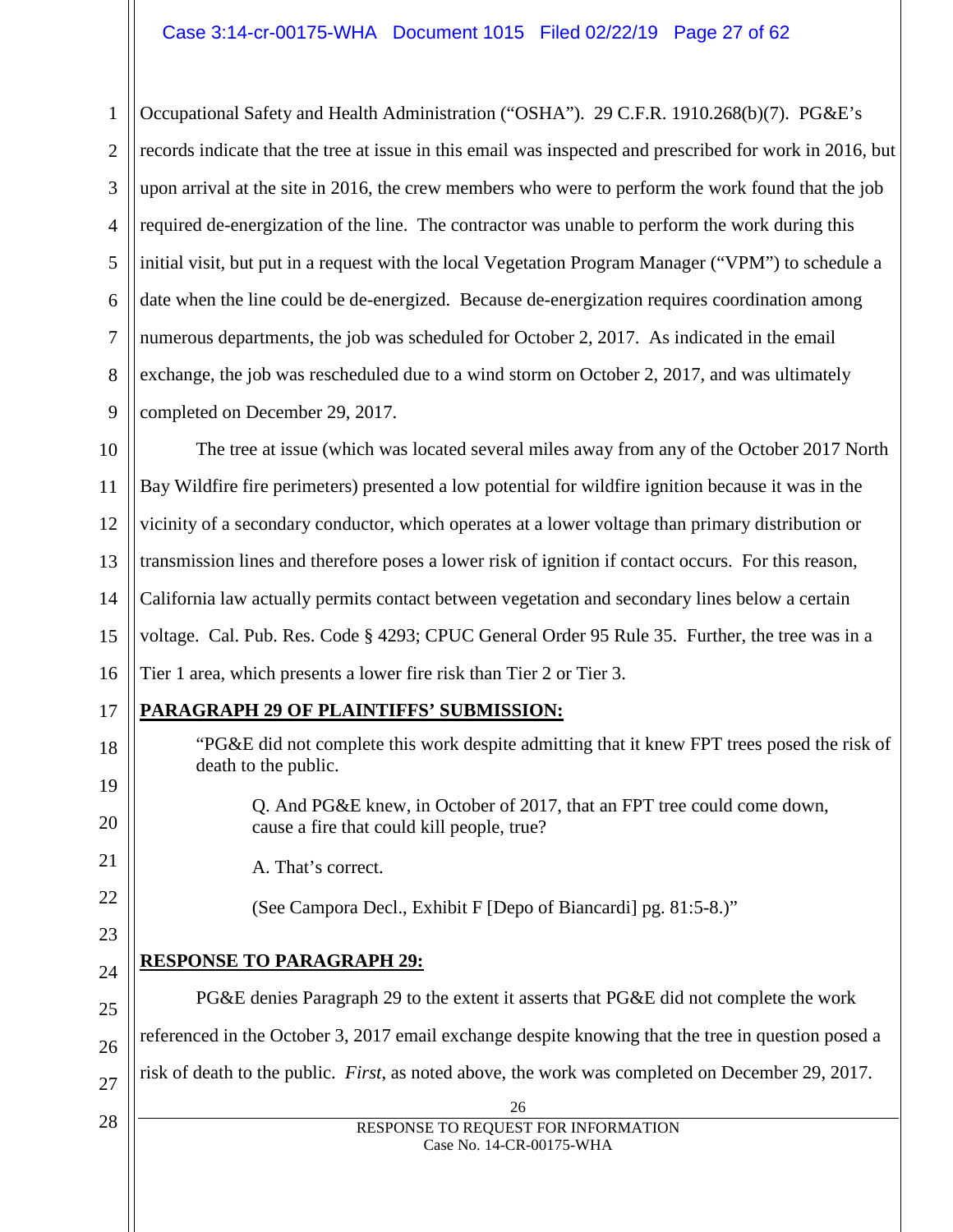#### Case 3:14-cr-00175-WHA Document 1015 Filed 02/22/19 Page 28 of 62

*Second*, the tree in question did not pose a high risk of wildfire ignition because it was located near a secondary conductor in a Tier 1 area (several miles away from the fire perimeters of all October 2017 North Bay Wildfires). $12$ 

PG&E further denies Paragraph 29 to the extent it asserts that all FPTs pose the same level of risk. Rather, the level of risk depends upon the location of the tree and conditions on the ground. (Biancardi Decl. Exhibit A, at 84:10-20.) For example, as noted above, the risk of wildfire ignition is significantly lower for trees in near secondary conductors.

8 9 10 11 12 13 14 15 16 17 18 19 20 21 PG&E's vegetation management program is designed to take risk, including wildfire risk, into account and is intended to schedule work on the highest risk trees first. In fact, when a preinspector identifies a tree for work, he or she must assess the risk of wildfire posed by that individual tree. If a tree poses an imminent threat, the pre-inspector must immediately notify the Supervising Vegetation Program Manager ("SVPM") or local VPM and remain on site until a tree crew arrives to trim or remove the tree. (Biancardi Decl. Exhibit C, at PGE-CPUC 00005996.) If a tree "requires urgent mitigation but does not pose an imminent threat," the pre-inspector may not leave the site until they receive confirmation from either the SVPM or VPM that notice of the hazard was received. (*Id.* at PGE-CPUC 00005994-96.) Given the high volume of vegetation management work PG&E performs—which in 2016 included removing approximately 280,000 FPTs prioritizing risk is a critical aspect of its vegetation management program. PG&E supervisors and managers also track all pending work on an ongoing basis by, for example, issuing regular reports of FPTs to SVPMs and VPMs in their divisions and districts. SVPMs and VPMs may also independently track pending FPTs. (Biancardi Decl. ¶ 20-22.)

22 23 24 Moreover, PG&E's vegetation management program is designed to manage external factors that may delay work. PG&E is required to abide by numerous state and federal regulations that may delay FPT work. For example, as noted above, OSHA imposes de-energization requirements for

<span id="page-27-0"></span>25

26

27 RESPONSE TO REQUEST FOR INFORMATION Case No. 14-CR-00175-WHA

1

2

3

4

5

6

7

28

<sup>&</sup>lt;sup>12</sup> As discussed in Response to Paragraph 28, California law permits contact between vegetation and secondary lines below a certain voltage. Cal. Pub. Res. Code § 4293; CPUC General Order 95 Rule 35.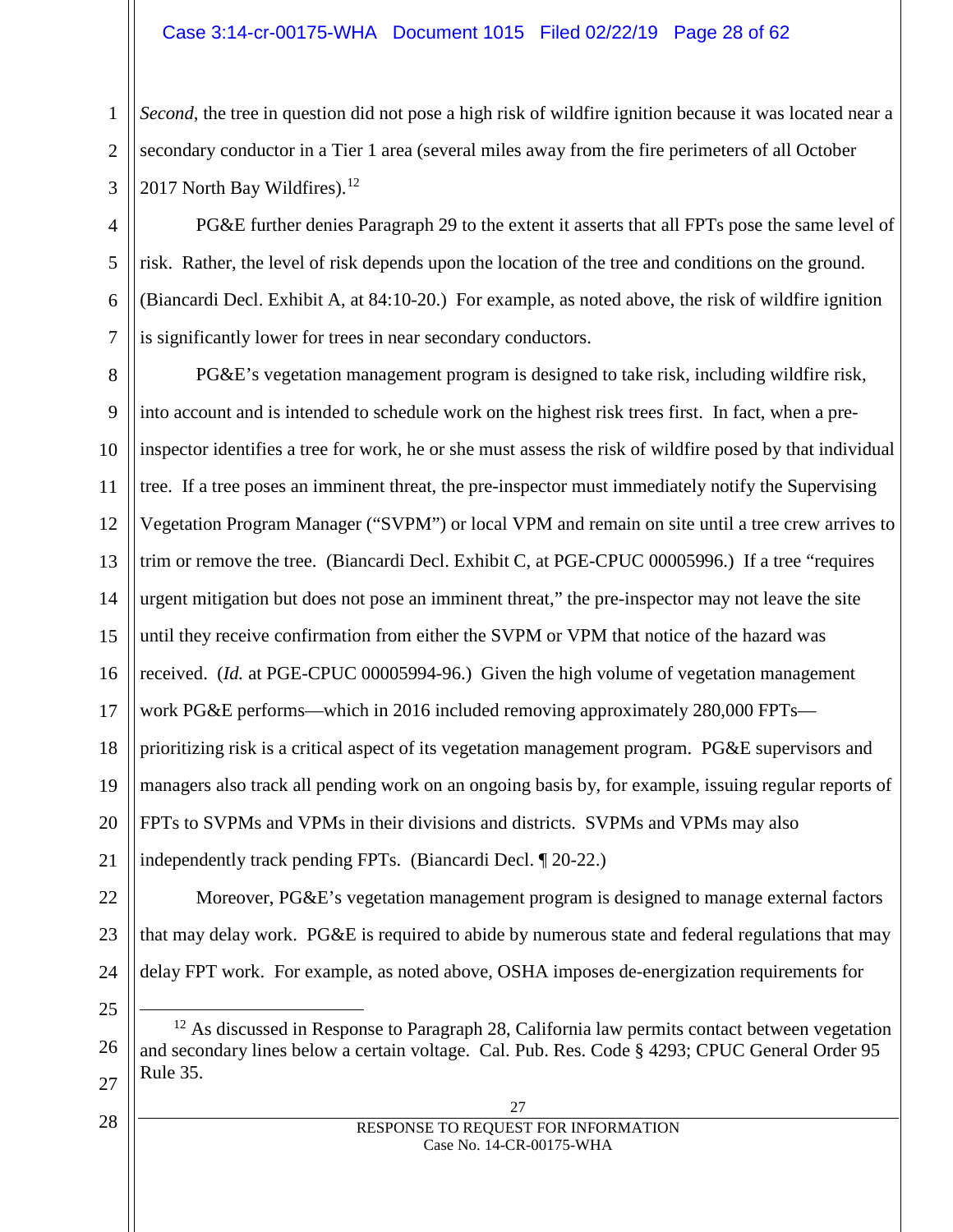### Case 3:14-cr-00175-WHA Document 1015 Filed 02/22/19 Page 29 of 62

<span id="page-28-0"></span>28 RESPONSE TO REQUEST FOR INFORMATION Case No. 14-CR-00175-WHA 1 2 3 4 5 6 7 8 9 10 11 12 13 14 15 16 17 18 19 20 21 22 23 24 25 26 27 28 tree work that puts workers within a certain proximity to live conductors, and numerous other federal agencies restrict vegetation management work that may interfere with protected or endangered species. Customers may also refuse to allow PG&E on their property or otherwise prevent PG&E from performing necessary vegetation management work. In 2016, for example, there were more than 40,000 instances in which work was delayed because a customer refused to permit PG&E to conduct necessary vegetation management work, and more than 1,200 instances in which work was delayed because a protected bird's nest was found in a tree prescribed for work.<sup>[13](#page-28-0)</sup> Where such conditions exist, PG&E has procedures to address the issue, which may include obtaining any necessary permits or de-energizing the area until work is completed. In short, PG&E's vegetation management program is designed to prioritize work posing the highest risk to public safety, and additional measures have been implemented to allow PG&E employees to monitor all delayed and low-risk tree work over time. **PARAGRAPH 30 OF PLAINTIFFS' SUBMISSION:** "**iii. PG&E Officers Ignored Audit Results Showing 'Statistically Significant Sample' Of Hazard Trees Near Powerlines Were Missed by Tree Inspectors** "In 2016, PG&E auditors inspected 1,539 miles of line in SRA. In that distance they evaluated 102,502 trees and identified 3,603 FPT trees. 0.035% of the trees its auditors inspected posed a danger to its lines. (See Campora Decl., Exhibit H [Depo of Oldford - Exhibit 0052-006]). Despite finding *that after its Pre-Inspectors and Tree Trimmers had done their work*, more than 3 trees out of 100 still posed a risk to its lines. PG&E chose not to extrapolate its 'statistically significant sample.' (See Campora Decl., Exhibit H [Depo of Oldford], pgs. 78-79, 85-90, and 128-129)." **RESPONSE TO PARAGRAPH 30:** PG&E admits Paragraph 30 to the extent that Plaintiffs assert that in 2016, PG&E inspected 1,539 miles of line in state responsibility areas ("SRAs") through PG&E's Quality Assurance <sup>13</sup> The Migratory Bird Treaty Act makes it unlawful to pursue, hunt, take, capture, kill or possess any migratory bird or their eggs, nest and body parts without allowance via regulation or federal permit.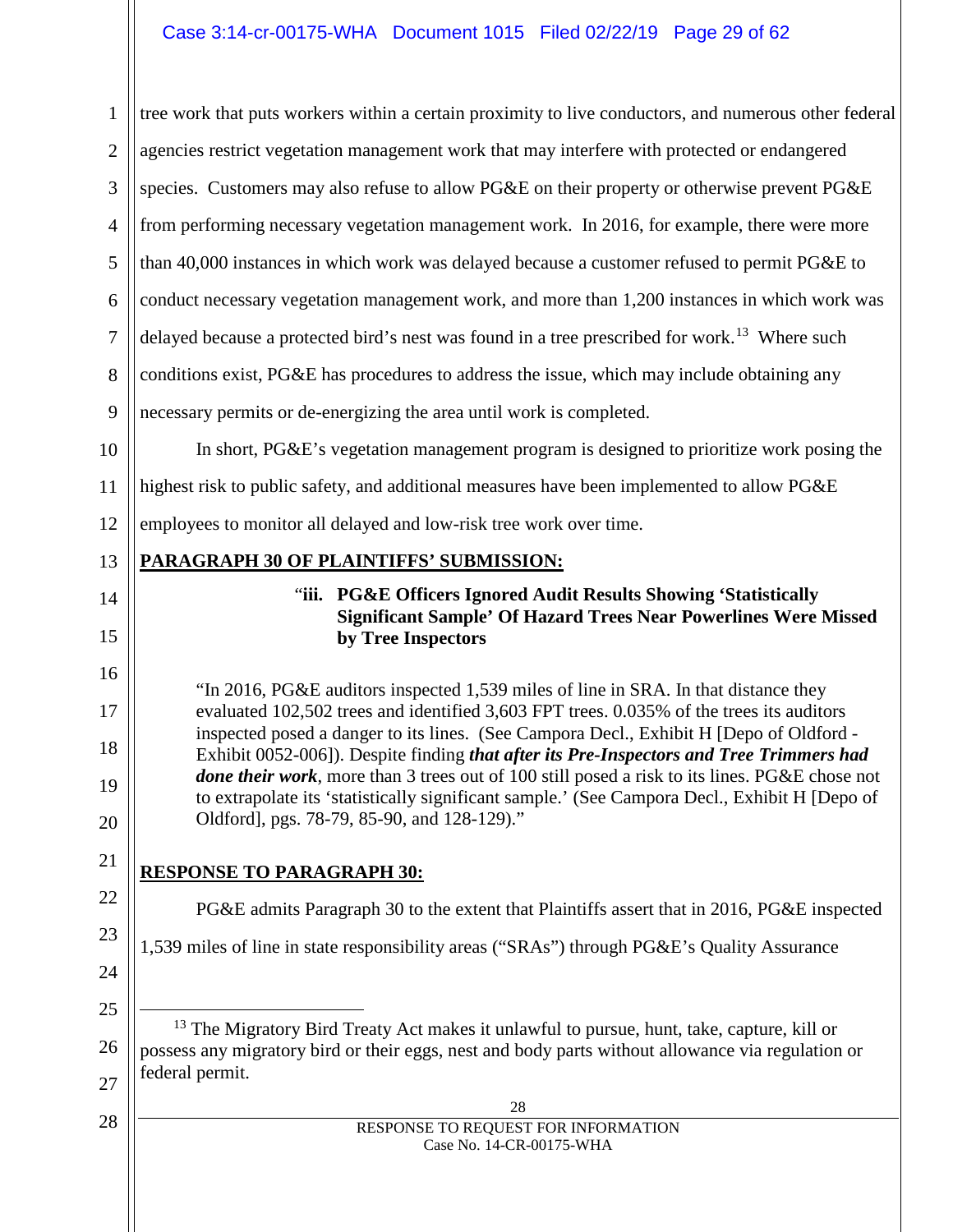#### Case 3:14-cr-00175-WHA Document 1015 Filed 02/22/19 Page 30 of 62

("QA") audits and identified 3,603 FPTs within that audit mileage. The remainder of Paragraph 30 requires clarification, however, as Plaintiffs suggest that once PG&E identified these FPTs it should have extrapolated this number across its entire service territory to determine the total number of FPTs that could exist.  $14$ 

5 6 7 8 9 10 11 12 PG&E's QA audits are designed to obtain a "real-time" assessment of PG&E's vegetation management program and whether the conditions in its service territory are consistent with PG&E's legal obligations.<sup>[15](#page-29-1)</sup> To ascertain a true "real-time" condition of the program, audits are performed throughout the year. Unlike QC reviews, QA audits are not scheduled to follow inspections and tree trimming/removal work, but are instead scheduled independently. The audits indicate whether any identified issues pose compliance violations or potential violations (*e.g.*, potential violation may occur within 90 days). The auditors perform a root-cause analysis of any actual or potential compliance issues, identify trends and report the results to the VM-Operations Managers and the

13

1

2

3

4

<span id="page-29-1"></span>19 20 21 22 23 24 25 26 27 <sup>15</sup> In addition to these inspections, PG&E also conducts system-wide quality control ("QC") reviews, designed to assess whether the vegetation management contractors are performing according to PG&E's expectations, including whether they are complying with the applicable regulations. The QC reviews assess whether pre-inspection contractors identify and prescribe the proper work, as well as whether the tree workers' performance is consistent with contractual requirements (*e.g.*, completing work prescribed by pre-inspectors). The reviewers pull random samples of work performed by pre-inspectors and tree workers from all locations recently worked within a given date range. The reviewers use a set of criteria to measure each pre-inspector's or tree worker's performance in that random sample of work. Because reviewers use the same set of criteria, the expectation is that a reviewer working in one division would make the same assessment of contractor work product as a reviewer in another division. Assigned corrective actions are documented by VPMs, who help track whether the corrective actions are fully implemented. The SVPM, VPM, and VM-Operations Manager monitor and track compliance, quality control results, and corrective actions.

<span id="page-29-0"></span><sup>14</sup> 15 16 17 18  $<sup>14</sup>$  Plaintiffs also appear to imply that the trees identified in these audits were "missed" by pre-</sup> inspectors and tree workers. This is not correct. Auditors conduct a root cause analysis for all FPTs identified during the audit, including whether the tree appeared to have declined before or after the last inspection. For example, the 2016 QA audit for the North Bay Division (which includes parts of PG&E's service territory affected by the October 2017 North Bay Wildfires) found that out of 16 FPTs identified, eight did not begin to decline until after the last inspection and therefore they were not "missed" by the pre-inspector who patrolled that line. (Biancardi Decl., Exhibit D, at PGE-CPUC 00006639.)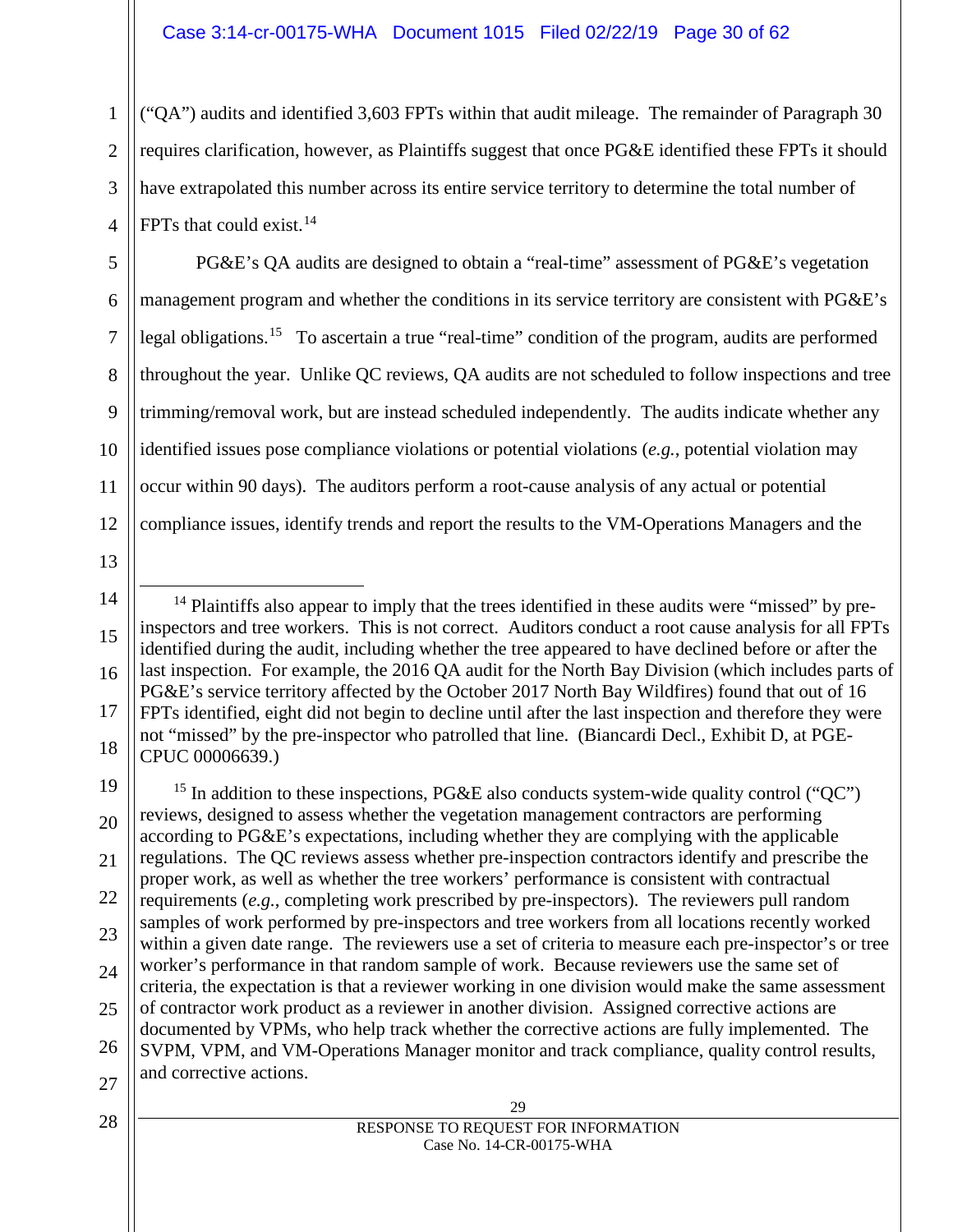#### Case 3:14-cr-00175-WHA Document 1015 Filed 02/22/19 Page 31 of 62

VPM for the area. The VPM is responsible for taking short-term action to correct identified deficiencies and for communicating any required corrective actions to the contractors. If an auditor identifies a recurring or systemic issue, the VM Operations group, working in conjunction with the QA Specialists, develops long-term action plans to reduce or prevent the issue from recurring.

5 6 7 8 9 10 11 12 13 14 The QA audits are not intended to determine the number of non-compliant trees or FPTs throughout the system. Instead, the QA audits are designed to assess contractors' compliance in a given area with internal PG&E Vegetation Management policies, standards, and work procedures, as well as the applicable laws. To the extent the auditors identify any actual or potential compliance issues, those issues are communicated to the contractors who are then responsible for implementing any assigned corrective actions. If the auditors identify systemic or recurring issues, preventive actions may be implemented, designed to prevent the deficiency or non-conformance from happening again. Reporting on-going and relevant QA information to PG&E's contractors provides them with the opportunity to take appropriate corrective action to maintain compliance with the applicable laws.

#### 15 **PARAGRAPH 31 OF PLAINTIFFS' SUBMISSION:**

# 16

17

18

19

20

21

22

1

2

3

4

"**iv. PG&E Ignored Lessons from the 2015 Butte Fire Which Evidenced Clear Failures by Its Vegetation Management Contractors to Perform Their Job Duties Responsibly and Adequately** 

First and foremost, it is important to note that PG&E contracts out all of its vegetation management responsibilities, including tree inspections, tree removals, and LiDAR. From depositions in the Butte Fire case, it is apparent the **employees of the tree inspection and removal companies are not sufficiently trained, experienced, or knowledgeable about their job responsibilities**."

# **RESPONSE TO PARAGRAPH 31:**

30 RESPONSE TO REQUEST FOR INFORMATION Case No. 14-CR-00175-WHA 23 24 25 26 27 28 PG&E denies Paragraph 31 to the extent Plaintiffs state that the pre-inspectors and tree workers employed by PG&E's contractors are not sufficiently trained, experienced or knowledgeable. PG&E contracts with a limited number of well-established, large scale vendors who employ qualified and trained pre-inspectors, many of whom hold industry certifications. Although PG&E relies on these vendors to conduct contractor training, PG&E requires that its contractors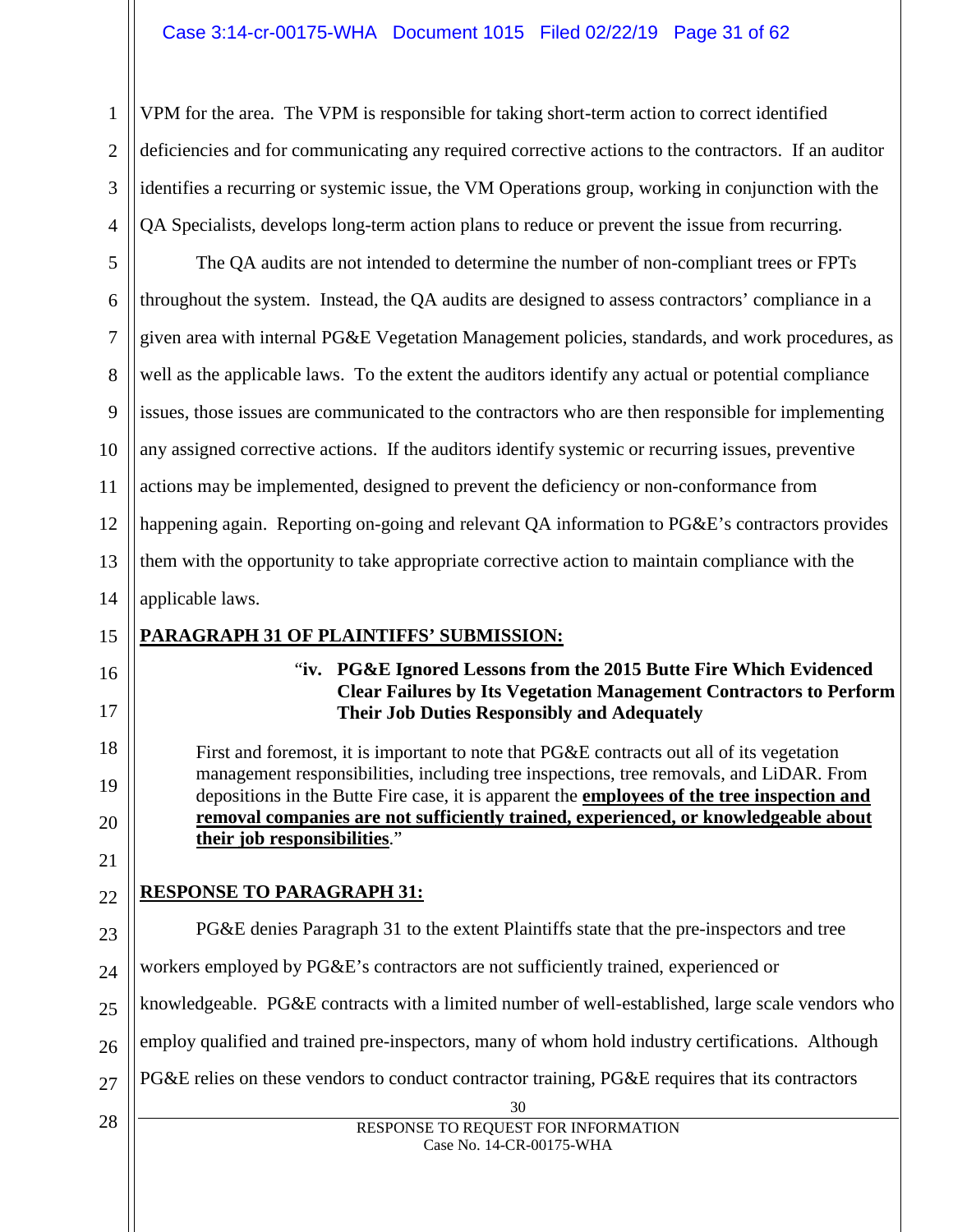#### Case 3:14-cr-00175-WHA Document 1015 Filed 02/22/19 Page 32 of 62

1 2 3 4 5 6 annually review PG&E's policies to drive consistency across their vegetation management work. PG&E also provides two days per year of training to all pre-inspectors to align on safety practices and relevant procedures. Throughout their training and once deployed, pre-inspectors follow an established set of procedures for consistency in how their pre-inspection work is performed, and preinspectors' findings and tree prescriptions (*i.e.*, whether a tree needs to be pruned or removed) are recorded.

7 8 9 10 11 12 13 14 Additionally, for pre-inspectors to move up in their career paths, they are required to acquire professional certifications from outside authorities. Specifically, the International Society of Arboriculture grants Certified Arborist and Utility Specialist certifications that directly support and validate proficiency in this kind of work. Maintaining these certifications also requires completing continuing education requirements as well as recertification every three years. Arborists can also be certified as a Registered Professional Forester from the California State Board of Forestry and Fire Prevention. A pre-inspector cannot attain the third or fourth step of their career progression without validating their proficiency through acquiring one or more of these certifications.

15 16 17 18 19 20 21 PG&E agrees that it is important both for efficacy and for safety that tree inspectors and workers be adequately trained. Not only is logging and felling one of the most hazardous industries in the nation, but the Northern California forests pose unique challenges. Safely removing a 200+ foot tall tree in the proximity of a high voltage distribution line takes a significant degree of skill that not all tree workers possess, and, absent adequate training, there is a risk that contractors can be fatally injured. PG&E's agreements with its contractors require that the tree workers used for each job be trained for the type of work involved with that particular job.<sup>[16](#page-31-0)</sup> This is why the most

22

<span id="page-31-0"></span>23 24 25 26 27 <sup>16</sup> Different types of tree work require different training. For example, pursuant to regulations promulgated by the California Department of Industrial Relations, before a tree worker can remove vegetation within 10 feet of a power line, he or she must be certified by his or her company for such work, which requires the tree worker to complete 18 months of training and related on-the-job experience. Cal. Code Regs. tit. 8, §§ 2950, 2951 (establishing minimum approach distances and excepting qualified line clearance tree trimmers); § 2700 (defining "qualified line clearance tree trimmer"). Trainees are also permitted to do this work under the direct supervision and instruction of certified individuals. Cal. Code Regs. tit. 8, § 2951.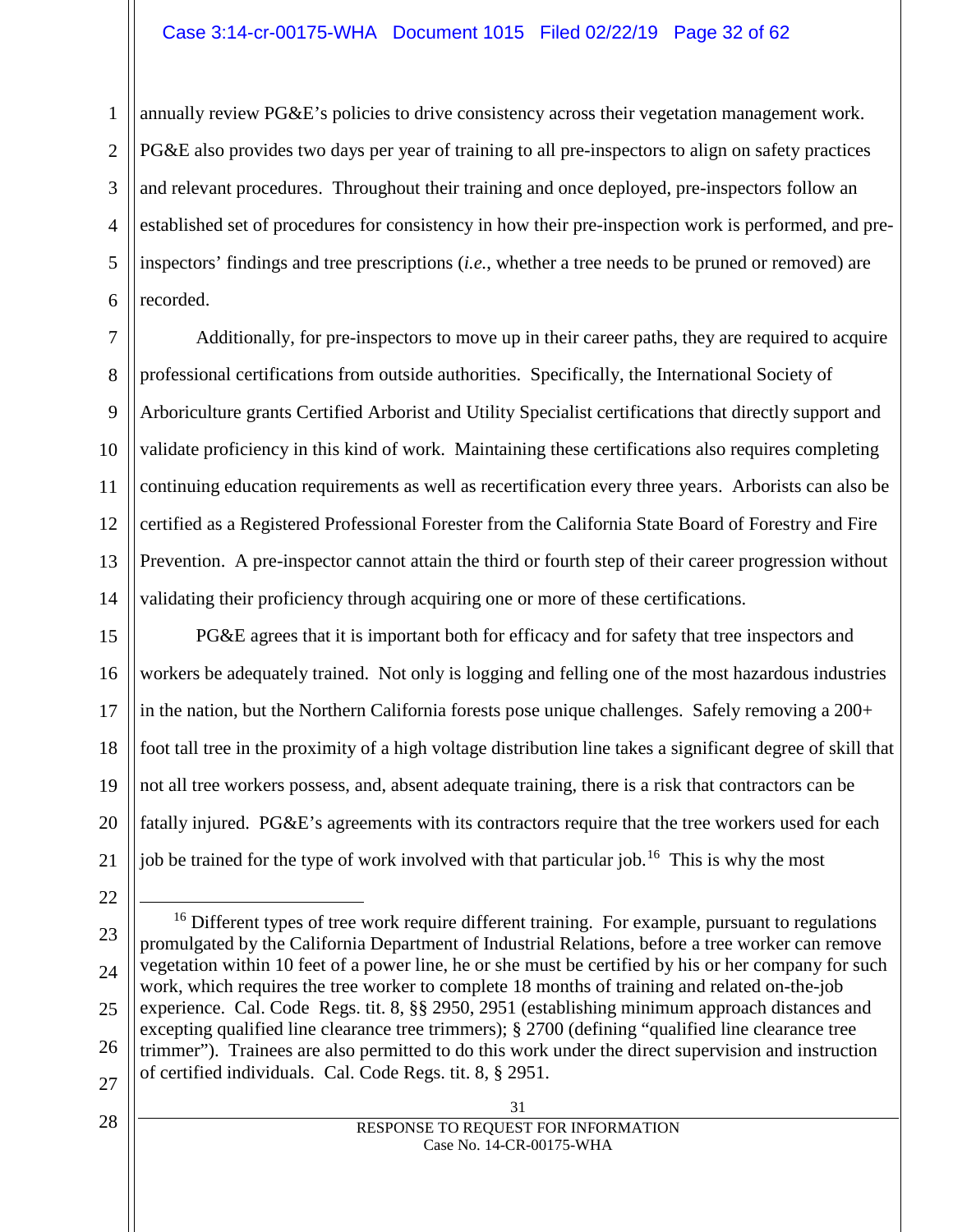|                | Case 3:14-cr-00175-WHA Document 1015 Filed 02/22/19 Page 33 of 62                                                                                                                                                                                                   |
|----------------|---------------------------------------------------------------------------------------------------------------------------------------------------------------------------------------------------------------------------------------------------------------------|
|                |                                                                                                                                                                                                                                                                     |
| $\mathbf{1}$   | significant challenge to the EVM program schedule is the limited availability of a qualified work                                                                                                                                                                   |
| $\overline{2}$ | force, in particular, limited qualified tree workers.                                                                                                                                                                                                               |
| 3              | PARAGRAPH 32 OF PLAINTIFFS' SUBMISSION:                                                                                                                                                                                                                             |
| $\overline{4}$ | "In 2014-2015, PG&E used foot patrols to inspect its distribution circuits. In October 2014,<br>an employee of a company PG&E used to conduct inspections marked two 'edge trees' near                                                                              |
| 5              | the Electra 1101 circuit in southern Amador County. The inspector did not mark for removal<br>a top heavy 44-foot grey pine that was being supported by the edge trees the inspector                                                                                |
| 6              | marked for removal. The inspector admitted to not using any measuring device to                                                                                                                                                                                     |
| $\overline{7}$ | determine the height of the tree or its distance from the power lines, nor did the<br>inspector walk around the grey pine to inspect whether it was diseased or dying."                                                                                             |
| 8              |                                                                                                                                                                                                                                                                     |
| 9              | <b>RESPONSE TO PARAGRAPH 32:</b>                                                                                                                                                                                                                                    |
| 10             | PG&E denies paragraph 32 to the extent that Plaintiffs allege that a closer inspection would                                                                                                                                                                        |
| 11             | have identified any issues. PG&E's pre-inspectors and tree workers were on site three times in the                                                                                                                                                                  |
| 12             | year before the Butte fire, and the evidence does not establish that the grey pine had defects                                                                                                                                                                      |
| 13             | requiring its removal at the time those inspections occurred.                                                                                                                                                                                                       |
| 14             | October 2014: A pre-inspector patrolled the area and marked two nearby trees for<br>$\bullet$<br>removal but did not prescribe any work for the grey pine.                                                                                                          |
| 15<br>16       | January 2015: Tree workers removed the two nearby trees. The tree workers did not<br>٠<br>identify any condition with respect to the grey pine. If tree workers identify a<br>condition that does not conform to legal requirements, including required clearances, |
| 17<br>18       | they are required to notify PG&E and abate the condition if it exists on the same<br>property as the trees for which the work request was issued.                                                                                                                   |
| 19             | July 2015: A pre-inspector patrolled the area and did not identify the grey pine as<br>leaning.                                                                                                                                                                     |
| 20             | PG&E further denies that the grey pine was being supported by the two trees marked for                                                                                                                                                                              |
| 21             | removal and that removing those trees caused the grey pine to fall. Additionally, Plaintiffs do not                                                                                                                                                                 |
| 22<br>23       | contend that the grey pine was diseased or dying or that it displayed any visible sign of defect, and                                                                                                                                                               |
|                | there is no evidence of any such defect.                                                                                                                                                                                                                            |
| 24             | PG&E admits that the pre-inspector did not use a measuring device, nor was she required to                                                                                                                                                                          |
| 25             | do so under PG&E policies. The pre-inspector was trained to use her judgment to determine                                                                                                                                                                           |
| 26<br>27       | whether a tree could fall into the lines, which is the same way that the pre-inspector identified the                                                                                                                                                               |
| 28             | 32                                                                                                                                                                                                                                                                  |
|                | RESPONSE TO REQUEST FOR INFORMATION<br>Case No. 14-CR-00175-WHA                                                                                                                                                                                                     |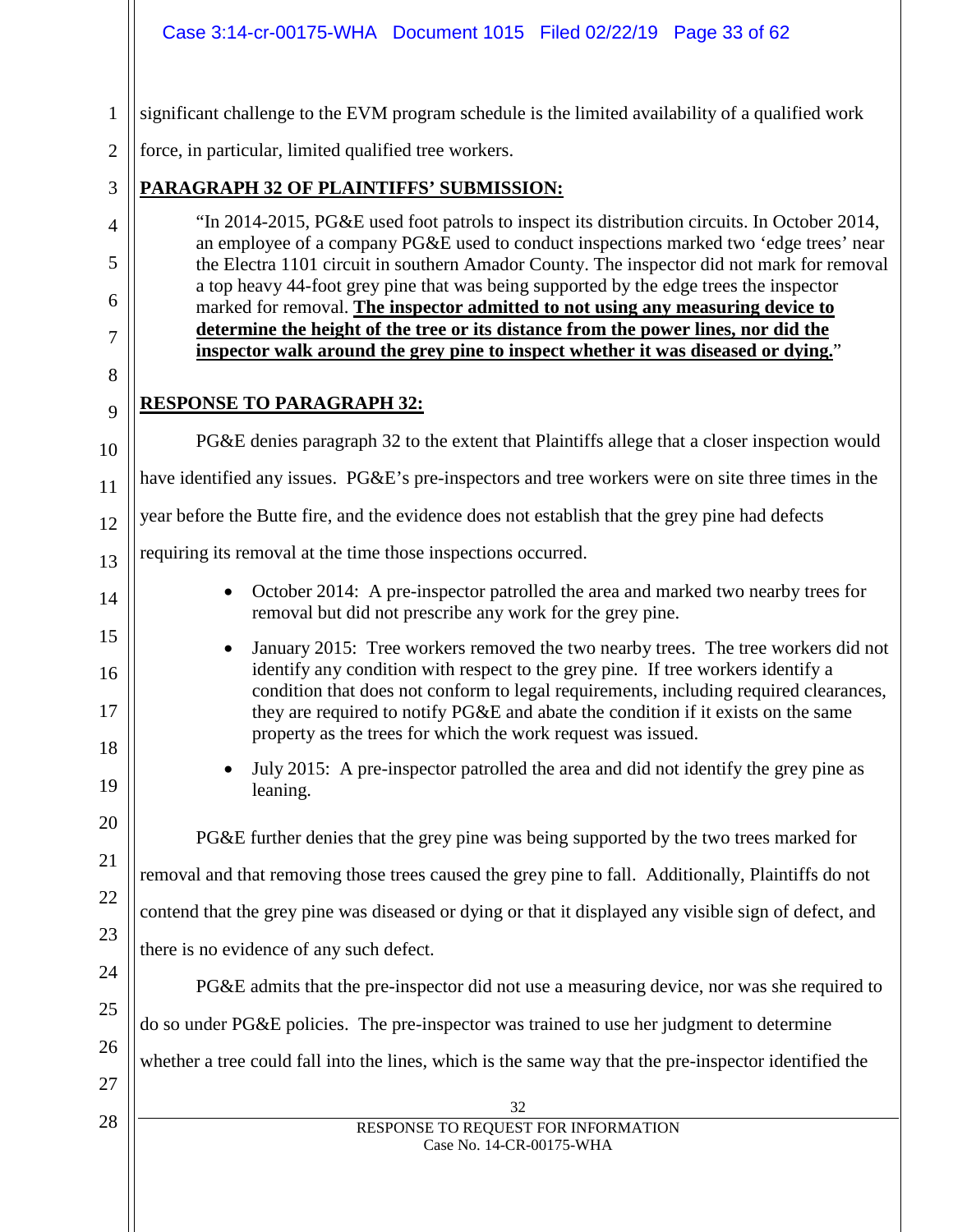two trees near the grey pine for removal. The pre-inspector did not mark the grey pine for removal

2 because she did not believe it required removal given its condition, not because she concluded the

3 tree was too short to strike the line even if it were diseased, dying or defective.

# **PARAGRAPH 33 OF PLAINTIFFS' SUBMISSION:**

"In January 2015, employees of another company that contracted with PG&E removed the two edge trees supporting the grey pine. Over the next nine months, the grey pine leaned further and further over toward the sun in the direction of the power lines."

# **RESPONSE TO PARAGRAPH 33:**

PG&E admits Paragraph 33 to the extent that the tree workers, who were employed by one of PG&E's contractors, removed two trees in the vicinity of the grey pine, but denies that the two trees were "supporting" the grey pine or that the grey pine leaned towards the line as a result of the removal of the two trees. PG&E further refers to its response to Paragraph 32.

# **PARAGRAPH 34 OF PLAINTIFFS' SUBMISSION:**

"**In July 2015, PG&E hired a tree inspection contractor who used uncertified and unqualified persons to conduct vegetation management inspections.** The three men sent to conduct the supplemental CEMA foot patrol inspection of the Electra 1101 circuit were a Walmart greeter, a dog catcher, and a man who had worked in a plant nursery. When asked at their depositions, none of the three could recall patrolling the Electra 1101 circuit."

16 17

1

4

5

6

7

8

9

10

11

12

13

14

15

# **RESPONSE TO PARAGRAPH 34:**

18 19 20 21 22 23 Paragraph 34 requires clarification. The July 2015 vegetation management inspections were conducted by three pre-inspectors from one of PG&E's contractors. One of the pre-inspectors had, at one time, worked as an automobile technician at Walmart, but he also had previously worked as a firefighter. Prior to his employment as a pre-inspector, that individual had received training on the identification of tree species and trees that have the potential for failure. At his deposition, he did recall patrolling the relevant circuit.<sup>17</sup> The second pre-inspector had, at one time, worked in

24

<span id="page-33-0"></span>25

26

 $17$  He referred to a July 2015 patrol of the Martell 1102 circuit, which is another name for the Electra 1101 circuit. Power lines run from the Electra to the Martell substation, and vegetation management companies refer to it as the Martell 1102 circuit because they historically worked from the Martell substation to the Electra substation.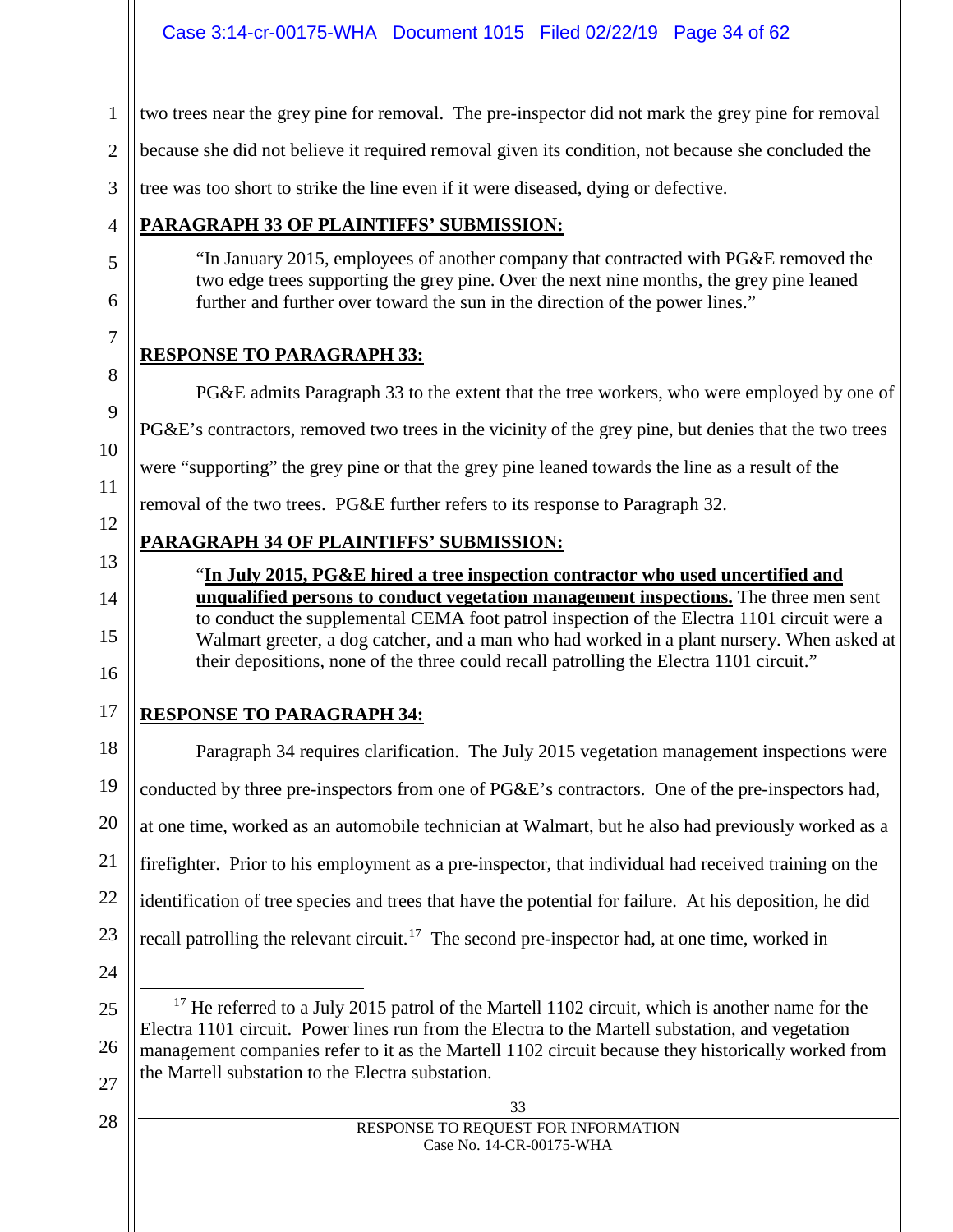1 2 3 4 5 6 7 8 9 10 11 12 13 14 15 16 17 18 19 20 21 22 23 24 25 landscaping. PG&E admits that individual was unable to recall patrolling the relevant circuit during his deposition, but notes that his deposition occurred two years later, in July 2017. The third preinspector had most recently worked as an animal cruelty investigator, but had also worked for the California Department of Fish and Game in state refuges, pruning and removing trees that were dead or otherwise hazardous to the public. That individual testified that he did remember patrolling the relevant circuit.<sup>[18](#page-34-0)</sup> All three individuals received vegetation management training from ACRT when they were hired as pre-inspectors. As discussed in response to paragraph 31, PG&E denies that its pre-inspectors are unqualified. **PARAGRAPH 35 OF PLAINTIFFS' SUBMISSION:** "PG&E started using LiDAR ('Light-detecting and Ranging') remote sensing technology on a limited scale in 2014 to help identify hazard trees near high voltage lines. In 2015, PG&E contracted with Quantum Spatial to obtain LiDAR scans of 9,547 miles of its distribution system and orthoimagery of 15,320 miles of its distribution system, including the portion of the Electra 1101 circuit where the Butte Fire started. The 'deliverables' included: (a) the use of hyperspectral data processing to identify individual grey pine and black oak trees; (b) graphic identification of individual grey pine and black oak 'risk trees' with 'tree polygons'; and (c) a 'fall-in analysis' to identify trees with the potential to strike conductors." **RESPONSE TO PARAGRAPH 35:** Paragraph 35 requires clarification. PG&E started using LiDAR in 2014 to measure compliance with the then-governing NERC reliability standard regarding vegetation management on transmission lines, FAC-003-1. PG&E admits that it expanded its use of LiDAR in 2015 as stated in Paragraph 35 but notes that it surveyed approximately 13,450 distribution circuit miles in 2015 using LiDAR and spectral imagery technologies. **PARAGRAPH 36 OF PLAINTIFFS' SUBMISSION:** "**Aerial surveys of the selected circuits in high fire risk areas began in July 2105 and delivery of the results was scheduled for October 31, 2015--only weeks after the Butte Fire ignited**. The orthoimagery results identify the grey pine that hit the line as a hazard tree with the potential to strike the line. (de Ghetaldi Decl., Exhibit 4 and 5)."

<sup>18</sup> As with the first pre-inspector, at his deposition, this pre-inspector referred to a patrol of the Martell 1102 circuit.

<span id="page-34-0"></span>26

27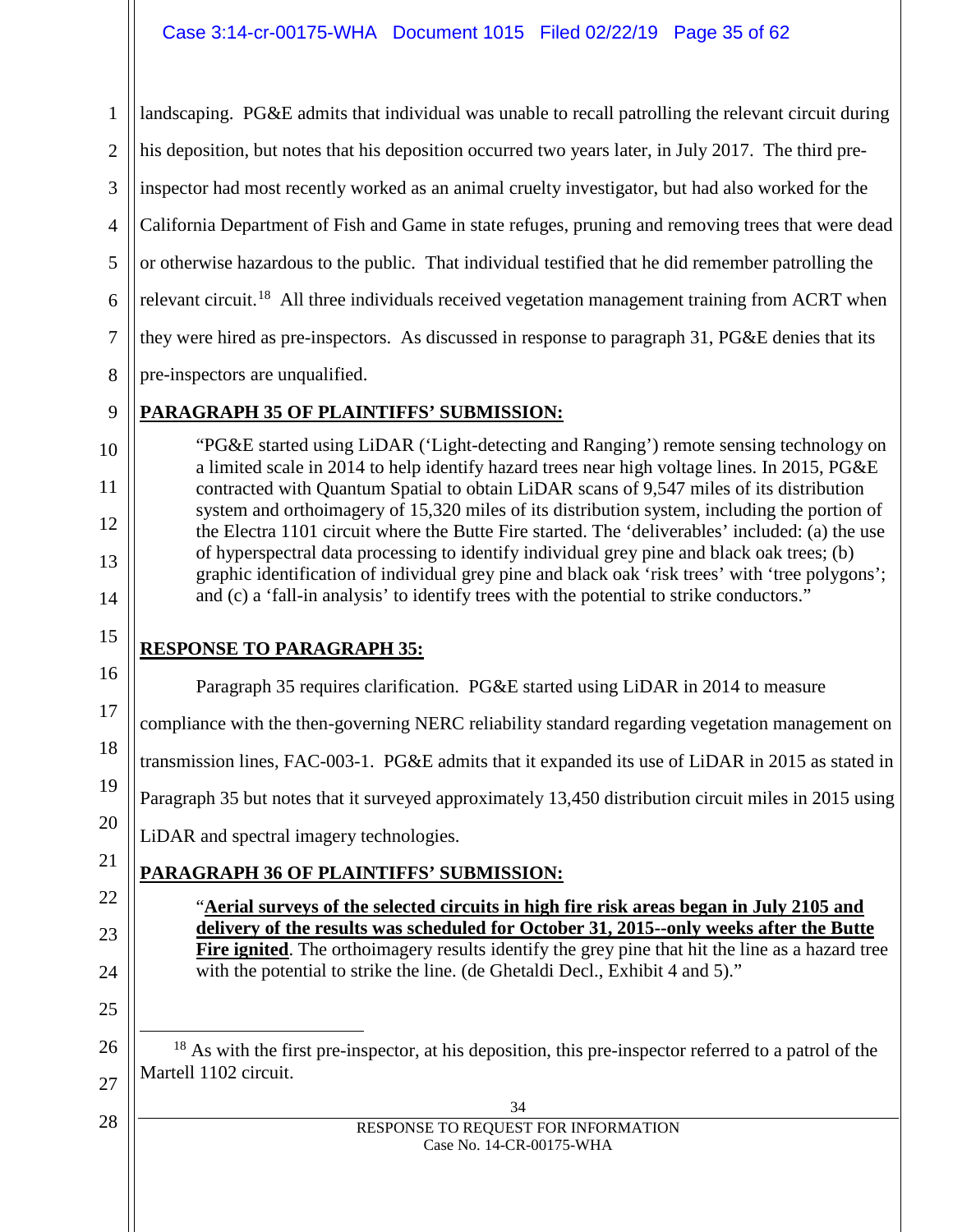1

# **RESPONSE TO PARAGRAPH 36:**

2 3 4 5 6 7 8 9 PG&E admits Paragraph 36 with respect to the dates and locations of aerial surveys, but clarifies that they began in July 2015. PG&E denies that the orthoimagery results could or do alone identify the grey pine that hit the line as a hazard tree with the potential to strike the line. PG&E defines "hazard tree" as a tree that is dead or shows signs of disease, decay or ground or root disturbance and which may fall into or otherwise impact conductors, towers or guy wires before the next inspection cycle. (*See* Biancardi Decl. ¶ 11.) The orthoimagery results did not indicate that the grey pine was "dead or show[ed] signs of disease, decay or ground or root disturbance and" may have failed, only that the crown of the grey pine was within six feet of the circuit.<sup>[19](#page-35-0)</sup>

# 10

11

12

13

15

# **PARAGRAPH 37 OF PLAINTIFFS' SUBMISSION:**

"Manipulation of the July 2015 'point cloud' data shows the grey pine leaning toward and within six feet of the circuit, demonstrating the incompetence of the July 2015 foot patrol inspectors who failed to identify the grey pine as in violation of Public Resources Code § 4293. (de Ghetaldi Decl., Exhibits 5 and 6)."

#### 14 **RESPONSE TO PARAGRAPH 37:**

PG&E admits that the data shows the crown of the grey pine within six feet of the circuit.

16 (de Ghetaldi Decl. Exhibit 4, Dkt. 1007-4 at 23.) For the reasons set forth in its response to

17 Paragraph 34, PG&E denies that its contractors were "incompetent". PG&E also denies that it was

18 in violation of Public Resources Code § 4293. Section 4293 required four feet of clearance around

19 the 12 kV conductor that the grey pine contacted. In its Investigation Report regarding the Butte

20 Fire, CAL FIRE, which investigated the potential cause of the Butte fire, did not allege that PG&E

21 violated Public Resources Code § 4293.

22

<span id="page-35-0"></span><sup>23</sup> 24 25 26 27 <sup>19</sup> Orthoimagery does not identify leaning trees, because it is taken aerially and captures trees' crowns, not their bases. The location of the grey pine's base, depicted by the dot marked on Exhibit 6 to the Declaration of Dario de Ghetaldi, was obtained by GPS surveys and scans taken after the Butte Fire. (de Ghetaldi Decl. Exhibit 4, Dkt. 1007-4 at 5-7.) The location of a tree's base, and therefore whether a tree is leaning, would not have been identifiable using the orthoimagery results. As noted in response to Paragraph 32, the inspectors who visited the location a few weeks prior to the date on which the LiDAR image was taken did not note any abnormality with the subject tree requiring its removal.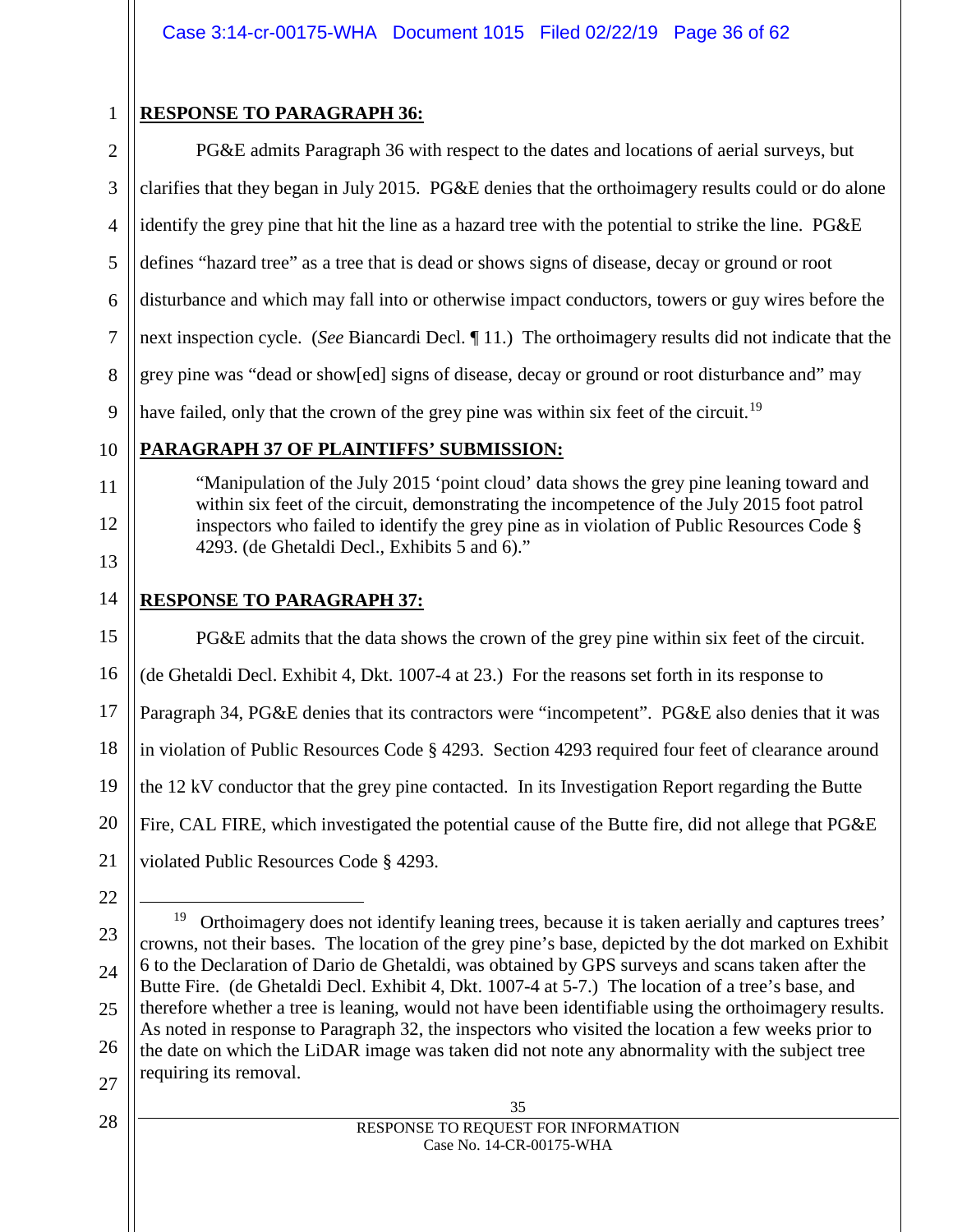|    | Case 3:14-cr-00175-WHA Document 1015 Filed 02/22/19 Page 37 of 62                                                                                                                                                                                      |
|----|--------------------------------------------------------------------------------------------------------------------------------------------------------------------------------------------------------------------------------------------------------|
| 1  | PARAGRAPH 38 OF PLAINTIFFS' SUBMISSION:                                                                                                                                                                                                                |
| 2  | "C. PG&E Can Develop Ways to Monitor Local Conditions in Wildfire Prone                                                                                                                                                                                |
| 3  | <b>Areas</b><br>After the 2007 wildfires, SDG&E significantly increased its ability to monitor local                                                                                                                                                   |
| 4  | conditions and assess those conditions for fire risk. SDG&E installed 167 anemometers, or                                                                                                                                                              |
| 5  | wind measuring devices. It hired three meteorologists 'who provide operational<br>weather information' and 'four experienced fire professionals who provide advice                                                                                     |
| 6  | about fire risk and mitigation.' (Pitre Decl., Exhibit I, pg. 2-1)."                                                                                                                                                                                   |
| 7  | <b>RESPONSE TO PARAGRAPH 38:</b>                                                                                                                                                                                                                       |
| 8  | PG&E admits that Paragraph 38 accurately paraphrases and quotes from an SDG&E                                                                                                                                                                          |
| 9  | document related to Wood-to-Steel pole replacement. (Pitre Decl., Exhibit I, Dkt. 1006-9 at 3.). As                                                                                                                                                    |
| 10 | detailed in Response to Paragraph 15, as part of its Wildfire Safety Plan, PG&E is implementing                                                                                                                                                        |
| 11 | several measures designed to enhance its situational awareness in HFTDs.                                                                                                                                                                               |
| 12 | <b>PARAGRAPH 39 OF PLAINTIFFS' SUBMISSION:</b>                                                                                                                                                                                                         |
| 13 | "According to the CPUC and CAL FIRE, these efforts have been successful: '[the CPUC                                                                                                                                                                    |
| 14 | Safety and Enforcement Division] and CAL FIRE have evaluated the benefits achieved by<br>San Diego Gas & Electric (SDG&E) through the use and implementation of information                                                                            |
| 15 | learned from its network of weather stations and concluded that it provides substantial<br>benefit to wildfire risk mitigation, system planning and hardening, operational awareness and<br>emergency response.' (See Pitre Decl., Exhibit G, pg. 2)." |
| 16 |                                                                                                                                                                                                                                                        |
| 17 | <b>RESPONSE TO PARAGRAPH 39:</b>                                                                                                                                                                                                                       |
| 18 | PG&E admits that Paragraph 39 accurately quotes from the CPUC Safety and Enforcement                                                                                                                                                                   |
| 19 | Division Rulemaking 15-05-006 SED-CAL FIRE Joint Assessment and Recommendation Report                                                                                                                                                                  |
| 20 | (Sept. 19, 2018).                                                                                                                                                                                                                                      |
| 21 | PG&E agrees that monitoring local conditions in HFTDs can be an important tool in                                                                                                                                                                      |
| 22 | preventing and responding to wildfires. As detailed in Response to Paragraph 15, as part of its                                                                                                                                                        |
| 23 | Wildfire Safety Plan, PG&E is implementing several measures designed to enhance its situational                                                                                                                                                        |
| 24 | awareness in HFTDs.                                                                                                                                                                                                                                    |
| 25 | PARAGRAPH 40 OF PLAINTIFFS' SUBMISSION:                                                                                                                                                                                                                |
| 26 | "Regrettably, it was not until after the North Bay Fires that PG&E announced it would<br>install around 200 new weather stations in its service territory that would feed real-time                                                                    |
| 27 | 36                                                                                                                                                                                                                                                     |
| 28 | RESPONSE TO REQUEST FOR INFORMATION<br>Case No. 14-CR-00175-WHA                                                                                                                                                                                        |
|    |                                                                                                                                                                                                                                                        |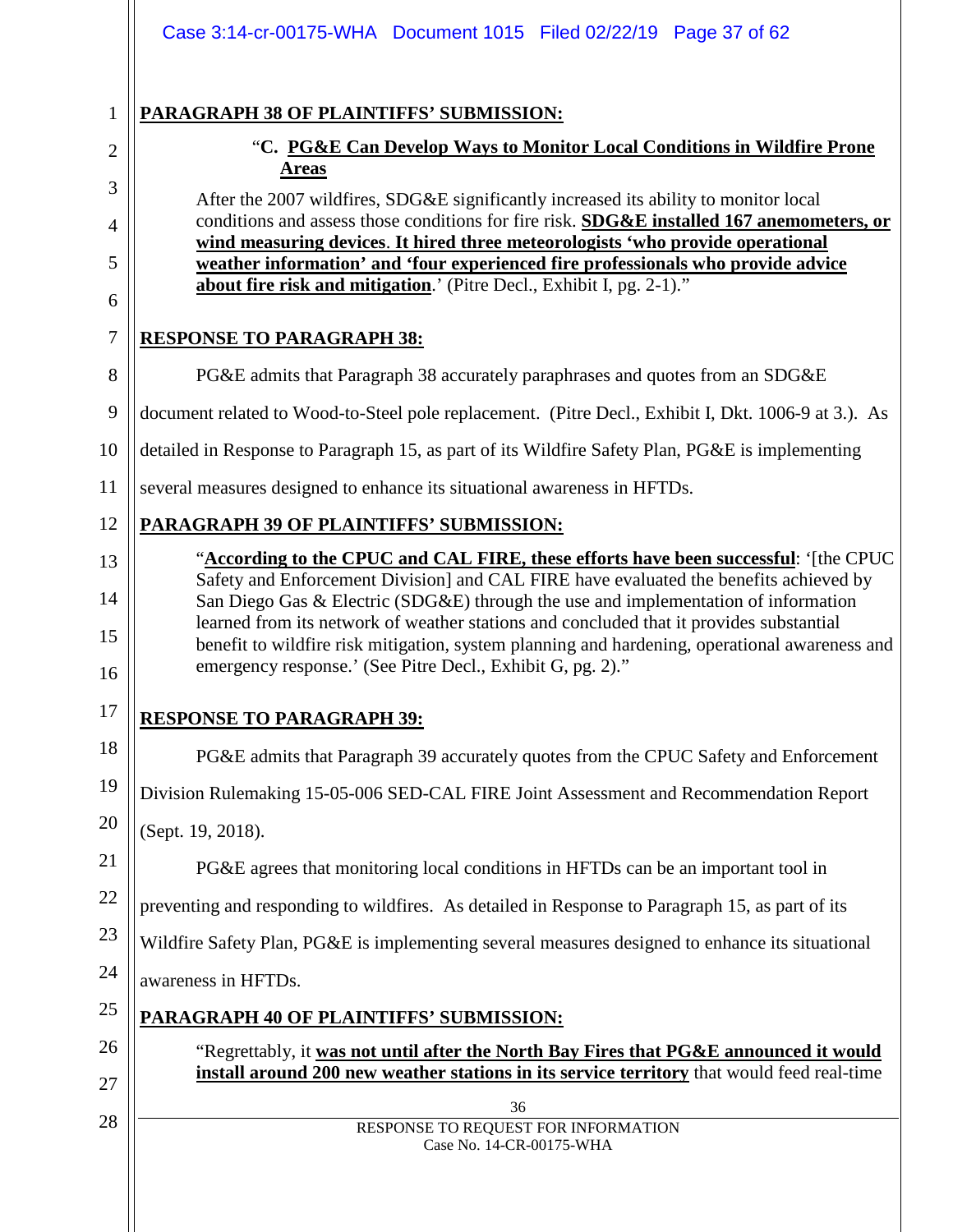#### Case 3:14-cr-00175-WHA Document 1015 Filed 02/22/19 Page 38 of 62

weather data to a wildfire safety team that would interpret the data relative to wildfire risk. **But PG&E did not plan to complete the installation of the new weather stations until 'the end of the year', i.e. after the Camp Fire hit**.\* However, PG&E certainly understood, and has understood historically, the importance of local weather conditions in assessing fire danger, as Kevin Dasso, PG&E Vice President of Electric Asset Management in July 2018 stated:

We saw first-hand last year how extreme weather events driven by climate change are causing unprecedented and unanticipated wildfires. Adding new weather stations in high fire-threat areas across our service area enhances our weather forecasting and modeling to help bolster wildfire prevention and response efforts and keep our customers safe.

- … PG&E has historically used weather forecast data for many purposes, mainly for predicting storm damage and for assessing fire danger. Its team of meteorologists, which includes fire-weather specialists, performs daily monitoring of current and forecast weather patterns and fire threat projections using in-house and publicly available data from the National Weather Service, CAL FIRE, US Forest Service and more. This information helps PG&E predict when and where the fire threat will be high or extreme so additional steps can be taken to keep critical infrastructure, utility crews and communities safe.
- With these new weather stations, PG&E will be able to capture additional realtime data related to temperature, wind speeds and humidity levels to provide improved awareness of current fire danger conditions. PG&E's meteorologists will feed information to the company's new Wildfire Safety Operations Center team to review data and determine any needed action to help reduce wildfire risks.\*

\*[FN 6]: https://www.pge.com/en/about/newsroom/newsdetails/index.page?title=20180716 pge adds over 50 new weather stations to advance forecasti ng abilities better predict extreme weather and wildfire potential.

\*[FN 7]: Id."

# **RESPONSE TO PARAGRAPH 40:**

PG&E admits that Paragraph 40 accurately paraphrases and quotes from a July 16, 2018 press release announcing that PG&E would install approximately 200 new weather stations by the end of 2018. The quoted material accurately reflects that monitoring weather is an important part of PG&E's work, and PG&E has long had a team of meteorologists using internal and external data and modeling to assess storm and fire danger. PG&E denies Plaintiffs' suggestion that PG&E was slow to install additional weather stations. As discussed below, the scope of the threat of catastrophic

27 28

1

2

3

4

5

6

7

8

9

10

11

12

13

14

15

16

17

18

19

20

21

22

23

24

25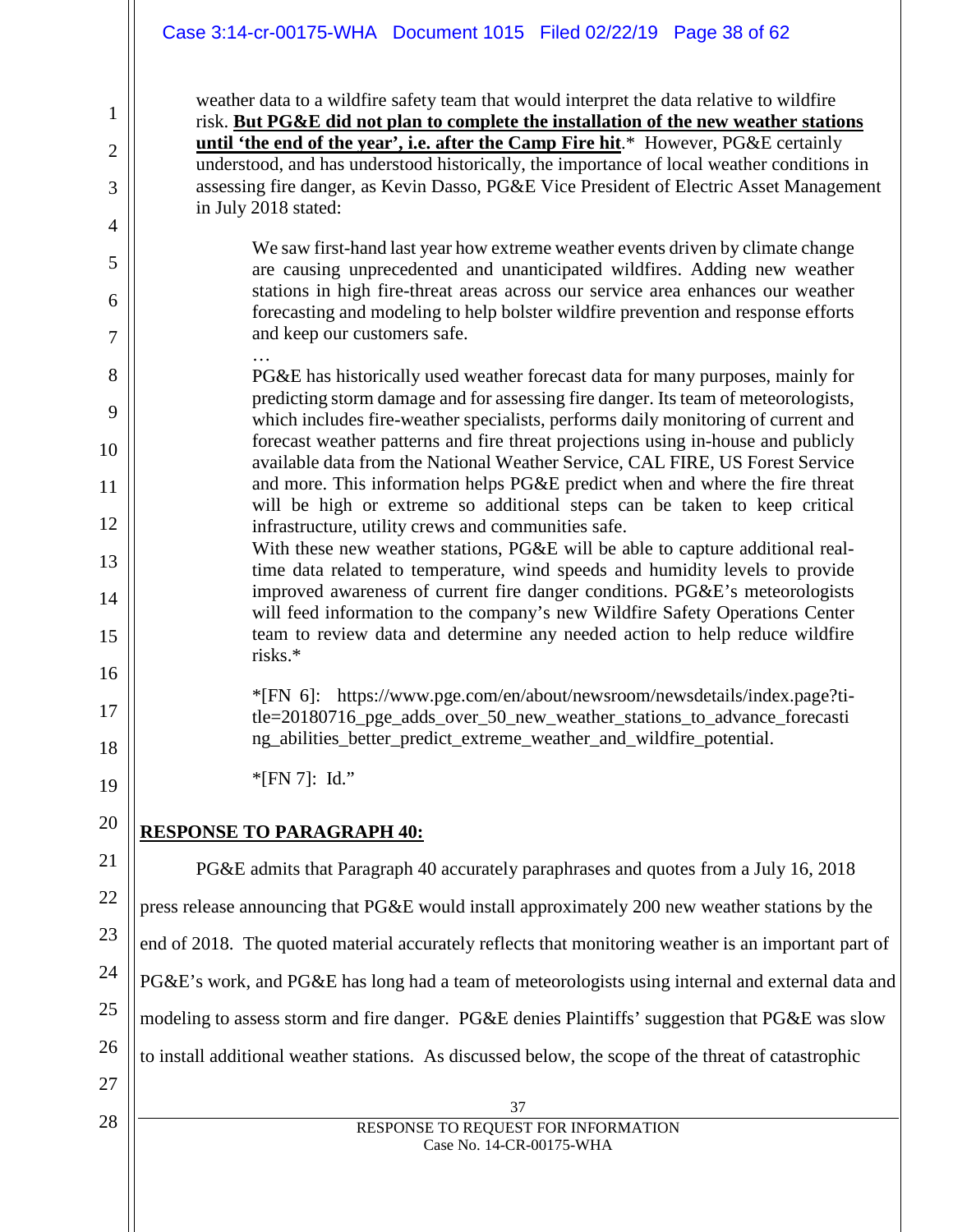### Case 3:14-cr-00175-WHA Document 1015 Filed 02/22/19 Page 39 of 62

1 fires in Northern California changed with the October 2017 North Bay Wildfires. (*See* Response to

2 Paragraph 50.) PG&E responded by developing a comprehensive set of additional fire mitigation

3 tools and continues to implement and improve and those measures today.

# **PARAGRAPH 41 OF PLAINTIFFS' SUBMISSION:**

# "**D. PG&E Can De-Energize Lines In Wildfire Prone Areas When Local Conditions Indicate an Extreme Risk for a Catastrophic Wildfire**

# "**i. In 2008, SDG&E Began Shutting Off Power to Protect Public Safety**

In October 2007, Santa Ana winds caused SDG&E's overhead power lines to ignite the Witch Fire, the Guejito Fire, and the Rice Fire. (Pitre Decl., Exhibit N, CPUC Decision 09- 09-030 at pg 24). Together, those fires burned more than 200,000 acres and 1,800 buildings and killed two people. (Id.)"

# 11

4

5

6

7

8

9

10

12

**RESPONSE TO PARAGRAPH 41:**

PG&E admits that the CPUC's September 2009 Decision 09-09-030 states that the Witch,

13 Guejito and Rice fire combined burned more than 200,000 acres and 1,800 buildings and killed two

14 people, but notes that the decision states that Santa Ana winds "reportedly" caused SDG&E lines to

15 ignite the fires, and the CPUC specified that its decision "does not prejudge any issues being

16 addressed in [the Witch, Guejito and Rice fire] Investigations". (Pitre Decl. Exhibit N, Dkt. 1006-14

17 at 27, n. 26.)

18

19

20

# **PARAGRAPH 42 OF PLAINTIFFS' SUBMISSION:**

"A year later, in December of 2008, SDG&E submitted an Emergency Power Shut-Off Plan for review by the CPUC. SDG&E sought permission to turn off electricity during periods of extreme fire danger in order to prevent its overhead power lines from igniting potentially catastrophic wildfires. (Pitre Decl. Exhibit N [Decision 09-09-030] pgs. 3-4)."

# 21 22

23

26

27

28

**RESPONSE TO PARAGRAPH 42:**

PG&E admits that Paragraph 42 accurately summarizes information in CPUC Decision 09-

24 09-030.

#### 25 **PARAGRAPH 43 OF PLAINTIFFS' SUBMISSION:**

"Although the CPUC rejected SDG&E's plan at that time, the CPUC made clear that it believed all utilities were presently legally obligated to de-energize lines that would present a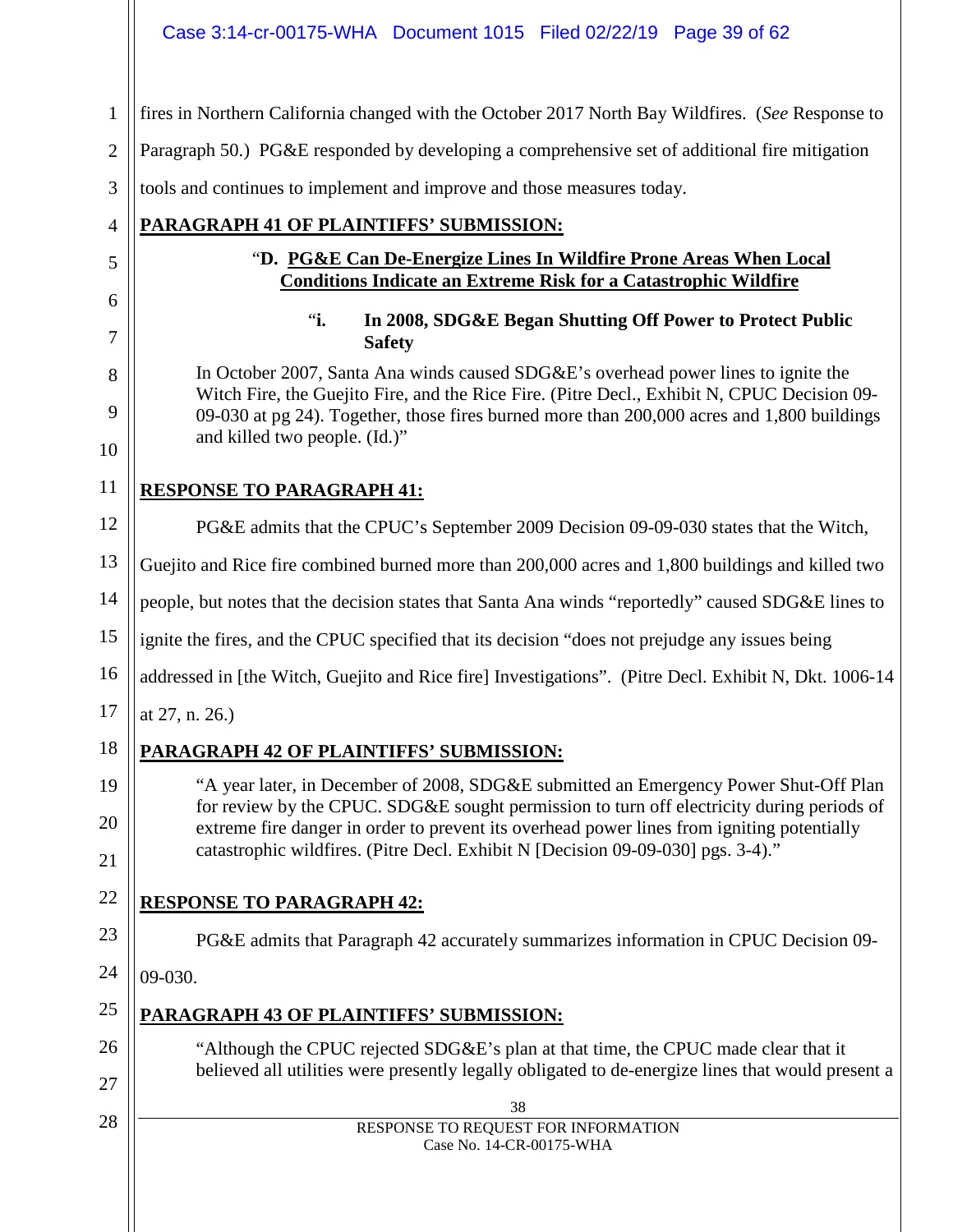safety risk under extreme weather conditions pursuant to Public Utility Code Section 451 and 399.\* (Id. at pg 61).

SDG&E's statutory obligation to operate its system safely requires SDG&E to shut off its system if doing so is necessary to protect public safety. For example, there is no dispute that SDG&E may need to shut off power in order to protect public safety if Santa Ana winds exceed the design limits for SDG&E's system and threaten to topple power lines onto tinder dry brush. (Id. at pgs 61-62)

\* [FN 8]: The Commission noted that in 2003 SCE implemented a temporary program to shut off power to rural areas to protect against the possibility of strong winds causing dead trees to fall onto its power lines and igniting a wildfire. (Pitre Decl. Exhibit N [Decision 09- 09-030] pg. 40). SCE did not wait for the CPUC's permission to initiate the program. (Id.) It put the program in place then got the CPUC's blessing later. (Id.). During the time SCE's power shut-off program was in effect, SCE shut off power one time. (Id. at 41). When SCE inspected its power lines prior to re-energization, it found six locations where trees had fallen onto the lines. (Id.). SCE credited the de-energization with preventing a catastrophic wildfire. (Id. at 41)."

# **RESPONSE TO PARAGRAPH 43:**

20 PG&E admits that Plaintiffs' quotation from CPUC Decision 09-09-030 at pages 61-62 is accurate but otherwise disputes Plaintiffs' characterization of the decision. In its application, SDG&E sought pre-approval to turn off electricity to certain regions during periods of high fire danger.<sup>[20](#page-39-0)</sup> (Pitre Decl. Exhibit N, Dkt. 1006-14 at 5-6.) The CPUC rejected SDG&E's request. The CPUC noted that if SDG&E exercised its discretion and shut off power in an emergency situation to protect public safety, the CPUC could subsequently review whether that decision was reasonable based on its prudent operator standard. (*See id.* at 64-65.) The portion of the CPUC's decision Plaintiffs quote states that "SDG&E *may* need to shut <sup>20</sup> PG&E notes that "[a]ll the intervening parties except SCE oppose[d] SDG&E's Power Shut-Off Plan". (Pitre Decl. Exhibit N, Dkt. 1006-14 at 10.) The intervening parties included the Mussey Grade Road Alliance, Pacific Bell Telephone Company d/b/a AT&T California and affiliated entities, the California Cable and Telecommunications Association, the California Farm Bureau,

24 25 26 27 CoxCom, Inc., and Cox California Telecom, L.L.C., the CPUC's Consumer Protection and Safety Division, CTIA-The Wireless Association, the CPUC's Division of Ratepayer Advocates, Disability Rights Advocates, the San Diego County Superintendent of Schools, a consortium of six municipal water districts (Valley Center Municipal Water District, Ramona Municipal Water District, Padre Dam Municipal Water District, Rainbow Municipal Water District, Fallbrook Public Utilities District, and Yuima Municipal Water District), and Utility Consumers Action Network. (*Id.* at 33.)

# 28

1

2

3

4

5

6

7

8

9

10

11

12

13

14

15

16

17

18

19

<span id="page-39-0"></span>21

22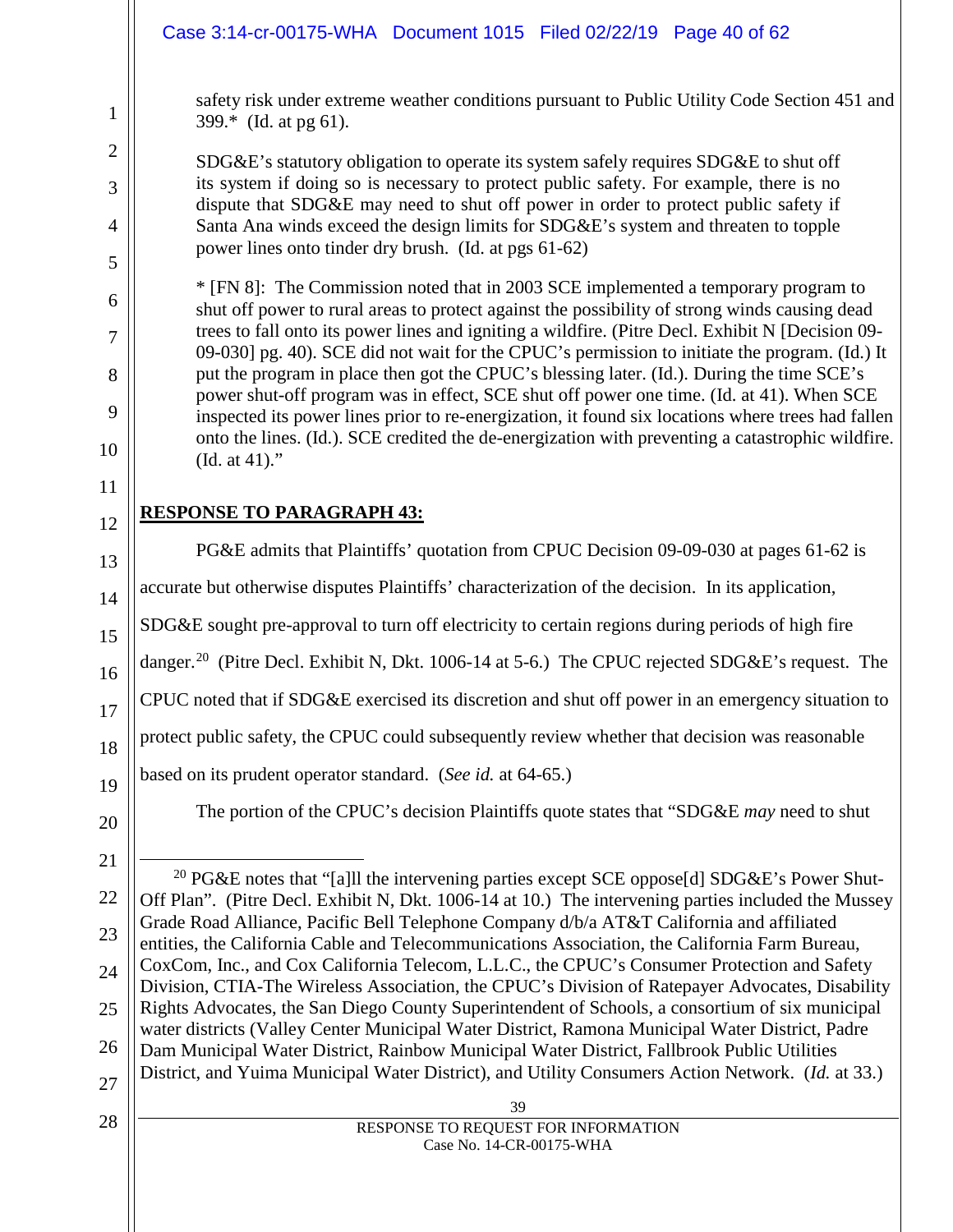<span id="page-40-0"></span>40 RESPONSE TO REQUEST FOR INFORMATION Case No. 14-CR-00175-WHA 1 2 3 4 5 6 7 8 9 10 11 12 13 14 15 16 17 18 19 20 21 22 23 24 25 26 27 28 off power in order to protect public safety if Santa Ana winds exceed the design limits for SDG&E's system and threaten to topple power lines onto tinder dry brush", (*id.* at 61-62 (emphasis added)), not that it is legally obligated to do so. Indeed, Plaintiffs' next paragraph recognizes that in 2012, the CPUC felt compelled to clarify that Decision 09-09-030 should not be interpreted "as an outright rejection of the option of shutting off power to prevent fire", (*see infra* ¶ 44), which is inconsistent with Plaintiffs' claim that Decision 09-09-030 stated that utilities were legally obligated to de-energize under extreme weather conditions.<sup>[21](#page-40-0)</sup> With respect to footnote 8, PG&E admits that Plaintiffs accurately summarize the CPUC's statements in Decision 09-09-030 regarding SCE's temporary program to shut off power in effect from 2003 to 2005. **PARAGRAPH 44 OF PLAINTIFFS' SUBMISSION:** "**ii. Investor Owned Utilities were Notified by the CPUC that they Could Include Proactive De-energization as Part of Their Fire Prevention Plans Five Years Before the 2017 North Bay Fires** In 2012, the CPUC revisited its decision to deny SDG&E's plan, clarifying that it should not have been interpreted as an outright rejection of the option of shutting off power to prevent fires. (Pitre Decl. Exhibit O [Decision 12-01-032] pg. 53). The Commission explained that a utility could include de-energization as part of its fire-prevention plan but must first file an application for authority to do so. (Id. at 51). 'The application shall demonstrate with a costbenefit analysis developed in accordance with the guidance provided by D.09-09-030 that the benefits of shutting off power in terms of a net reduction in wildfire ignitions outweigh the substantial costs, burdens, and risks that shutting off power would impose on customers and communities affected by the shut off. The application must also include mitigation measures to reduce or eliminate the inevitable adverse impacts caused by shutting off power.' (*Id.* at 51-52; *see also* Ordering Paragraph 6 at pg 175)." **RESPONSE TO PARAGRAPH 44:** PG&E admits that Paragraph 44 accurately quotes from pages 51 to 52 of the CPUC's  $21$  Moreover, much of Decision 09-09-030 discusses why de-energization itself poses significant safety risks, including a potentially increased risk of wildfire ignitions. (*See id.* at 45.) The CPUC stated that it would approve SDG&E's Power Shut-Off Plan only if SDG&E could demonstrate that "shutting off power results in a net reduction in wildfire ignitions during hazardous fire conditions" and "the benefits of SDG&E's Power Shut-Off Plan outweigh the adverse impacts". (*Id.* at 44.) The CPUC decided that SDG&E did not satisfy that standard. (*Id.* at 71.)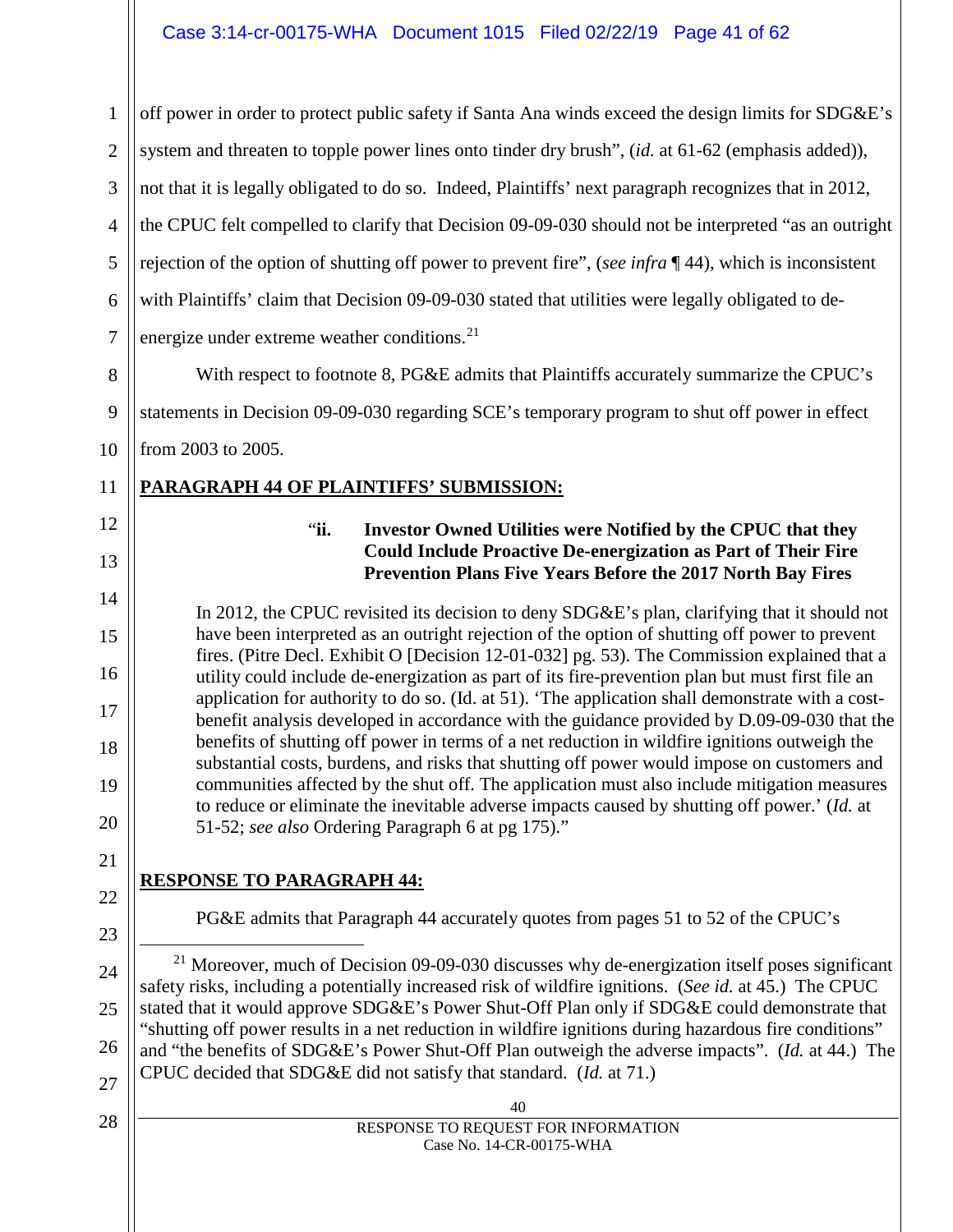#### Case 3:14-cr-00175-WHA Document 1015 Filed 02/22/19 Page 42 of 62

1 2 3 4 5 6 7 8 9 10 11 12 January 2012 Decision 12-01-032 and that the CPUC states in the decision that Decision 09-09-030 should not be interpreted as a rejection of the option of shutting off power to prevent fires. PG&E disputes Plaintiffs' characterization of the decision as "revisiting" the CPUC's decision to deny SDG&E's proactive de-energization plan. As described by the CPUC, Disability Rights Advocates "represent[ed] that SDG&E . . . refused to commit to any plan for notifying customers when SDG&E anticipate[d] that it w[ould] shut off power for safety reasons pursuant to its statutory authority, or for helping customers to cope with statutory shut offs by providing shelter, evacuation assistance, generators, or financial assistance." (Pitre Decl. Exhibit P, Dkt. 1006-16 at 9.) Disability Rights Advocates was "concerned that shutting off power without notice or mitigation w[ould] place SDG&E's residential customers at serious risk, especially those with disabilities". (*Id.*) Disability Rights Advocates therefore petitioned the CPUC to modify Decision 09-09-030 to address these issues.

13 14 15 16 17 18 In Decision 12-01-032, the CPUC thus considered and decided whether to adopt additional regulations "to reduce the fire hazards associated with overhead power-line facilities and aerial communication facilities in close proximity to power lines" as a part of the CPUC's Order Instituting Rulemaking to Revise and Clarify Commission Regulations Relating to the Safety of Electric Utility and Communications Infrastructure Provider Facilities ("Safety OIR"). (Pitre Decl. Exhibit O, Dkt. 1006-15 at 9.)

19 20 21 22 23 24 25 26 Notably, the CPUC found in Decision 12-01-032 that the wildfire risk in Northern California was not comparable to that in Southern California, holding that "we will require investor-owned electric utilities (electric IOUs) in Southern California to develop plans to reduce the risk of severe windstorms igniting power-line fires during periods of high fire danger" (*id.* at 55), but that "[u]nlike Southern California, the need for electric utilities to develop fire-prevention plans in Northern California is not clear cut. To our knowledge, there has never been an instance in Northern California where strong winds have caused power lines to ignite large-scale wildfires". (*Id.* at 56 (footnote omitted)).

27

28

41 RESPONSE TO REQUEST FOR INFORMATION Case No. 14-CR-00175-WHA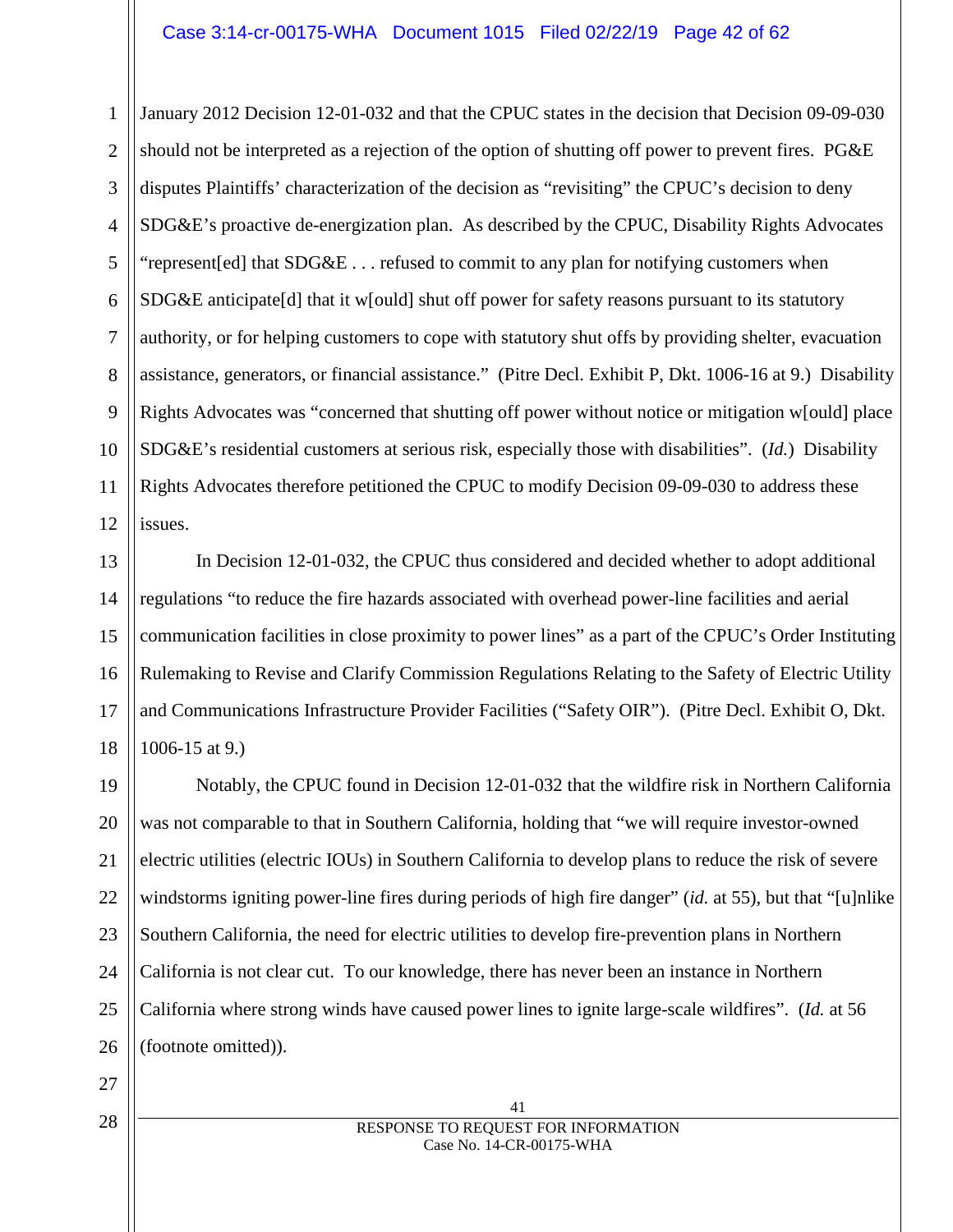1 2 3 4 5 6 7 8 9 When the conditions in Northern California changed with the October 2017 North Bay Wildfires, PG&E developed a comprehensive de-energization program—its Public Safety Shutoff ("PSPS") program—in advance of the 2018 fire season. (*See* WSP at 94-109 (describing development of PG&E's PSPS program, scope of current program and planned enhancements).) As discussed in more detail below, that program was modeled on SDG&E's proactive de-energization program after performing extensive benchmarking with SDG&E in a variety of areas, including meteorology, operational processes, emergency response, restoration, communications and customer support. (*See* Response to Paragraph 50.) **PARAGRAPH 45 OF PLAINTIFFS' SUBMISSION:**

"**Approximately four months later, the CPUC issued a decision authorizing SDG&E to proactively shut off power in emergency situations when necessary to protect public safety**. (Pitre Decl. Exhibit P [Decision 12-04-024] pg. 35)."

# **RESPONSE TO PARAGRAPH 45:**

10

11

12

42 RESPONSE TO REQUEST FOR INFORMATION Case No. 14-CR-00175-WHA 13 14 15 16 17 18 19 20 21 22 23 24 25 26 27 28 PG&E denies Plaintiffs' characterization of the CPUC's April 2012 Decision 12-04-024 and clarifies that Decision 12-04-024 reviewed a petition by the Disability Rights Advocates to modify Decision 09-09-030, (*see supra* ¶¶ 42-43), "to provide notice and mitigation, to the extent feasible and appropriate, whenever SDG&E shuts off power for public-safety reasons." (Pitre Decl. Exhibit P, Dkt. 1006-16 at 4.) The decision did not mandate that SDG&E proactively shut off power but provided additional guidance with respect to the CPUC's earlier determination (in Decision 09-09- 030) that SDG&E had the statutory authority to shut off power in order to protect public safety. (*Id.*) **PARAGRAPH 46 OF PLAINTIFFS' SUBMISSION:** "**Since 2014, SDG&E's electrical equipment has only caused 109 wildfires with only ONE wildfire being over 10 acres, and even that fire was contained before it reached 300 acres.** (See Pitre Decl., Exhibit A [CPUC Fire Incident Data submitted by PG&E, SoCalEd, and SDG&E for 2014-2017]). **Compare that to PG&E who caused 1552 wildfires during the same timeframe with 68 of those fires burning over 10 acres.** (Id.)"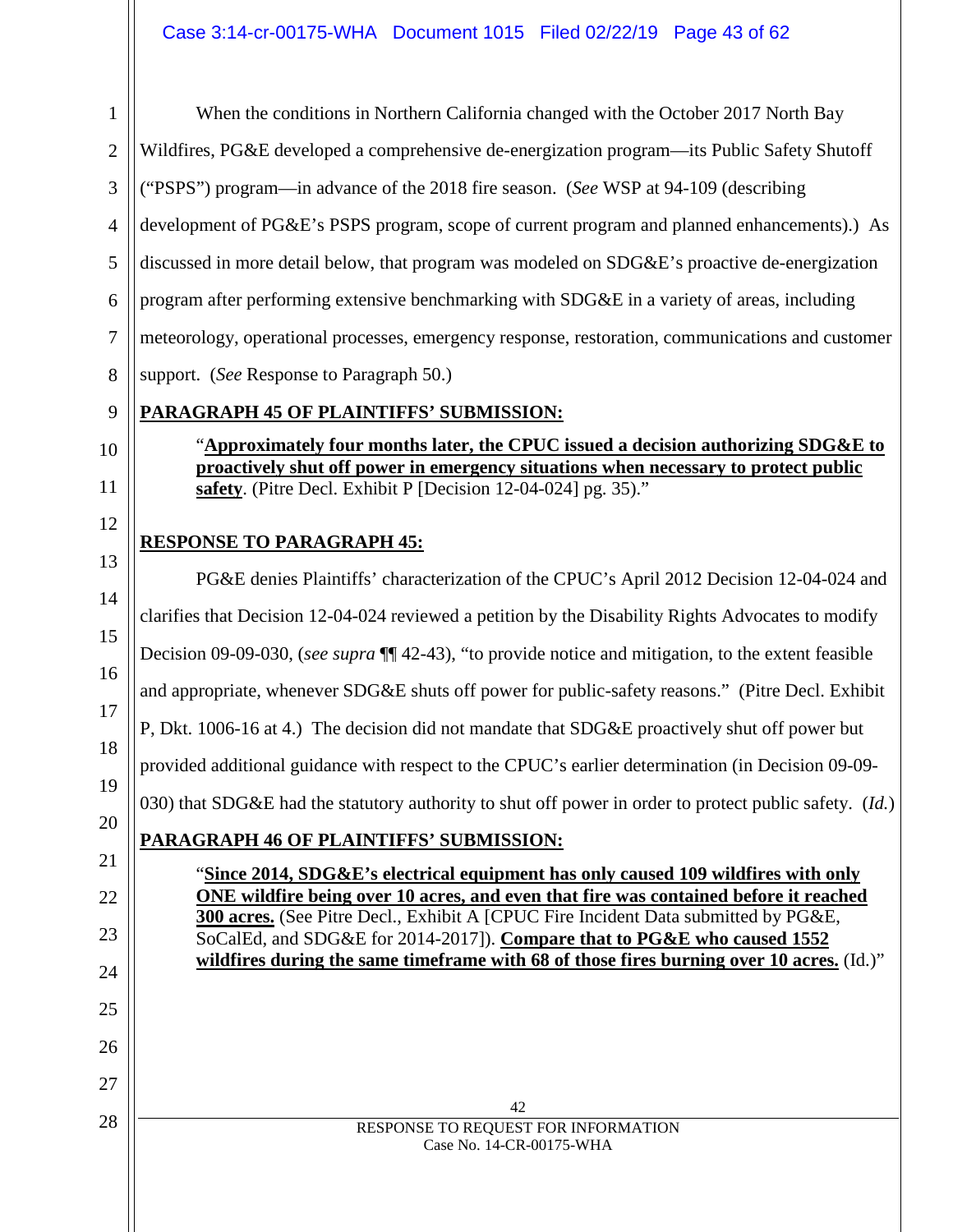# 1

# **RESPONSE TO PARAGRAPH 46:**

**PARAGRAPH 47 OF PLAINTIFFS' SUBMISSION:**

2 3 4 5 6 7 8 9 10 11 12 13 14 15 16 PG&E admits that Paragraph 46 accurately calculates the number of fire incidents reflected in the CPUC Fire Incident Data for 2014-2017, but otherwise denies the accuracy of Paragraph 46 and offers the following additional clarification. *First*, the data Plaintiffs cite excludes the 2018 fire season, during which SDG&E reported two fire incidents over ten acres. (*See* CPUC Feb. 6 Br., Dkt. 1010 at 4.) *Second*, a direct comparison does not take into account the significant differences between SDG&E's and PG&E's territories. As the CPUC explained in its supplemental submission to the Court, "SDG&E's history and development of its de-energization program must be understood in the context of SDG&E's service territory, which is considerably smaller and less geologically diverse than PG&E's." (*Id.* at 3.) PG&E's territory covers more than 17 times the acreage of SDG&E's territory, and PG&E has approximately five times the number of transmission and distribution line miles of SDG&E.<sup>22</sup> (*Id.*) PG&E's territory includes more dense vegetation in more rural areas than SDG&E's territory and, not surprisingly given its size, covers a far wider range of climatic and topographical conditions. (*See id.*; WSP at 18-19.) *Third*, the fact that an ignition does not spread and result in a catastrophic wildfire is also a function of conditions on the ground where the ignition occurs (*e.g.*, whether the location contains dry fuel).

# 17

18

19

20

21

22

23

24

<span id="page-43-0"></span>25

26

27

28

#### "**iii. The CPUC Outlined Basic Factors for SDG&E to Consider Prior to De-energization and Ordered SDG&E to Submit A Report Each Time It Shut Off Power to Prevent A Wildfire**

In its decision authorizing SDG&E to proactively de-energize power lines, the CPUC made clear that the utility should first deploy other measures as an alternative to shutting off power. '**These measures include reliance on sensitive relay settings to shut off power in milliseconds if there is an electrical failure caused by power lines falling to the ground and disabling reclosers to keep power off until SDG&E can inspect its facilities** to

43 RESPONSE TO REQUEST FOR INFORMATION Case No. 14-CR-00175-WHA

<sup>&</sup>lt;sup>22</sup> SDG&E serves two counties in Southern California covering approximately 4,100 square miles with 2,090 transmission and 23,479 distribution line miles. PG&E serves 44 counties in Northern California covering approximately 70,000 square miles with 18,466 transmission and 106,681 distribution line miles. *Id.*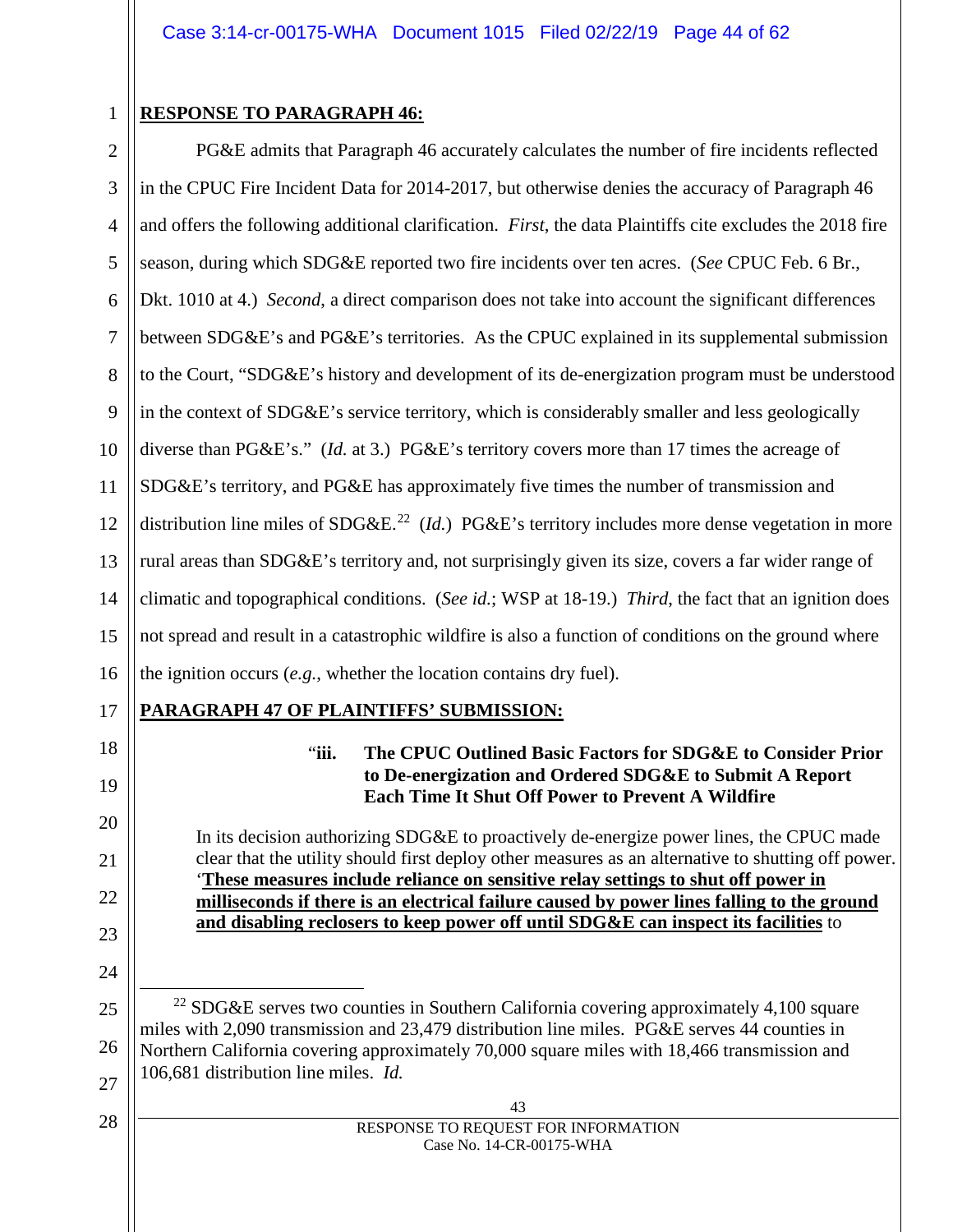# Case 3:14-cr-00175-WHA Document 1015 Filed 02/22/19 Page 45 of 62

determine if it is safe to re-energize its power lines.' (Pitre Decl. Exhibit P [Decision 12-04- 024] pgs. 30-31)."

# **RESPONSE TO PARAGRAPH 47:**

| $\overline{4}$ | PG&E admits that Plaintiffs accurately quote from the CPUC's April 2012 Decision 12-04-                                                                                               |
|----------------|---------------------------------------------------------------------------------------------------------------------------------------------------------------------------------------|
| 5              | 024 at pages 30 to 31, but denies Plaintiffs' characterization of the decision as authorizing SDG&E                                                                                   |
| 6              | to proactively de-energize (see supra Response to $\P$ 45), and clarifies that the decision states that                                                                               |
| 7              | SDG&E should rely on other measures "to the extent available" as an alternative to de-energization                                                                                    |
| 8              | (Pitre Decl. Exhibit P, Dkt. 1006-16 at 32.). PG&E notes that, consistent with the CPUC's guidance,                                                                                   |
| 9              | PG&E relies on alternatives to de-energization where possible because de-energization is a tool of                                                                                    |
| 10             | last resort and refers to its response to Paragraph 20.                                                                                                                               |
| 11             | PARAGRAPH 48 OF PLAINTIFFS' SUBMISSION:                                                                                                                                               |
| 12             | "SDG&E thereafter submitted a 39-page Fire Prevention Plan to the CPUC that provided 'a<br>comprehensive inventory of the organizational and operational activities SDG&E undertakes  |
| 13             | in order to address the risk of fire in the SDG&E service territory.' (Pitre Decl. Exhibit Q<br>[Attachment A to SDG&E Supplemental Advice Letter 2429-E-A 6/3/13 Fire Prevention     |
| 14             | Plan] $pg. 4$ )."                                                                                                                                                                     |
| 15             | <b>RESPONSE TO PARAGRAPH 48:</b>                                                                                                                                                      |
| 16             | PG&E admits that SDG&E submitted a Fire Prevention Plan to the CPUC in June 2013 and                                                                                                  |
| 17             | that Plaintiffs accurately quote from page 4 of that plan, but clarifies that SDG&E submitted the plan                                                                                |
| 18             | as required by Decision 12-01-032 (the CPUC's order in the Safety OIR), not in response to                                                                                            |
| 19             | Decision 12-04-024 (the CPUC's review of its earlier decision regarding SDG&E's de-energization                                                                                       |
| 20             | program).                                                                                                                                                                             |
| 21             | PARAGRAPH 49 OF PLAINTIFFS' SUBMISSION:                                                                                                                                               |
| 22             | "With respect to de-energization, SDG&E explained that when the National Weather                                                                                                      |
| 23             | Service declared a Red Flag Warning, the utility would activate its Emergency<br><b>Operations Center</b> – 'a secure and dedicated facility which serves as a command center for     |
| 24             | SDG&E operations under high- threat conditions.' (Pitre Decl. Exhibit Q [Attachment A to<br>SDG&E Supplemental Advice Letter 2429-E-A 6/3/13 Fire Prevention Plan] pg. 27). That      |
| 25             | triggering event would also require certain senior managers and operating personnel to report<br>to the Emergency Operations Center. (Id. at pg 27). Those persons would then closely |
| 26             | monitor the electrical system and, if necessary, shut off power 'in order to protect the                                                                                              |
| 27             | 44                                                                                                                                                                                    |
| 28             | RESPONSE TO REQUEST FOR INFORMATION<br>Case No. 14-CR-00175-WHA                                                                                                                       |
|                |                                                                                                                                                                                       |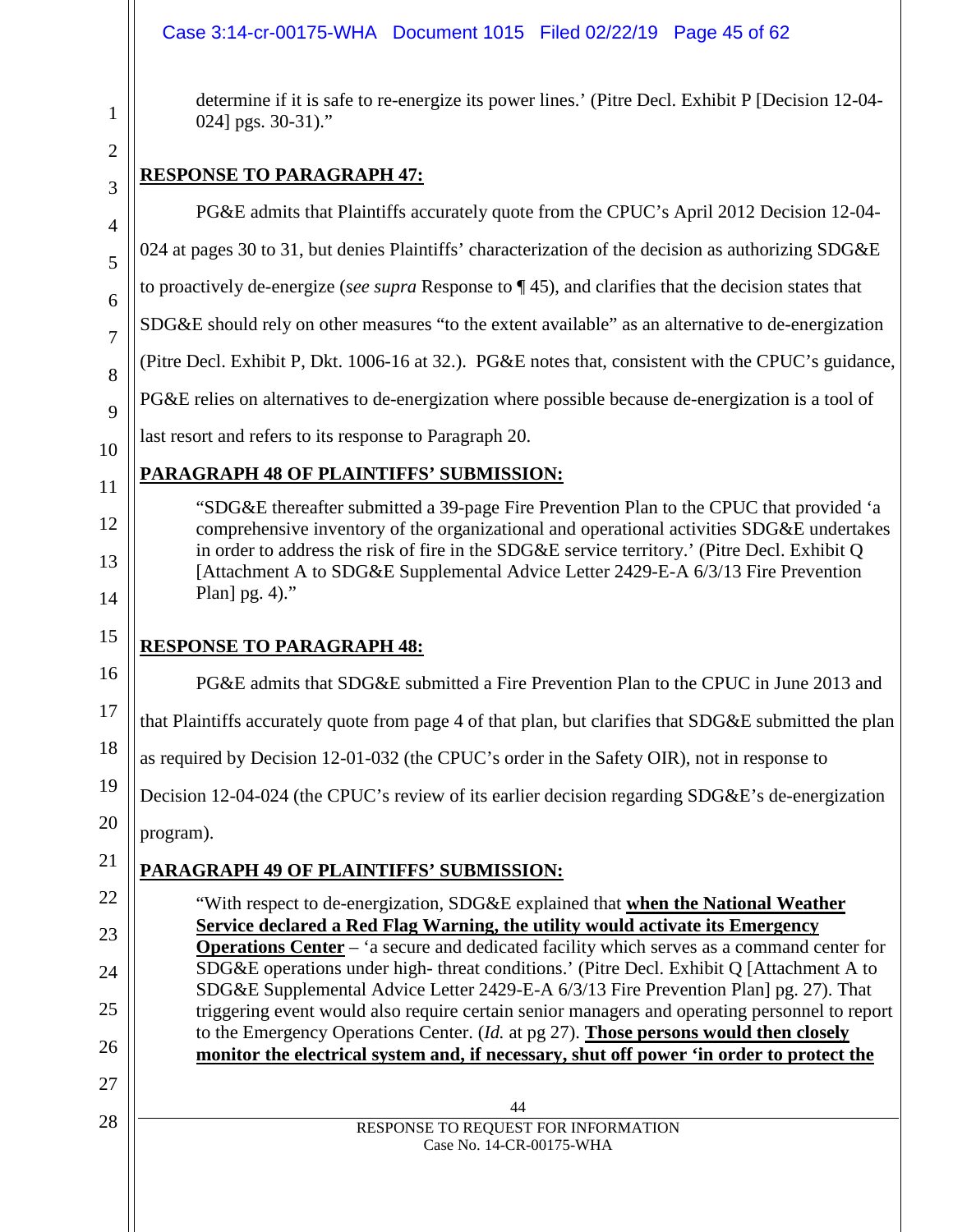#### Case 3:14-cr-00175-WHA Document 1015 Filed 02/22/19 Page 46 of 62

| $\mathbf 1$          |
|----------------------|
| 2                    |
|                      |
| 1                    |
| 5                    |
| 6                    |
| 7                    |
| 8                    |
| $\overline{9}$       |
| 10                   |
| 11                   |
| 12                   |
| 13                   |
| 14                   |
| 15                   |
| 16                   |
| 17                   |
| 18                   |
| 19                   |
| 20                   |
| 21                   |
| 22                   |
| 23                   |
| 24                   |
| 25                   |
| 26<br>$\overline{ }$ |
|                      |

**public safety and defend against the threat that SDG&E's electrical facilities will become a source of ignition.'** (Id. at pg 27)."

# **RESPONSE TO PARAGRAPH 49:**

45 RESPONSE TO REQUEST FOR INFORMATION Case No. 14-CR-00175-WHA 27 28 PG&E admits that Plaintiffs accurately summarize and quote portions of SDG&E's June 2013 Fire Prevention plan at page 27, but clarifies that the cited section does not concern SDG&E's Power Shut-Off Program specifically. Instead, de-energization is identified as one of a number of "appropriate and timely actions" SDG&E might take "as necessary in order to protect the public safety and defend against the threat that SDG&E's electrical facilities will become a source of ignition". (Pitre Decl. Exhibit Q, Dkt. 1006-17 at 33-37.) **PARAGRAPH 50 OF PLAINTIFFS' SUBMISSION:** "**iv. PG&E Resisted the Notion of Utilizing De-energization to Prevent Wildfires Until After the North Bay Fires** PG&E did not follow SDG&E's lead and implement a comprehensive approach to prevent wildfires. After the October 2017 fires erupted, the CPUC asked the following question as part of its post-fire investigation: Some utilities, for example SDG&E, have procedures in place to proactively deenergize power lines when weather conditions indicate extremely high risks of fires (based on temperature, humidity, wind-speed and other factors). Does PG&E have similar procedures in place? (Pitre Decl. Exhibit R [10/17/17 PG&E Response to Safety and Enforcement Division Question No. 5])" **RESPONSE TO PARAGRAPH 50:** PG&E admits that Plaintiffs accurately quote the CPUC Safety and Enforcement Division's Question 5, but denies Plaintiffs' suggestion that PG&E should have implemented a proactive deenergization program at the time that SDG&E did so. PG&E refers to its response to Paragraph 44 with respect to wildfire risk in Northern California. In its 2012 Safety OIR decision, the CPUC found that the need for fire prevention plans in Northern California was "not clear cut" as it was in Southern California and noted that to its knowledge "there has never been an instance in Northern California where strong winds have caused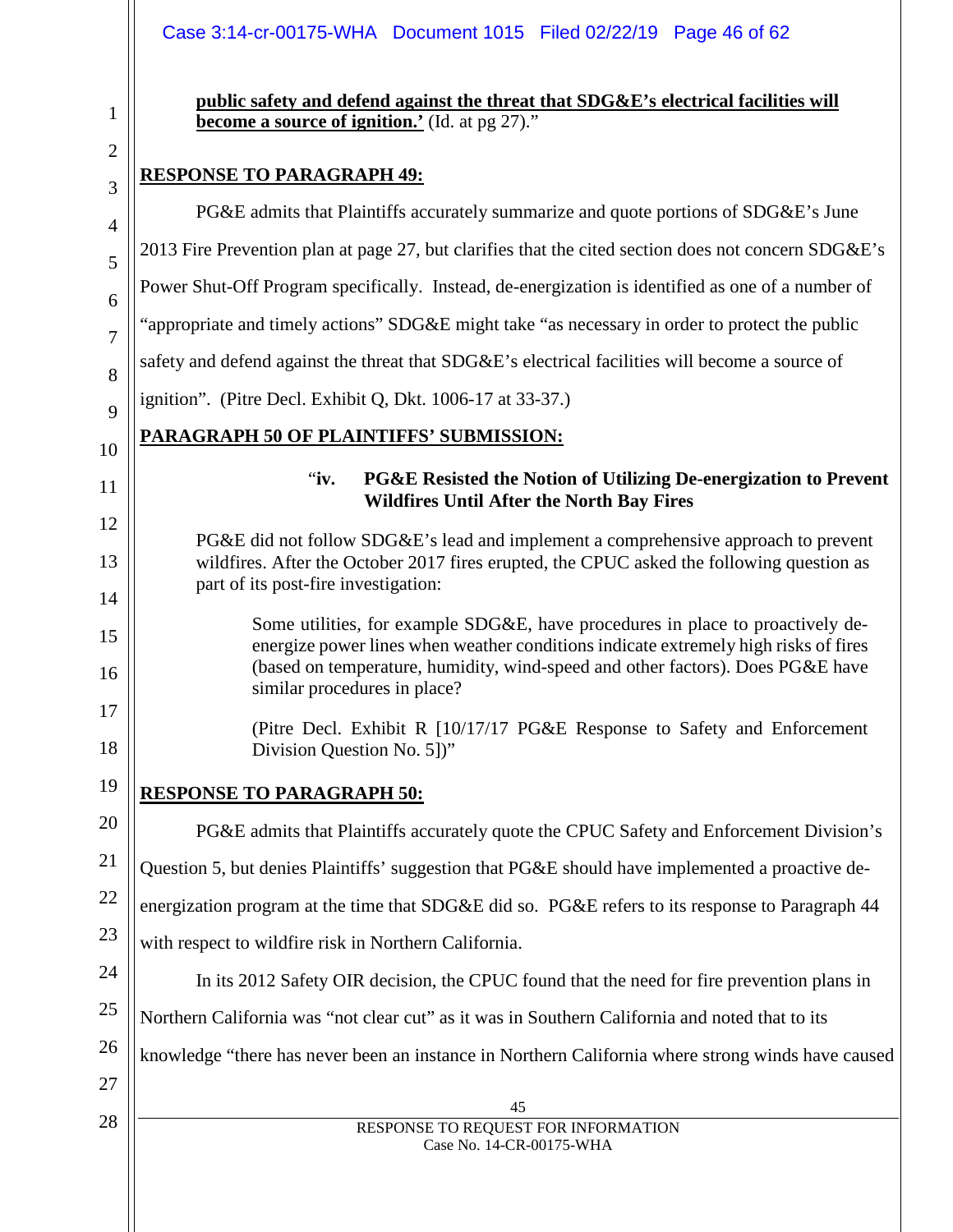#### Case 3:14-cr-00175-WHA Document 1015 Filed 02/22/19 Page 47 of 62

1 2 3 4 5 6 7 8 9 10 11 12 power lines to ignite large-scale wildfires". (Pitre Decl. Exhibit O, Dkt. 1006-15 at 56.) It was not until July 2018 that the CPUC expanded its de-energization regulations to apply to all investor owned utilities, which it did because "[r]ecent California experience with wildfires demands that we enhance existing de-energization policy and procedures". CPUC Resolution ESRB-8 (July 16, 2018), at 5, *available at* http://docs.cpuc.ca.gov/PublishedDocs/Published/G000/M218/K186/- 218186823.PDF.<sup>23</sup> As the CPUC has reiterated in each of its decisions concerning de-energization, shutting off the power poses significant public safety risks and should only be used as a last resort after carefully balancing the relative risk of wildfire ignitions against the substantial costs, burdens and risks that shutting off power imposes. (*See id.* at 4; Pitre Decl. Exhibit N, Dkt. 1006-14 at 5, 63- 64; Pitre Decl. Exhibit P, Dkt. 1006-16 at 32-33.) PG&E respectfully submits that the calculus for determining that a de-energization program was a necessary additional wildfire mitigation measure in Northern California did not shift until after the October 2017 fires.

13 14 15 16 17 18 19 20 21 Following the October 2017 North Bay Wildfires, PG&E developed a comprehensive deenergization program—its Public Safety Power Shutoff ("PSPS") program—in advance of the 2018 fire season. (*See* WSP at 94-109 (describing development of PG&E's PSPS program, scope of current program and planned enhancements).) PG&E's PSPS program was modeled on SDG&E's proactive de-energization program after performing extensive benchmarking with SDG&E in a variety of areas, including meteorology, operational processes, emergency response, restoration, communications and customer support. (*Id.* at 95.) In particular, PG&E utilized SDG&E's methodology for determining the circumstances under which it would initiate a PSPS, its early stakeholder communication strategy (including with customers) and its methods for determining

- 22
- 23

28

<span id="page-46-0"></span>24 25 26 27  $^{23}$  The CPUC noted in its press release that prior to that time "regulations regarding deenergization applied only to San Diego Gas & Electric. Today's decision extends the existing regulations to all electric investor-owned utilities in California and also strengthens the requirements." CPUC Press Release, "CPUC Strengthens Utility Public Notice Requirements for De-energizing in Emergencies" (July 12, 2018), available at http://docs.cpuc.ca.gov/PublishedDocs/Published/G000/M217/K918/217918600.PDF.

> 46 RESPONSE TO REQUEST FOR INFORMATION Case No. 14-CR-00175-WHA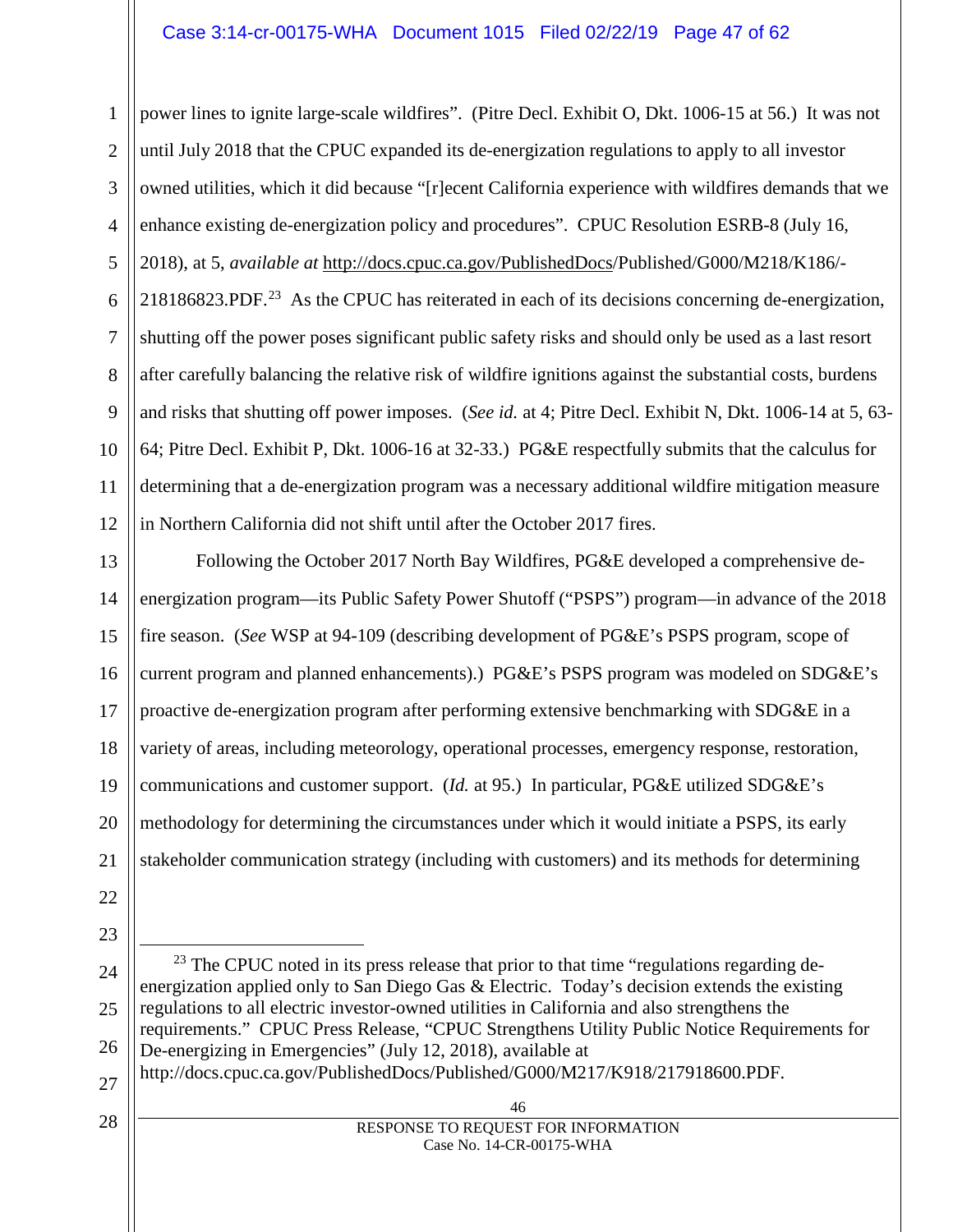readiness for post-event patrols and verifying the safety of overhead facilities before re-energization. (*Id.* at 95-96.)

Consistent with SDG&E's de-energization plan, before making the decision to de-energize, PG&E considers numerous real-time factors, including red flag warnings, wind, weather and fuel conditions, ignition spread modeling and on-the-ground observations from its Emergency Operations Center teams. (*Id.* at 97-98.) PG&E also developed (based on SDG&E's practices) a comprehensive notification system designed to provide early and continuous communications with customers, local communities, first responders, health care facilities and other critical service providers, including in-person notification as needed for Medical Baseline customers.[24](#page-47-0) (*Id.* at 100- 109.)

In addition, like SDG&E, PG&E is implementing several key enhancements to its deenergization program in 2019, including increased density of weather stations and improved base meteorological modeling. (*Id*. at 87-88.) PG&E has also engaged the same company that SDG&E used to develop an advance fire ignition spread model tailored to PG&E's service area to help focus on the areas of highest risk. (*Id.* at 96.)

To be clear, PG&E did not—and cannot—adopt SDG&E's program wholesale because each system is different both in terms of its construction and the risks confronting the utility based on environmental, geographic and human factors; rather, using SDG&E's best practices, PG&E developed its de-energization program to fit the attributes of PG&E's service territory.[25](#page-47-1) (*Id.*) In fact, in 2019, PG&E will expand its program's scope to include high voltage transmission lines (500 kV and below) in the Tier 2 and Tier 3 HFTD areas. (*Id.*)

24 <sup>24</sup> Medical Baseline customers are customers who rely on life-sustaining medical equipment that requires electricity or who require life-sustaining temperature control from heat and/or air conditioning.

<span id="page-47-1"></span>26 27 <sup>25</sup> For example, SDG&E's de-energization decision factors include a Santa Ana Wildfire Threat Index. However, because Santa Ana winds are not prevalent in PG&E's Northern California service territory, PG&E's de-energization decision factors do not include a similar index.

1

- <span id="page-47-0"></span>23
- 25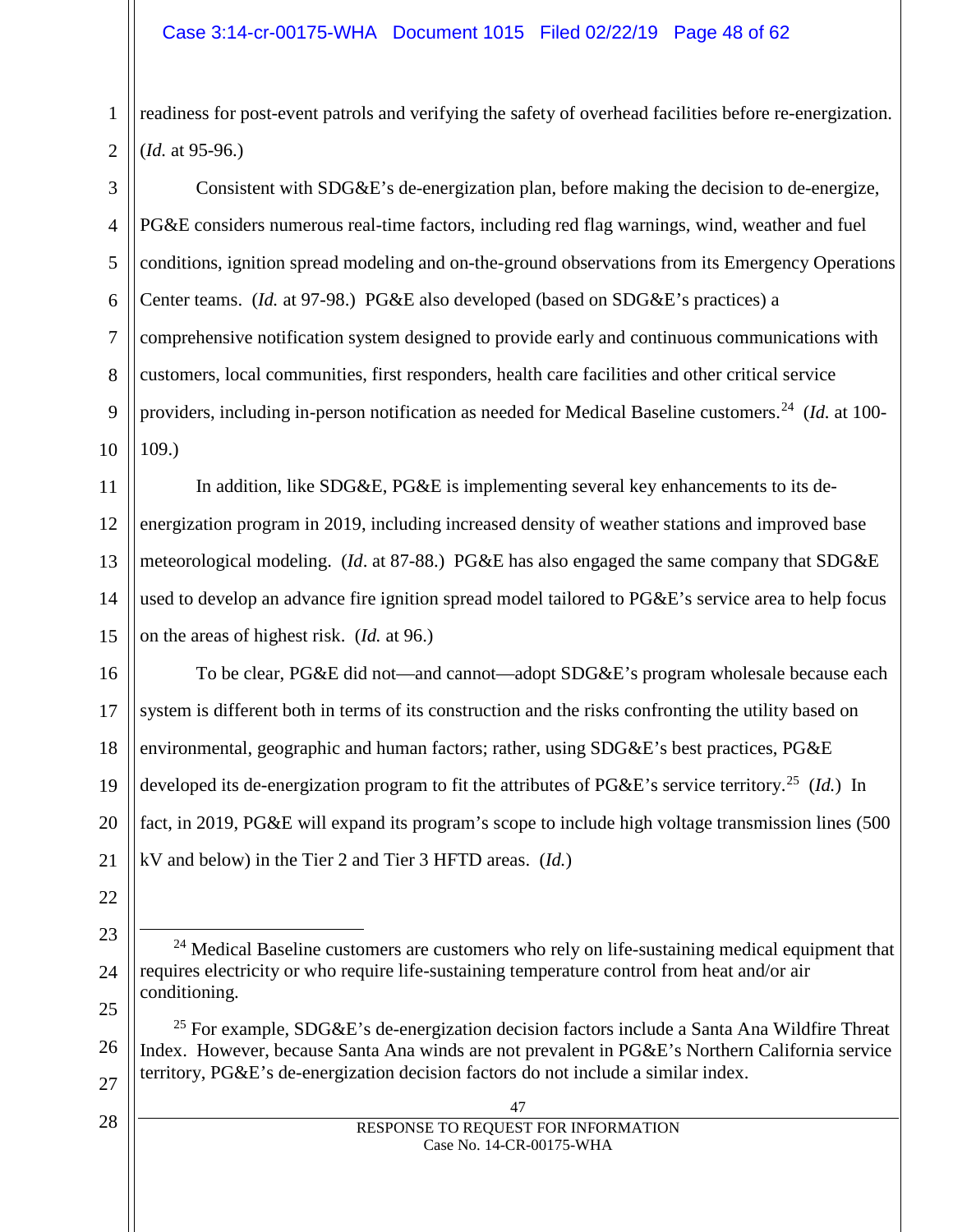# **PARAGRAPH 51 OF PLAINTIFFS' SUBMISSION:**

- "PG&E replied, in pertinent part: 'PG&E does not have a procedure to de-energize power lines and thereby disable power service to its customers in advance of weather conditions that indicate extreme fire risk.' (Pitre Decl. Exhibit R [10/17/17 PG&E Response to Safety and Enforcement Division Question No. 5])"
- 5

1

2

3

4

6

8

9

10

11

12

13

14

15

17

18

19

20

21

# **RESPONSE TO PARAGRAPH 51:**

PG&E admits that Plaintiffs accurately quote the first sentence of PG&E's response to the

7 SED's Question No. 5 and refers to its Response to Paragraph 50 for further clarification.

# **PARAGRAPH 52 OF PLAINTIFFS' SUBMISSION:**

"In response to the 2017 North Bay Fires, PG&E created a Community Wildfire Safety Program. (Pitre Decl. Exhibit S [Sept. 2018 PG&E Public Safety Power Shutoff Policies and Procedures] pg. 1) One component of that program was the 'Public Safety Power Shutoff' – PG&E's 'policies and procedures related to proactively turning off power for safety – and later restoring power – when necessary due to extreme weather and wildfire danger.' (Id.)"

# **RESPONSE TO PARAGRAPH 52:**

PG&E admits Paragraph 52.

# **PARAGRAPH 53 OF PLAINTIFFS' SUBMISSION:**

16

#### "**v. In the Days and Hours Leading Up to the Camp Fire, PG&E Notified Paradise That It Was Considering De-Energization, But Never Turned the Power Off**

PG&E was aware in advance of the Camp Fire of the extreme fire danger presented by weather conditions on November 8, 2018. Two days earlier, on November 6, PG&E activated its Emergency Operations Center (EOC) 'due to forecasted weather conditions with increasing fire risk.' (Pitre Decl., Exhibit K [PG&E 11/2/7/2018 ESRB-8 Compliance Report for Potential Proactive De-energization]). PG&E then began notifying customers that it might be shutting down power in certain Northern California counties, including Butte County, on November 8 due to forecasted high winds and low humidity."

# 22 23

# **RESPONSE TO PARAGRAPH 53:**

- 24 25 PG&E admits that it was monitoring the risk of extreme weather conditions and the potential for extreme fire danger presented by those weather conditions in advance of November 8, 2018.
- 26 PG&E activated its EOC on November 6, 2018, and the same day, initiated communications
- 27 regarding a potential PSPS event to state agencies (the CPUC, Cal OES, CAL FIRE and the
- 28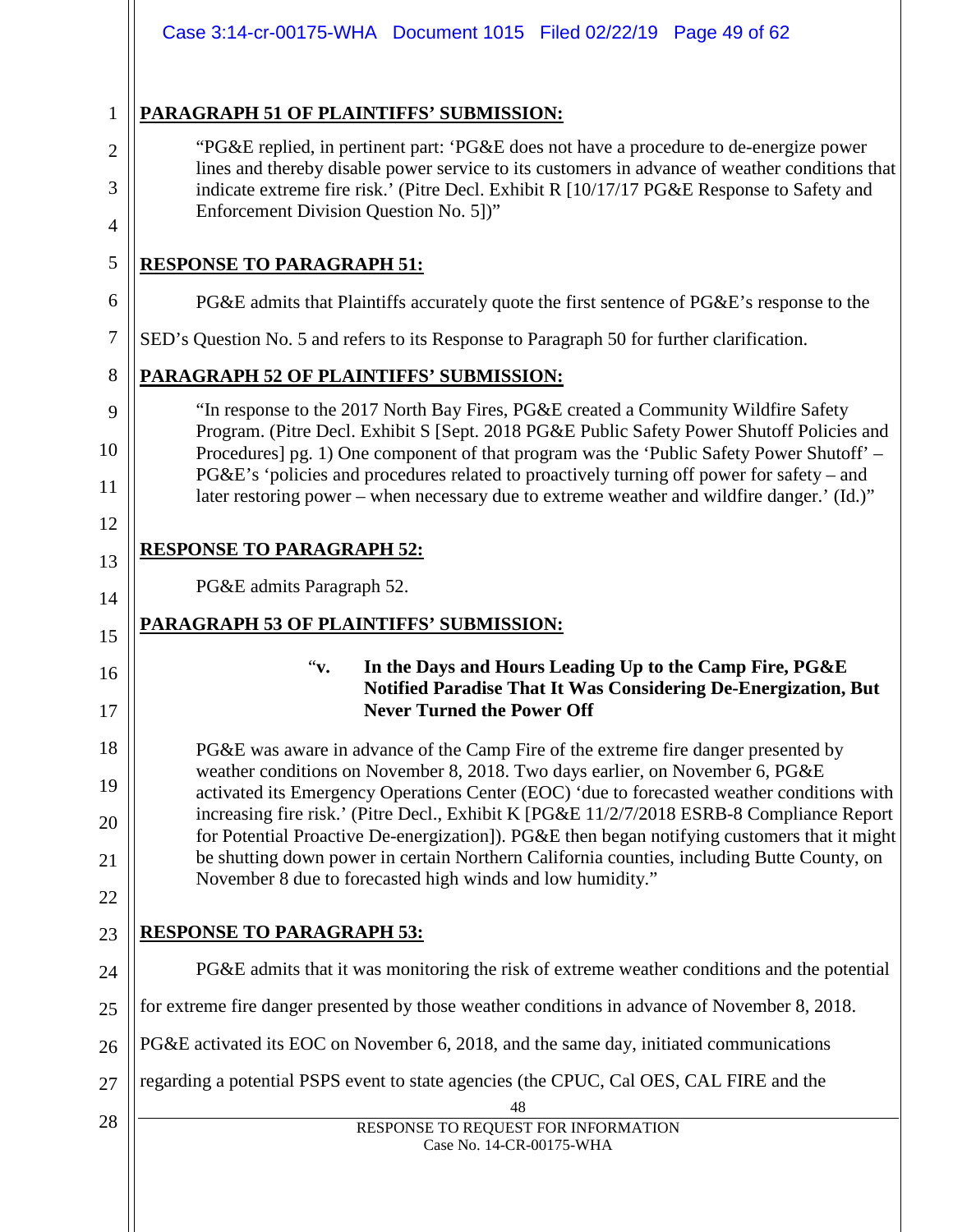### Case 3:14-cr-00175-WHA Document 1015 Filed 02/22/19 Page 50 of 62

49 RESPONSE TO REQUEST FOR INFORMATION Case No. 14-CR-00175-WHA 1 2 3 4 5 6 7 8 9 10 11 12 13 14 15 16 17 18 19 20 21 22 23 24 25 26 27 28 Governor's Office), local first responders and community leaders, then initiated out-bound communications to approximately 70,000 customers across portions of nine counties, including Butte County, where the forecasted weather and wildfire potential indicated a high likelihood of impact to PG&E's equipment and facilities. (Pitre Decl. Exhibit K, Dkt. 1006-11 at 4.) PG&E continued to issue communications to potentially impacted customers multiple times from November 6 through November 8, as discussed in PG&E's response to Paragraph 54. (*Id.* at Appendix Table A-2.) For a complete and accurate description of the potential PSPS events of November 6 to 8, 2018, PG&E directs the Court to the PG&E Public Safety Power Shutoff Report to the CPUC. (*See generally id*. Exhibit K, Dkt. 1006-11.) **PARAGRAPH 54 OF PLAINTIFFS' SUBMISSION:** "PG&E followed up with 17 additional warnings over the next two days advising that it was going to shut off power on the morning of November 8. PG&E's warnings referenced forecasts of sustained winds of 20 to 30 miles per hour, with gusts of 40 to 50 mph overnight Wednesday into Thursday and lasting until late afternoon.\* \*[FN 9]: https://www.mercurynews.com/2018/11/09/pge-power-lines-may-have-sparkeddeadly-buttecounty- wildfire-according-to-radio-transmissions/." **RESPONSE TO PARAGRAPH 54:** PG&E denies the accuracy of Plaintiffs' description of "17 additional warnings over the next two days" in Paragraph 54. PG&E issued multiple notifications regarding the potential PSPS event from November 6 to November 8, 2018, via telephone messages, emails, texts, website notices, news releases and social media. (Pitre Decl. Exhibit K, Dkt. 1006-11 at 4-6.) The notifications' content varied over time and by location, and different language was used for different notification modes. (*Id.* at Appendix Table A-2.) A November 7, 2018 PG&E press release advised of a potential power shutoff on the morning of November 8, 2018, and stated that "sustained winds of 20 to 30 miles per hour, with gusts of 40 to 45 miles per hour, are forecasted overnight Wednesday into Thursday". (PG&E News Release (Nov. 7, 2018), *PG&E Continues to Closely Monitor Weather Conditions Ahead of Possible Public Safety Power Shutoff in Parts of Eight Counties*, *available at*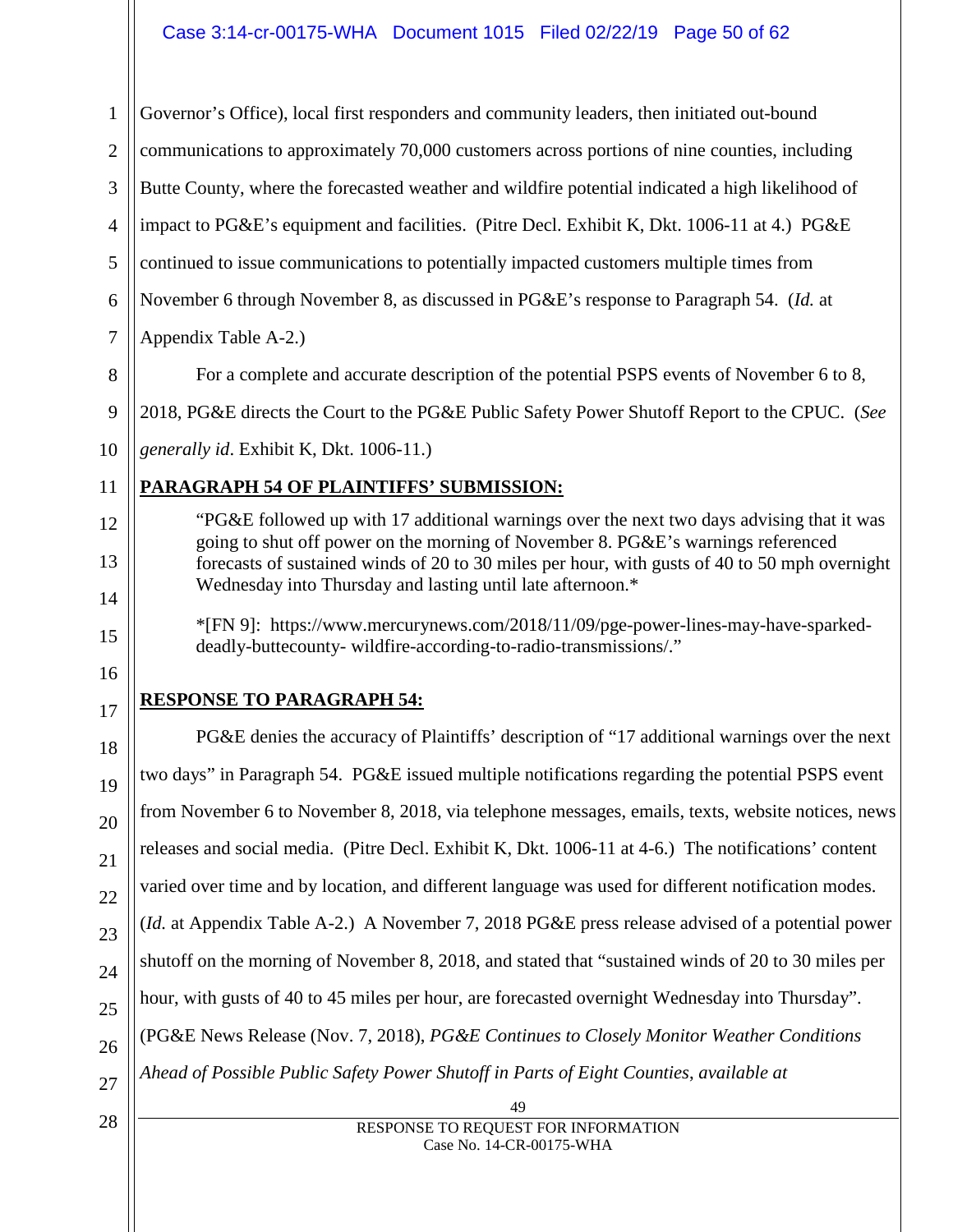### Case 3:14-cr-00175-WHA Document 1015 Filed 02/22/19 Page 51 of 62

https://www.pge.com/en/about/newsroom/newsdetails/index.page?title=20181107 pge\_continues\_to

2 \_closely\_monitor\_weather\_conditions\_ahead\_of\_possible\_public\_safety\_power\_shutoff\_in\_parts\_o

3 f\_eight\_counties.) Other notifications did not specify the timing of a potential shutdown or detail

wind speeds. (*See, e.g.*, Pitre Decl. Exhibit K, Dkt. 1006-11 at Appendix Table-A2.)

For a complete and accurate description of the potential Public Safety Power Shutoff events of November 6 to 8, 2018, PG&E directs the Court to the PG&E Public Safety Power Shutoff Report to the CPUC. (*See generally id*. Pitre Decl. Exhibit K., Dkt. 1006-11.)

# **PARAGRAPH 55 OF PLAINTIFFS' SUBMISSION:**

# "**At 7:56 a.m. on the morning of November 8 - over an hour after the Camp Fire had already started - PG&E was still reporting that it may be shutting off power due to the 'potential extreme fire danger'. Unfortunately, PG&E never did turn off the power and 86 people died.**"

#### 12 **RESPONSE TO PARAGRAPH 55:**

1

4

5

6

7

8

9

10

11

26

27

28

13 14 15 PG&E denies Paragraph 55 and objects to Plaintiffs' suggestion that its decision not to deenergize its distribution lines on November 8, 2018 was the reason that the town of Paradise was tragically destroyed in the Camp Fire.

16 17 18 19 20 21 22 23 24 25 PG&E activated its Emergency Operations Center on November 6, 2018, "due to forecasted weather conditions with increasing fire risk, including forecasted high winds and extremely low humidity". (Pitre Decl. Exhibit K, Dkt. 1006-11 at 4.) That same day, PG&E initiated out-bound communications across nine counties notifying customers of a potential PSPS event. (*Id.*) On November 7, weather conditions remained consistent, nearing but not reaching forecasted levels that would warrant a PSPS event. (*Id.*) By 1:00 p.m. on November 8, winds were decreasing, and conditions were no longer forecast to approach levels warranting a PSPS event; consequently PG&E did not shut off its lines. (*Id.* at 5.) Plaintiffs do not point to any evidence indicating that PG&E's data were wrong or that the factors it considered in making its decision not to de-energize were wrong.

> 50 RESPONSE TO REQUEST FOR INFORMATION Case No. 14-CR-00175-WHA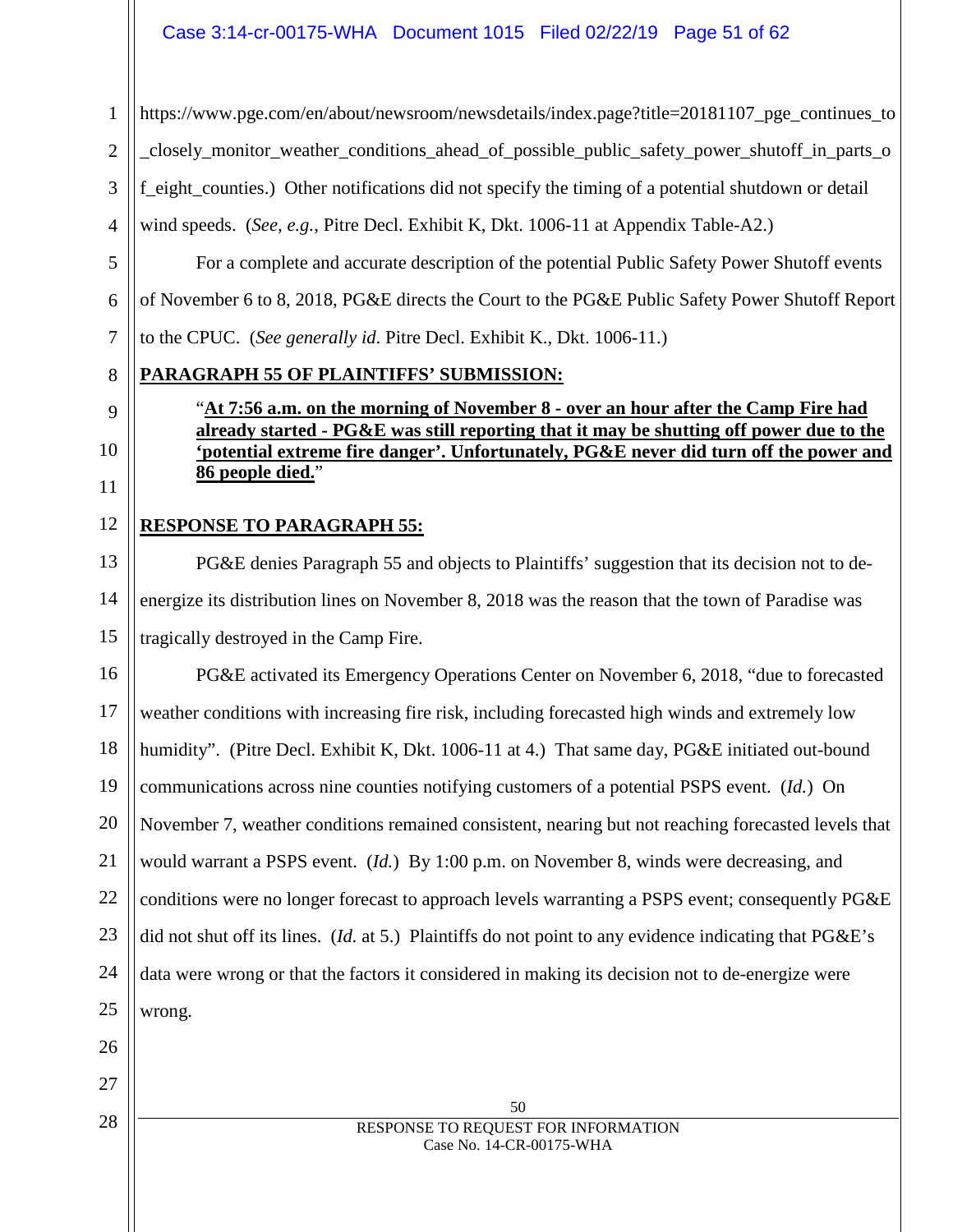#### Case 3:14-cr-00175-WHA Document 1015 Filed 02/22/19 Page 52 of 62

For a complete and accurate description of the potential Public Safety Power Shutoff events of November 6 to 8, 2018, PG&E directs the Court to the PG&E Public Safety Power Shutoff Report to the CPUC. (*See generally id.* Pitre Decl. Exhibit K., Dkt. 1006-11.)

**\* \* \***

Although the Court did not order PG&E to respond to Plaintiffs' summary recommendations, PG&E is committed to significantly reducing the ignitions caused by its power lines and agrees that it must enhance its wildfire reduction programs to address the increased wildfire risk in Northern California. It is focused on doing just that. To that end, PG&E already has taken many of the measures Plaintiffs suggest it could take to mitigate wildfire risk and is continually working to improve on those measures. PG&E thus addresses each of Plaintiffs' summary recommendations below.

#### **A. PG&E's Response to Plaintiffs' Short-Term Recommendations**

**i. Immediate adoption of SDG&E's policies, practices and procedures for deenergizing conductors during prescribed high wind and high fire danger conditions.**

As PG&E stated to the Court at the January 30 hearing, after performing extensive benchmarking with SDG&E in a variety of areas relating to de-energization, including meteorology, operational processes, emergency response, restoration, communications and customer support, PG&E modeled its proactive de-energization processes and technologies on SDG&E's. In particular, PG&E utilized SDG&E's methodology for determining the circumstances under which it would initiate a PSPS, its early stakeholder communication strategy (including with customers) and its methods for determining readiness for post-event patrols and verifying the safety of overhead facilities before re-energization. (*See* WSP at 95-96.)

Consistent with SDG&E's de-energization plan, before making the decision to de-energize, PG&E considers numerous real-time factors, including red flag warnings, wind speeds and gusts,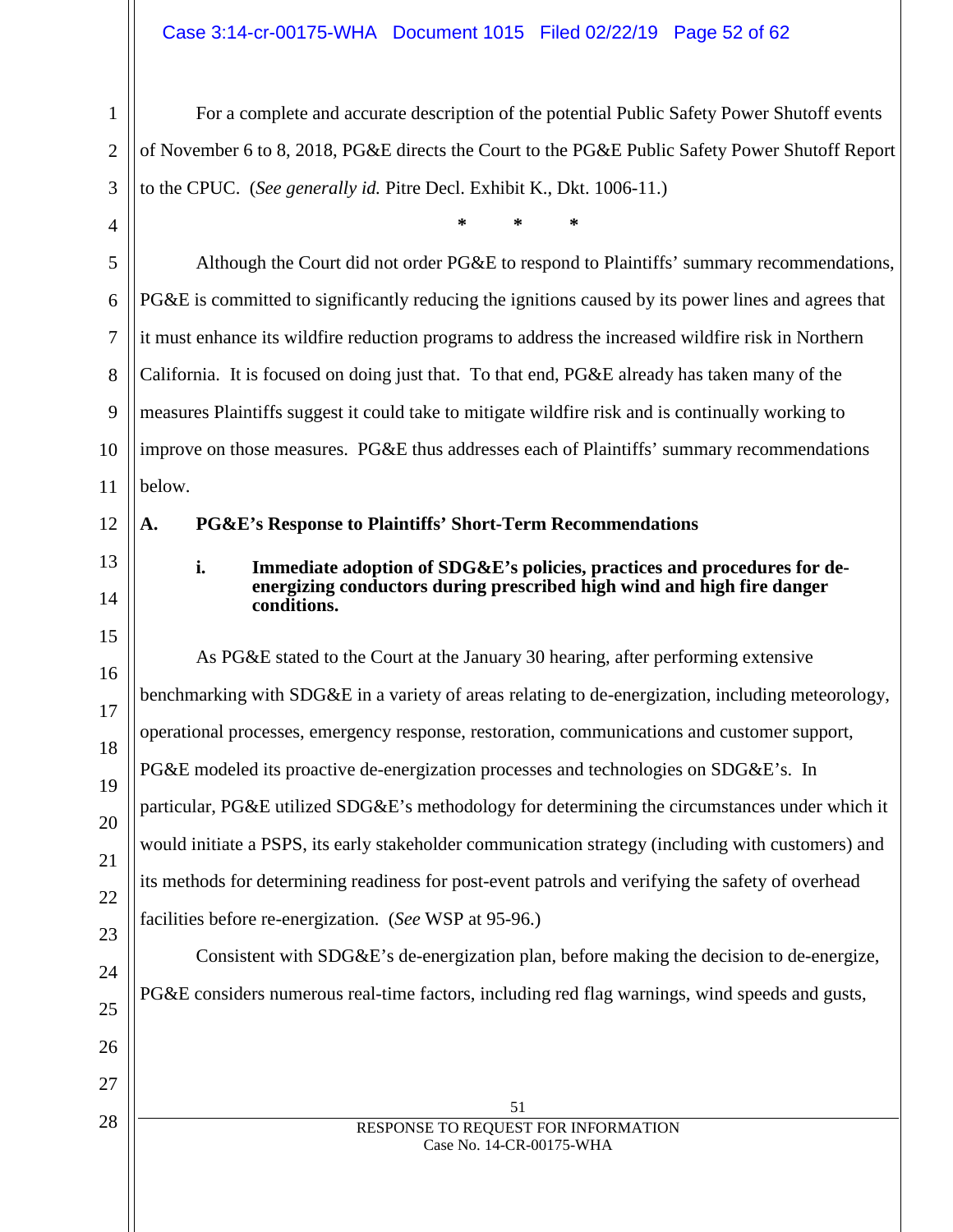#### Case 3:14-cr-00175-WHA Document 1015 Filed 02/22/19 Page 53 of 62

weather and fuel conditions, ignition spread modeling<sup>[26](#page-52-0)</sup> and on-the-ground observations from its Emergency Operations Center teams. (*Id.* at 97-98.) SDG&E and PG&E both share similar methodologies for making de-energization decisions, with neither relying on a set algorithm, but instead making the decision based upon an analysis of all relevant factors and criteria. (*Id.*)

PG&E also developed (based on SDG&E's practices) a comprehensive notification system designed to provide early and continuous communications with customers, local communities, first responders, health care facilities and other critical service providers, including in-person notification as needed for Medical Baseline customers and the use of multiple methods of notification, including phone, text, email, social media, local news and radio, to provide a wide reach of any notices. (*Id.* at 100-109.) PG&E's practice, similar to SDG&E's, is to provide 48 hours' notice to potentially impacted customers when and where possible.[27](#page-52-1) (*Id.* at 6.)

12 13 14 15 16 In addition, like SDG&E, PG&E is implementing several key enhancements to its deenergization program in 2019, including increased system sectionalization, increased density of weather stations and improved base meteorological modeling. (*Id.* at 95-96.) PG&E has also engaged the same company that SDG&E used to develop an advance fire ignition spread model tailored to PG&E's service area to help focus on the areas of highest risk. (*Id.* at 96.)

17 18 19 20 21 22 To be clear, PG&E did not—and cannot—adopt SDG&E's program wholesale because each system is different both in terms of its construction and the risks confronting the utility based on environmental, geographic and human factors; rather, using SDG&E's best practices, PG&E developed its de-energization program to fit the attributes of PG&E's service territory. (*Id.*) In fact, in 2019, PG&E will expand its program's scope to include high voltage transmission lines (500 kV and below) in the Tier 2 and Tier 3 HFTD areas. (*Id.*)

23

1

2

3

4

5

6

7

8

9

10

11

<span id="page-52-0"></span>24

25

<span id="page-52-1"></span>26

- <sup>26</sup> SDG&E's ignition spread modeling is based on current climate conditions. In 2018, PG&E's ignition spread modeling was based on historic climatology, but in 2019, PG&E is developing its ignition spread modeling on current climate conditions, consistent with SDG&E.
	- $27$  Because weather conditions can change rapidly, 48 hours' notice is not always feasible.

28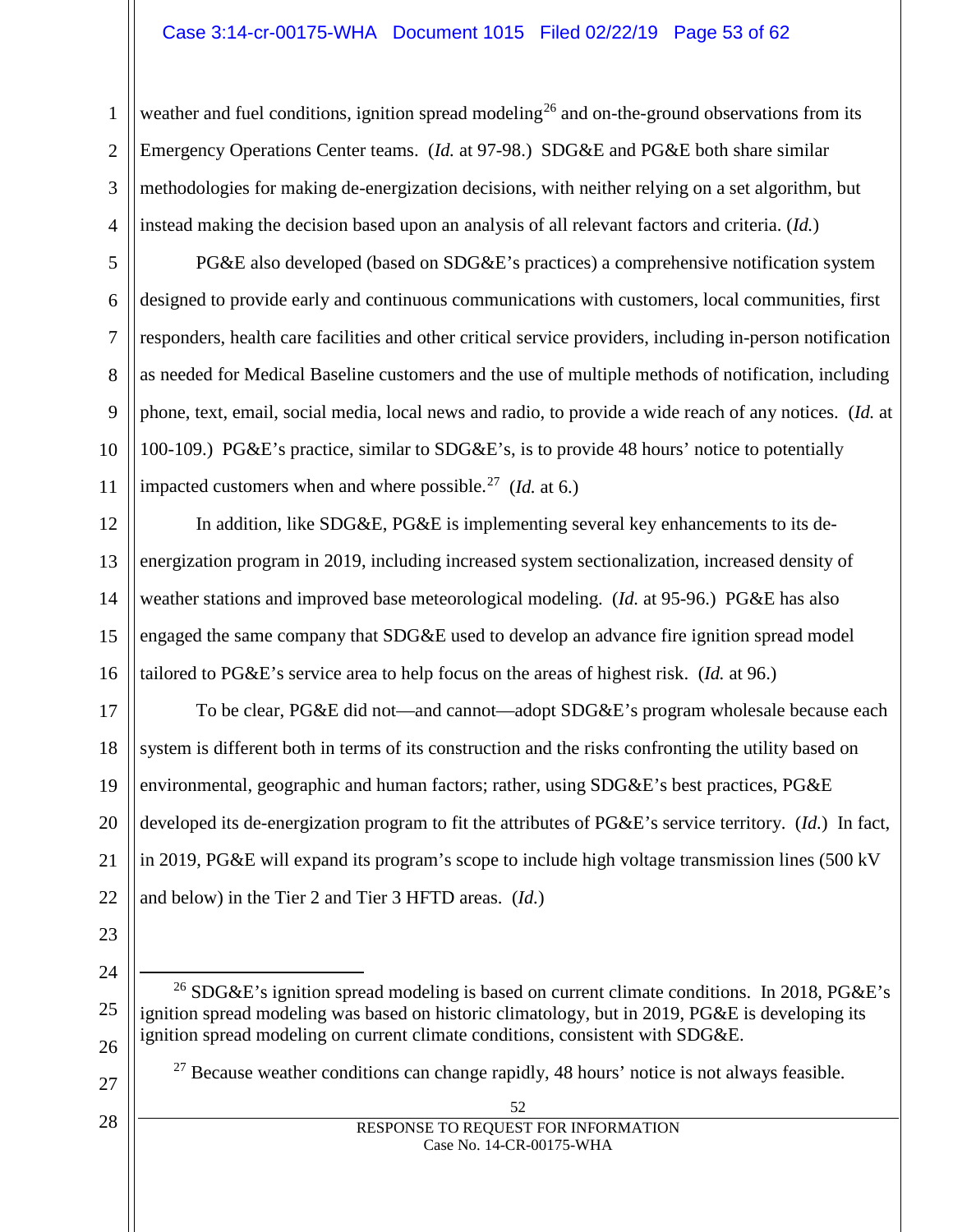#### Case 3:14-cr-00175-WHA Document 1015 Filed 02/22/19 Page 54 of 62

PG&E notes as well that its de-energization program is the current focus of SB 901 and the CPUC-initiated Rulemaking 18-12-005 and respectfully submits that the Court permit the various stakeholders the opportunity to review and comment on PG&E's program.

#### **ii. Immediate concentration of inspections, tree removal and trimming focused on Tier 3 – Extreme areas identified in the CPUC Fire-Threat Map.**

Although PG&E agrees that vegetation work should be prioritized based on areas of high wildfire risk, PG&E does not agree that this work should focus only on Tier 3 HFTD areas. That is why the various wildfire reduction measures that PG&E implemented following the 2017 and 2018 wildfires are focusing on both Tier 2 and Tier 3 HFTDs. It is not enough to focus only on Tier 3 as the Tier 2 HFTD areas also present an elevated risk of wildfire and this risk must be addressed. PG&E is focused on both Tier 2 and Tier 3 HFTD areas, and is taking a nuanced, data-driven approach to prioritizing wildfire reduction work, including vegetation management, within those areas, as even within each area the risk may vary. As discussed in its Wildfire Safety Plan, PG&E analyzed historical outages and corrective maintenance notifications to inform the type of asset conditions that could lead to wildfire risk, and used this analysis to assess wildfire risk for individual circuits considering three components: (1) likelihood of asset failure; (2) risk of wildfire spread and consequence; and (3) egress risk (*i.e.*, ease of entering/exiting a town in the event of an evacuation). (WSP at 32-34.)

This updated wildfire risk circuit prioritization presents a more robust approach to assessing potential wildfire risk across PG&E's service territory—not just those portions of its territory that are classified as Tier 3—and therefore should be more effective at reducing wildfire risk than Plaintiffs' proposal. For example, PG&E used its findings to shift the timing of its 2019 enhanced and accelerated inspection schedules (when each circuit will be inspected and subsequently worked), including vegetation management inspections. Similarly, PG&E is using this information to develop a new vegetation management distribution routine inspection cycle, which will take into consideration relative wildfire risk, regrowth patterns and local weather and environmental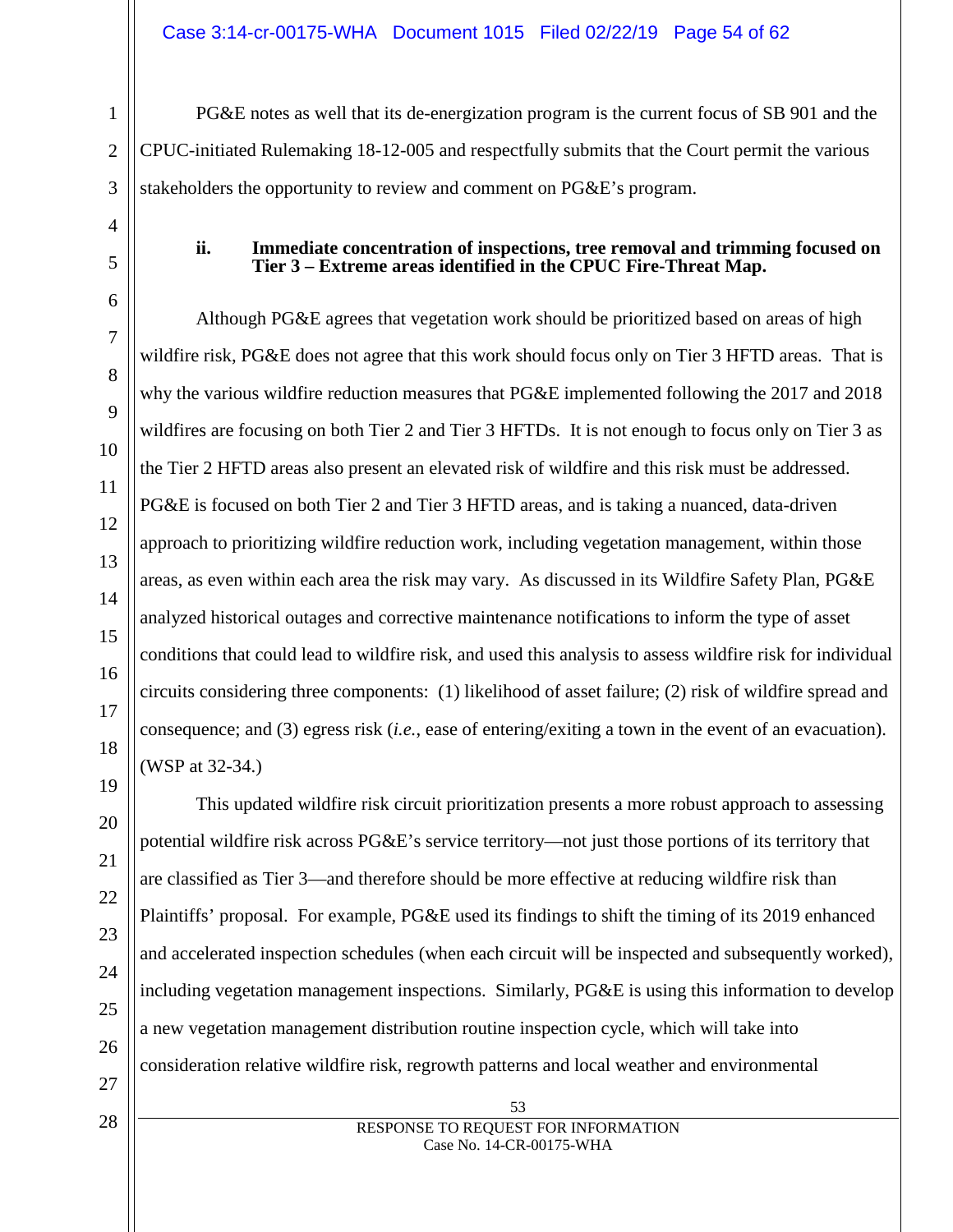#### Case 3:14-cr-00175-WHA Document 1015 Filed 02/22/19 Page 55 of 62

conditions throughout the year. PG&E anticipates that this will result in a substantially realigned routine vegetation management plan that schedules the highest risk circuits in both Tier 2 and Tier 3 HFTD areas for inspection and work prior to the peak of the wildfire season, while at the same time scheduling inspection and work for other circuits such that they are inspected in accordance with relevant state laws and regulations.

1

2

#### **iii. Any prior ambiguity over clearing of hazard trees near lines must be clarified to specifically include overhanging branches.**

As CAL FIRE stated in its February 6, 2019 submission, Public Resource Code § 4293 requires that utilities remove overhanging branches that are *within* the applicable clearance area. (*See* CAL FIRE Br., Dkt. 1012 at 3.) Regardless of what the regulation requires, however, in Tier 2 and Tier 3 HFTD areas, PG&E, as part of the Enhanced Vegetation Management Program, is removing overhanging branches around electric power lines even if they do not fall within the applicable clearance area. In 2019, PG&E plans to clear overhangs in approximately 2,450 distribution circuit miles in Tier 2 and Tier 3 HFTD areas. On the electric transmission system, all circuits are planned to be inspected and worked in 2019 to remove overhangs.<sup>[28](#page-54-0)</sup>

# **B. PG&E's Response to Plaintiffs' Long-Term Recommendations**

**i. Evaluation and re-structure of the process used to assess and manage wildfire risk.**

As stated above in response to Plaintiffs' short-term recommendation two, in response to the increased wildfire risk in Northern California, PG&E's process to assess and manage wildfire risk has evolved since the October 2017 North Bay Wildfires, and PG&E continues to refine its process. PG&E agrees that it cannot continue to use its prior risk approach in light of the

- <span id="page-54-0"></span><sup>28</sup> Due to the historically broader clearances maintained between transmission lines and vegetation and a practice of preventing direct overhangs of transmission lines, the number of trees anticipated to require work to align the electric system with this scope will be significantly less than for the distribution system.
	- 54 RESPONSE TO REQUEST FOR INFORMATION Case No. 14-CR-00175-WHA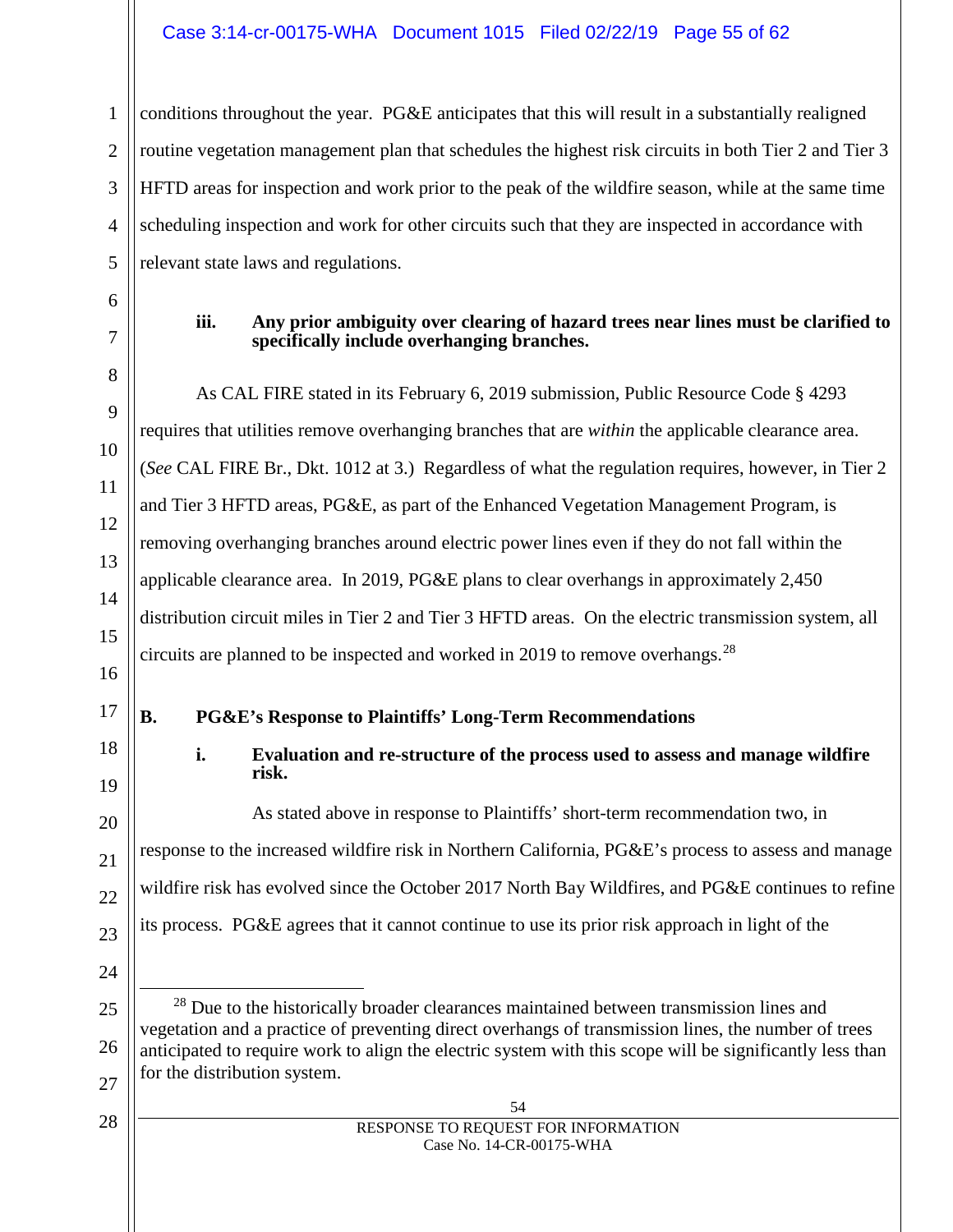# Case 3:14-cr-00175-WHA Document 1015 Filed 02/22/19 Page 56 of 62

1 2 3 4 5 6 7 8 9 10 11 12 13 14 15 16 17 significantly increased risk of wildfire in its service territory. Accordingly, since October 2017, PG&E has made some significant refinements to its risk model. *First*, PG&E revised the number of overhead circuit miles considered to be exposed to wildfire risk based on the CPUC's January 2018 HFTD Map. (WSP at 21.) In addition, PG&E began using wind-related outage data from certain wind events and the data collected in connection with its Fire Incident Data Collection Plan for the CPUC to further expand its understanding of the highest risk areas within the HFTD areas. (*Id.* at 25.) *Second*, PG&E updated its assumptions regarding the likelihood of various factors to cause ignitions (*e.g.*, vegetation, equipment failure) based on this change in overhead circuit miles as well as more recent fire incident data. (*Id.* at 21.) This demonstrated to PG&E that the primary drivers for ignition risk varied between distribution lines (vegetation) and transmission lines (animal actions), providing insight into how risk mitigation options may need to be deployed. (*Id.* at 27-28.) *Third*, PG&E has taken a more comprehensive evaluation of wildfire risk mitigation options, including a detailed assessment of the likelihood that specific measures could have reduced past fire incidents. (*Id.* at 22.) *Finally*, PG&E Meteorology's Fire Potential Index is applied to 91 locations across the entire HFTD area to capture sections of the service area with consistent fuel, topography and exposure to meteorological conditions at a more granular level for more accurate weather forecasting. (*Id.* at 30.)

18 19 20 21 22 Following the 2017 and 2018 wildfires, PG&E used its updated analysis to help design and implement additional programs intended to address the increased wildfire risks as well as improve situational awareness, mitigation and response. (*Id.* at 22.) This revised methodology, in conjunction with benchmarking results from several other utilities, informed the basis for the EVM and system hardening programs that PG&E has implemented. (*Id.* at 31.)

23 24 25 26 27 In addition, PG&E is partnering with the B. John Garrick Institute for the Risk Sciences, University of California Los Angeles to leverage the rigorous modeling used in the nuclear power industry to perform thorough and complex wildfire risk assessments and management planning. (*Id.* at 35.) PG&E has used a probabilistic risk assessment model for over 30 years at its Diablo Canyon Nuclear Power Plant. (*Id.*) The model is regularly updated with, among other

28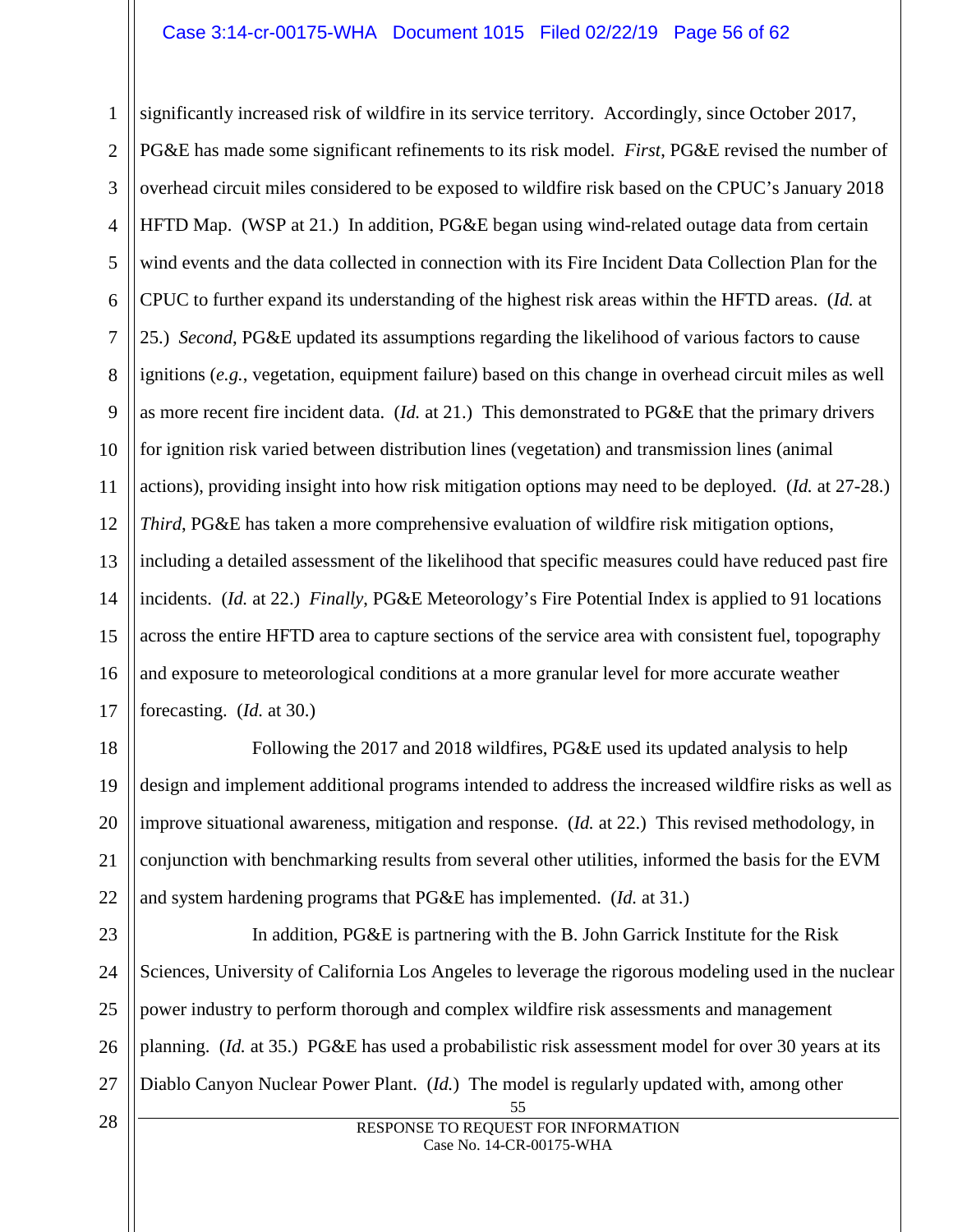#### Case 3:14-cr-00175-WHA Document 1015 Filed 02/22/19 Page 57 of 62

inputs, state of the art analysis methodologies, and is capable of performing quantitative assessment of risks from a multitude of complex factors (*e.g.*, seismic events, fire and flooding). (*Id.*) The model can also quantitatively risk rank over 3,000 individual system components. (*Id.*) PG&E is planning to develop a similar model for wildfire risks for its electrical assets within HFTD areas. (*Id.*)

8

9

10

11

12

13

14

15

16

17

18

19

20

21

22

1

2

3

4

5

#### **ii. Adoption of a mandatory process for training and certification of individuals assigned to identify trees that pose a hazard to electrical conductors, in addition to required continuing education and re-certification of inspectors every three years.**

As stated in response to Paragraph 31, PG&E contracts with well-established, large scale vendors who are qualified and trained. Although PG&E relies on these contractors to train their workers, PG&E requires that its contractors annually review PG&E's policies to drive consistency across its vegetation management work. In 2018, PG&E began requiring each contractor to submit a roster verifying that its employees were trained on the required PG&E procedures. PG&E also provides two days per year of training to all pre-inspectors to align on safety practices and relevant procedures and, in 2019, PG&E began implementing additional training modules for its vegetation management contract employees. For 2019, the first of these modules, covering key policies related to vegetation management patrols and tree work, is currently underway and will continue through May 2019.

Historically, PG&E has required supervising contract employees who oversee pre-inspectors to become certified arborists or certified utility specialists within one year of becoming a supervisor. Beginning in 2019, PG&E is also requiring that the pre-inspectors themselves become certified arborists or certified utility specialists within an allotted time frame.<sup>[29](#page-56-0)</sup> Many of these pre-inspectors

25

26

27

<sup>6</sup> 7

<span id="page-56-0"></span><sup>23</sup> 24

 $29$  Pre-inspectors have a range of minimum qualifications depending on their seniority, and preinspector rank ranges from Levels I through IV. New pre-inspectors (CUF-I) must have, at a minimum, one year of arboricultural experience or certifications as an arborist or utility specialist or a two-year degree or higher in a related field. CUF III pre-inspectors are required to become certified arborists or utility inspectors within one year, and a CUF-IV pre-inspector must already have said qualifications.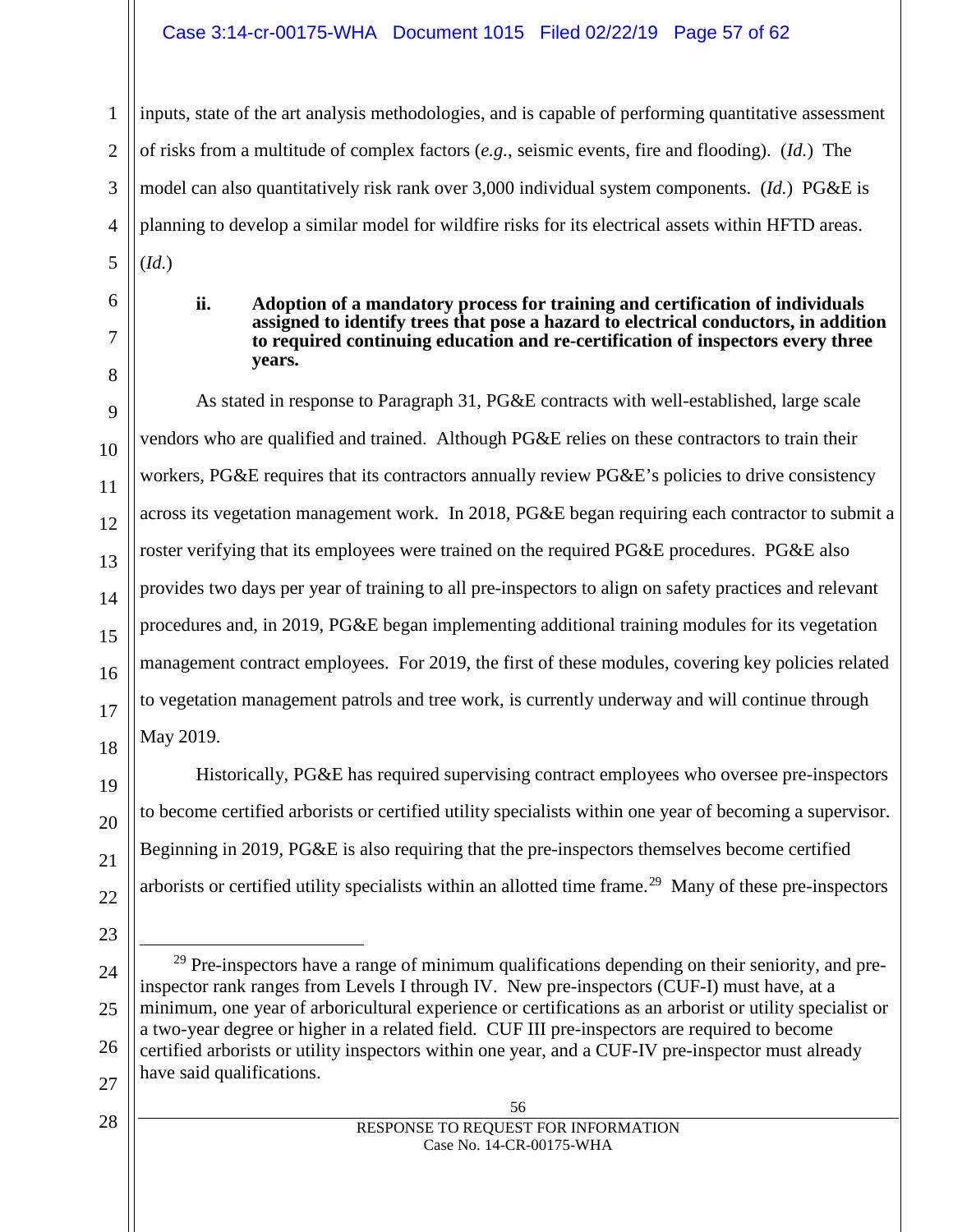#### Case 3:14-cr-00175-WHA Document 1015 Filed 02/22/19 Page 58 of 62

hold industry certifications. PG&E plans to implement a program to verify and record contractor certifications later this year. Maintaining these certifications already requires completing continuing education requirements as well as recertification every three years.

PG&E is also continuing to explore all available options to hire additional trained preinspectors who will be employees of PG&E, including by exploring partnerships with the relevant unions and contractors to create new training programs so that additional qualified workers can be deployed as soon as possible.

#### **iii. Prohibition against Facility Protection work being carried over from year to year.**

PG&E has already implemented plans to significantly reduce the percentage of trees that are carried over from one year to the next; these plans apply to all trees identified for work, not only facility protection trees.

All trees identified for work by pre-inspectors are evaluated for the urgency of the required tree work. If tree failure is judged to be possibly imminent, a crew will be dispatched the same day. Trees can also be flagged for immediate follow up work, while trees that require work but show no near-term risk factors are scheduled following the standard process. The standard cycle time for trees exhibiting no near-term risk factors would be expected to be in the 60- to 90-day range after the completion of the pre-inspection activity. This means that some trees identified for work in one period (year, quarter, etc.) will not be worked on until the next period. Although these trees are sometimes referred to as "carryover" trees, they do not represent a higher risk or a risk left unaddressed; they are simply trees where the normal work cycle resulted in them falling on the other side of a particular date.

Given the current risk environment and PG&E's understanding that vegetation contact is the primary risk driver with respect to ignitions on its distribution lines, PG&E has taken steps to

1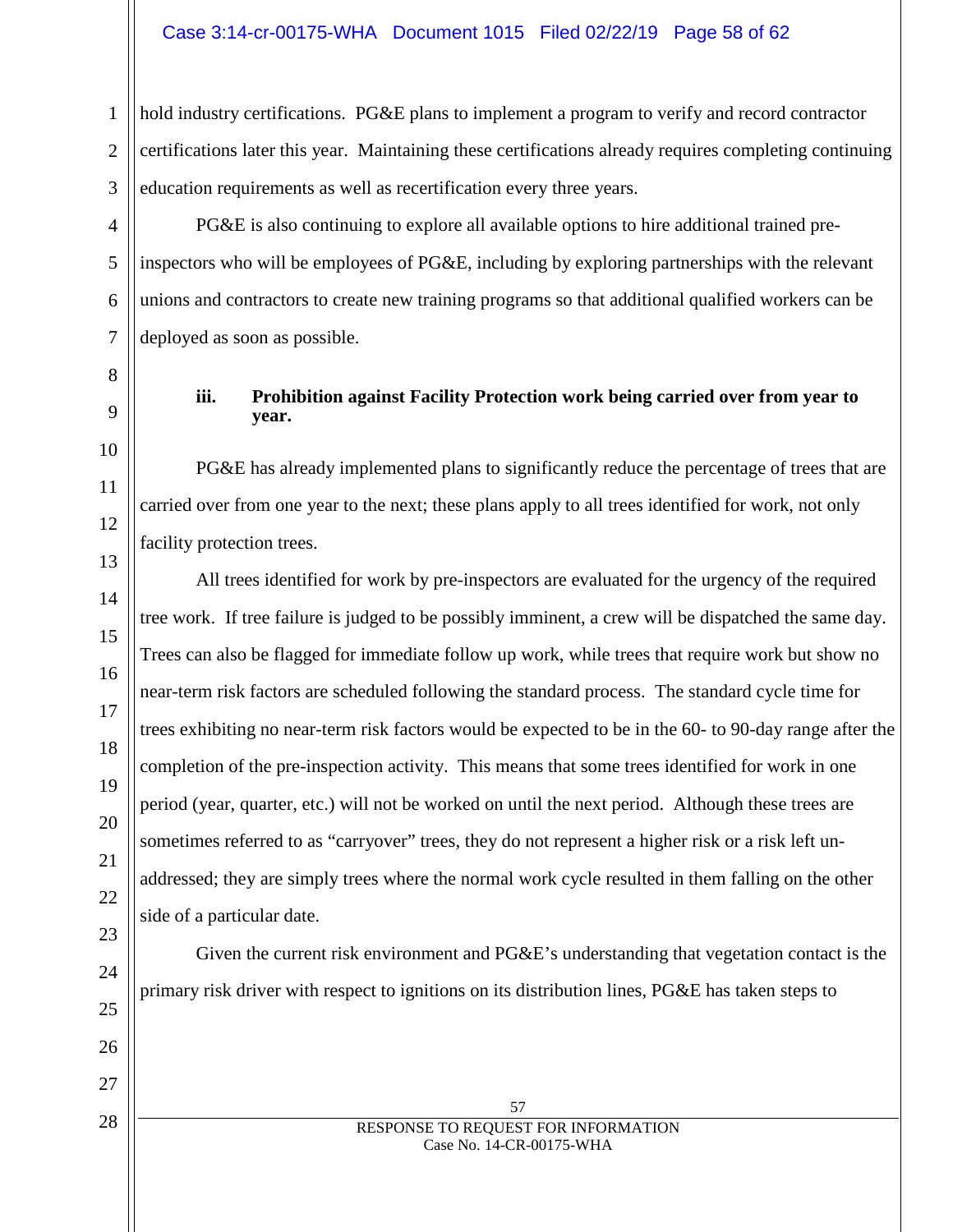#### Case 3:14-cr-00175-WHA Document 1015 Filed 02/22/19 Page 59 of 62

1 2 3 4 5 6 significantly reduce the percentage of trees that are carried over from one year to the next.<sup>[30](#page-58-0)</sup> To that end, PG&E recently entered into new contracts in vegetation management services indicating that if any contractor is unable to complete all of the work assigned to them, they are required to inform PG&E and PG&E will, at the contractor's expense, locate additional resources to complete any remaining work. PG&E is monitoring contractor compliance at both a regional and system-wide level.

7 8

#### **iv. Establishing budgets and timetables for burying lines underground or insulating lines in areas of higher fire danger.**

9 10 11 12 13 14 15 PG&E already has a forecasted budget and timeline for burying lines underground or insulating lines in HFTD areas and is already replacing overhead distribution primary and secondary conductor with insulated conductor or engaging in targeted undergrounding in HFTD areas. (*See*  WSP at 63, 66-67; 2020 General Rate Case, Dkt. 976-6 at 397-400.) In 2018, PG&E initiated construction pilots to evaluate various overhead conductor and equipment configurations, including potential undergrounding, and to develop best practices. PG&E completed initial insulated conductor projects on approximately 17 circuit miles of distribution lines in 2018.

16 17 18 19 20 21 22 PG&E's target for 2019 is to complete 150 circuit miles, and in 2020-2022, PG&E forecasts completing work on approximately 600 circuit miles per year. (WSP at 63.) The precise scope of hardening work (*e.g.*, whether to install insulated conductor or underground lines) will be sitespecific and dependent on local conditions. Where appropriate, PG&E may perform some undergrounding of select overhead lines. PG&E intends to complete this work on 7,100 circuit miles and expects that completion will take approximately ten years due to the constraints on available qualified personnel and materials.

<span id="page-58-0"></span>23 24 25 26 27  $30$  Because of external factors beyond PG&E's control, such as customer refusals and certain environmental restrictions, it may be the case that PG&E has to carry over a limited number of trees from one year to another. For example, there may be instances in which work is delayed because a customer refuses to permit PG&E to conduct necessary vegetation management work or because a particular environmental permit is required prior to the work's commencement. Where such conditions exist, PG&E may be required to obtain permits or discontinue electric service to the area until the issue is resolved.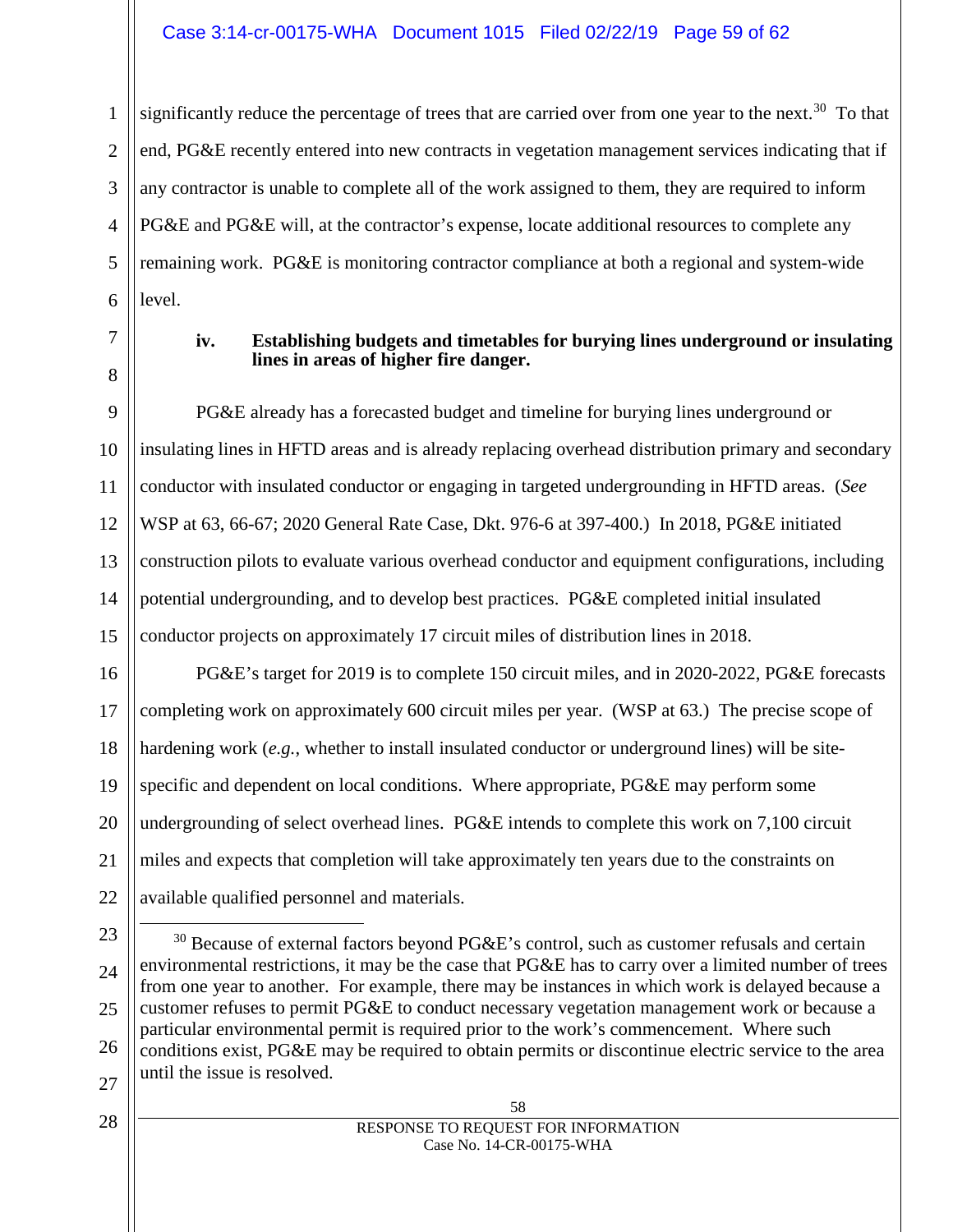1

2

#### **v. Corporate Governance: creation of a wildfire safety and risk management committee composed of three qualified process safety and risk management officers.**

3 4 5 6 7 8 9 10 PG&E does not believe that the creation of an additional committee is the most effective way to further mitigate wildfire risk. As PG&E has previously discussed with the Court, there are several layers of regulatory oversight—both state and federal—of its activities. In addition to oversight from these state and federal agencies, PG&E also has the oversight of the Monitor, whom PG&E has invited to take a more active role in reviewing and monitoring the progress of PG&E's wildfire mitigation work. PG&E does not object to expanding the Monitor's remit, and is willing to consider other enhanced controls in addition to those it is already implementing, but does not agree that an additional oversight committee is a necessary or efficient control.

11 12 13 14 15 16 Further, in 2018, PG&E initiated the Community Wildfire Safety Program ("CWSP") to work closely with first responders, customers and communities, to implement new and enhanced safety measures to help reduce wildfire risk and to improve situational awareness and emergency response. (WSP at 12.) The CWSP utilizes a risk-based approach to identify and address the assets most at risk of wildfire ignition and in areas with greatest potential fire spread to inform the development of wildfire and safety programs. (*Id.*)

17 18 19 20 21 22 23 24 To support this recommendation, Plaintiffs state that "independent analysis continues to confirm that PG&E's safety culture and governance are lacking". (Plf. Br. at 15-17.) Two of the three documents Plaintiffs cite in support of that claim, however—excerpts from a deposition discussing PG&E's risk management program in 2007 and a 2011 report of the CPUC's Independent Review Panel following the San Bruno gas explosion—do not speak to PG&E's safety culture and governance today. The only recent review of PG&E's safety culture that Plaintiffs cite is the May 2017 report of NorthStar Consulting Group ("NorthStar"), whose recommendations PG&E actively supports.

25 26 27 In August 2015, the CPUC opened a proceeding to review PG&E's safety culture and engaged NorthStar to evaluate PG&E's "organizational culture, governance, policies, practices, and accountability metrics in relation to PG&E's record of operations, including its record of safety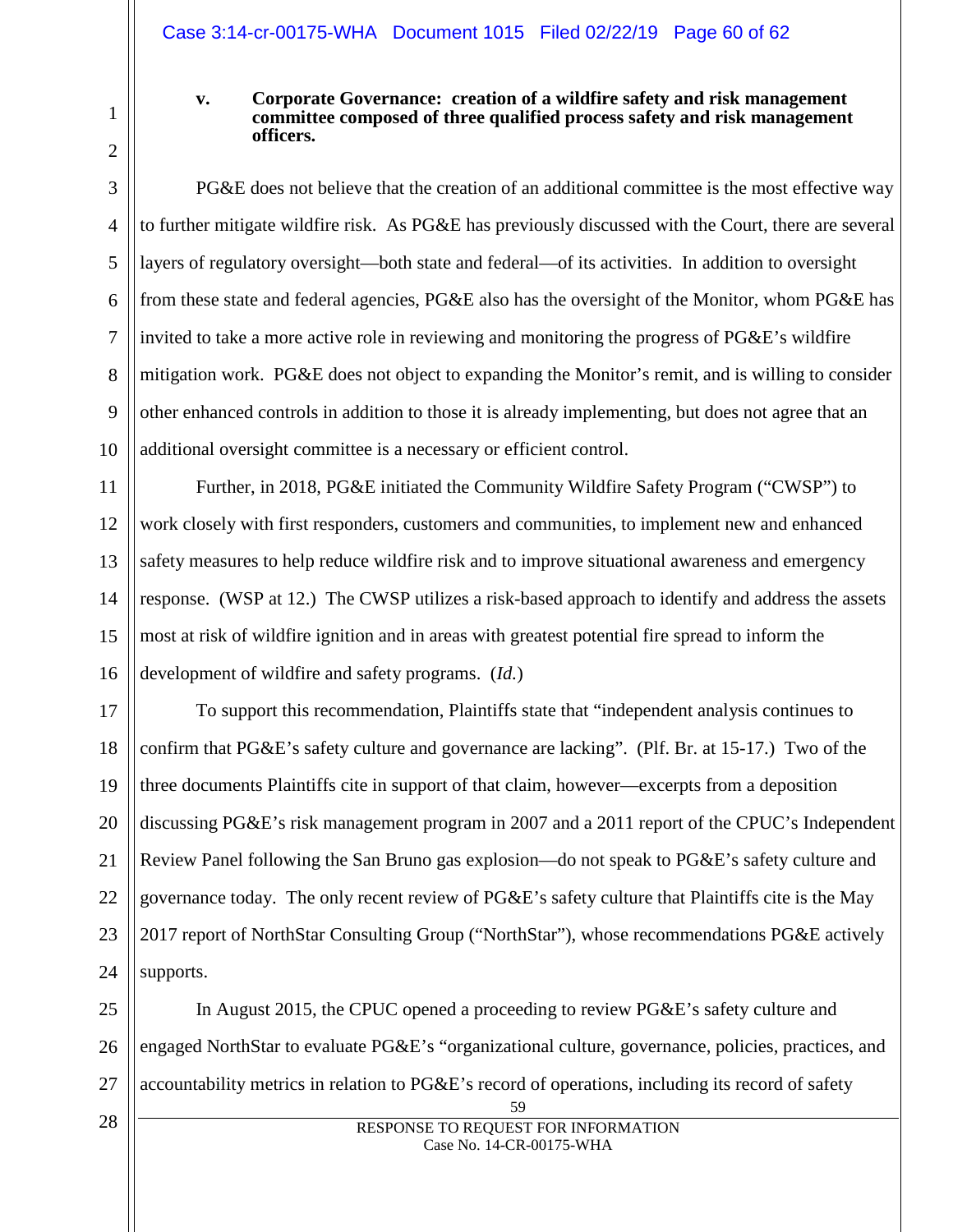#### Case 3:14-cr-00175-WHA Document 1015 Filed 02/22/19 Page 61 of 62

1

2

3

4

5

6

7

8

9

19

20

21

22

23

24

25

26

27

28

incidents, and to produce a report on the issues and questions contained in this order". (Pitre Decl. Exhibit M, Dkt. 1006-13 at 5.) NorthStar began its review in April 2016 and conducted detailed fieldwork from May to December 2016. In its report, NorthStar notes that it was provided "unfettered access to PG&E personnel and executive management", including Board committee meetings, executive management meetings and internal self-assessments. (*Id.* at 10.)

10 First and foremost, NorthStar affirmed "PG&E employees at all levels are committed to safety". (*Id.*) NorthStar noted that both "PG&E executive management" and "field employees" are committed to safety. (*Id.*) NorthStar also found that "PG&E has made positive strides in embedding a safety consciousness throughout the workforce" and "has placed a heavy emphasis on training to improve safety performance and promote a positive safety culture". (*Id.* at 12.)

11 12 13 14 15 16 17 18 At the same time, NorthStar identified opportunities for improvement, including the need for a comprehensive company-wide health and safety plan and lack of clarity regarding the roles and responsibilities of PG&E's Corporate Safety organization and Chief Safety Officer. NorthStar made 60 recommendations for PG&E to address these and other safety and governance issues. PG&E embraced NorthStar's work and advocated for the CPUC to adopt its recommendations. In fact, PG&E began implementing NorthStar's safety culture recommendations immediately and had implemented the vast majority of them by the end of 2018. PG&E intends to implement the remainder of NorthStar's recommendations by this July.